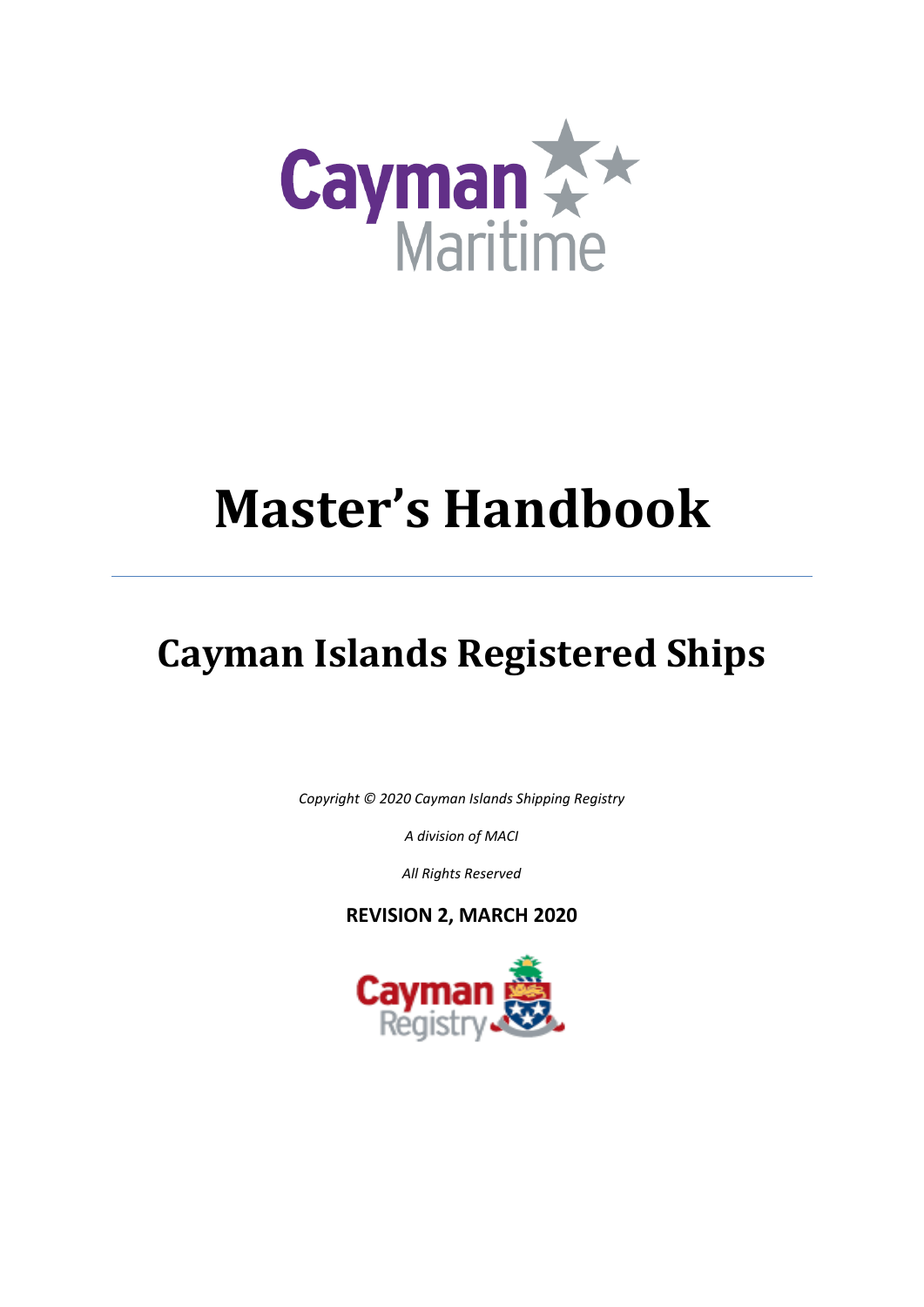## **PAGE INTENTIONALLY LEFT BLANK**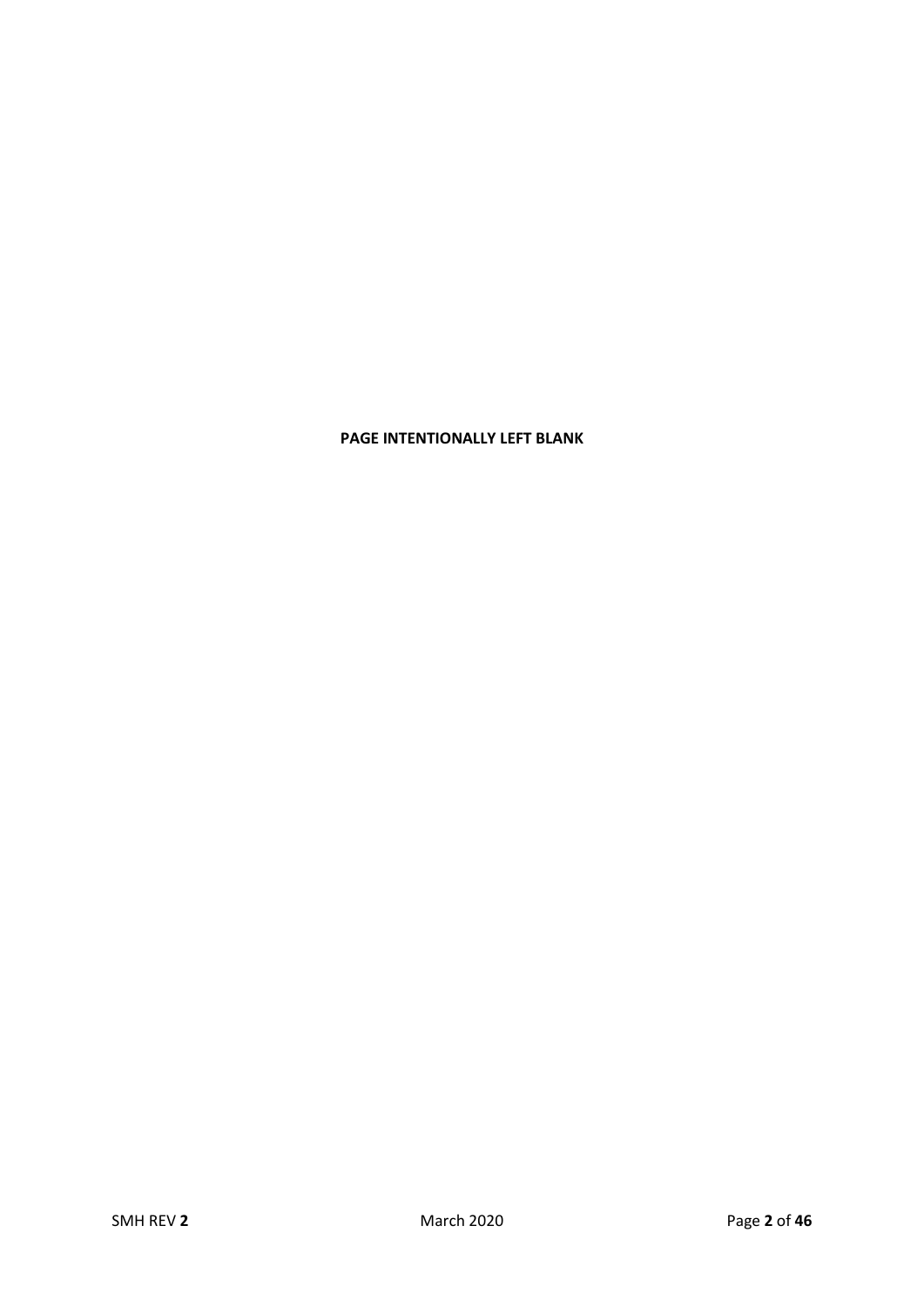March 2020

#### **Introduction**

This handbook is intended for all masters and senior officers of Cayman Islands registered merchant ships.

Please read this document as it should answer most of your questions regarding Cayman Islands Merchant Shipping Laws and Regulations and the administrative processes required in running a Cayman Islands ship. These may differ from the procedures that you are familiar with on ships of other flags and this guide attempts to provide simple guidance on the key areas. It should be noted, however, that this document contains advice and masters and Owners should always be aware that the onus is on them to comply with the requirements of the Conventions, Cayman Islands legislation and any local legislation in the areas you are operating (for example the United States, European Union).

It should also be noted that the information in this document is not sufficient to demonstrate sufficient knowledge of Cayman Islands Laws and Procedures (LAP). You should refer to the separately published LAP Manual and Questions and Answers Document for all of the guidance and information required to demonstrate this knowledge.

Masters and senior officers serving, or having served, on Cayman Islands Ships are invited and encouraged to participate in the continuous development by submitting appropriate comments and suggestions to the Cayman Islands Shipping Registry (CISR). As the day to day practitioners we view serving masters and senior officers as a vital barometer in assessing the effectiveness of the Master's Handbook. Please forward all such comments and suggestions to the CISR by email to [shipping.master@cishipping.com.](mailto:shipping.master@cishipping.com)

Information on contacting the CISR is available in Guidance Note CIGN 04/2017 (as amended) <https://www.cishipping.com/policy-advice/guidance-notes>

Further information, including Shipping Notices and advice, can be obtained by accessing the CISR's web site at: [www.cishipping.com.](http://www.cishipping.com/)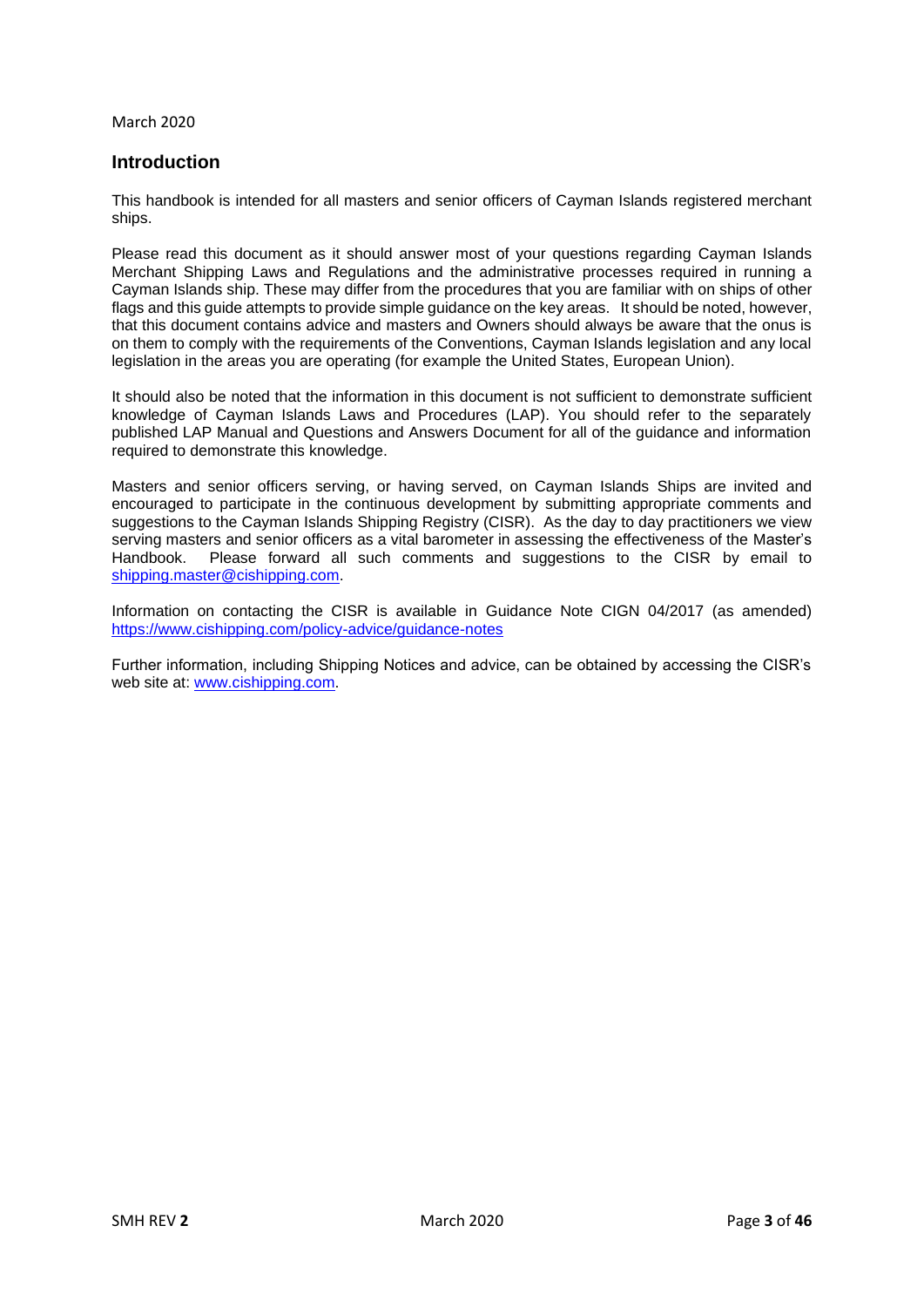## **Contents**

- 1. Flag State Inspection Programme (General Inspections)
- 2. Manning and STCW requirements
- 3. Maritime Labour Convention and Seafarer Employment Agreements
- 4. Official Log Books and List of Crew
	- 4.1 Official Log Books
	- 4.2 List of Crew
- 5. Other Log Books and publications
	- 5.1 GMDSS Radio Log Books
	- 5.2 Oil Record Books
	- 5.3 Deck and Engine Room Log Books
	- 5.4 Garbage Record Books
	- 5.5 Publications to be carried
- 6. Hours of Work and Rest
- 7. Drills and tests
- 8. Surveys and Audits
- 9. Issue of Certificates
- 10.Health and Safety
- 11.Accident Reporting
- 12.Recording of Births and Deaths
- 13.Port State Control
- 14.Continuous Synopsis Record
- 15.LRIT
- 16.Medical Stores Requirements
- 17.Stowaways and Refugees
- 18.Lifting Appliances and Lifting Gear
- 19.MARPOL
- 20.Disputes Onboard complaints and the role of the Shipping Master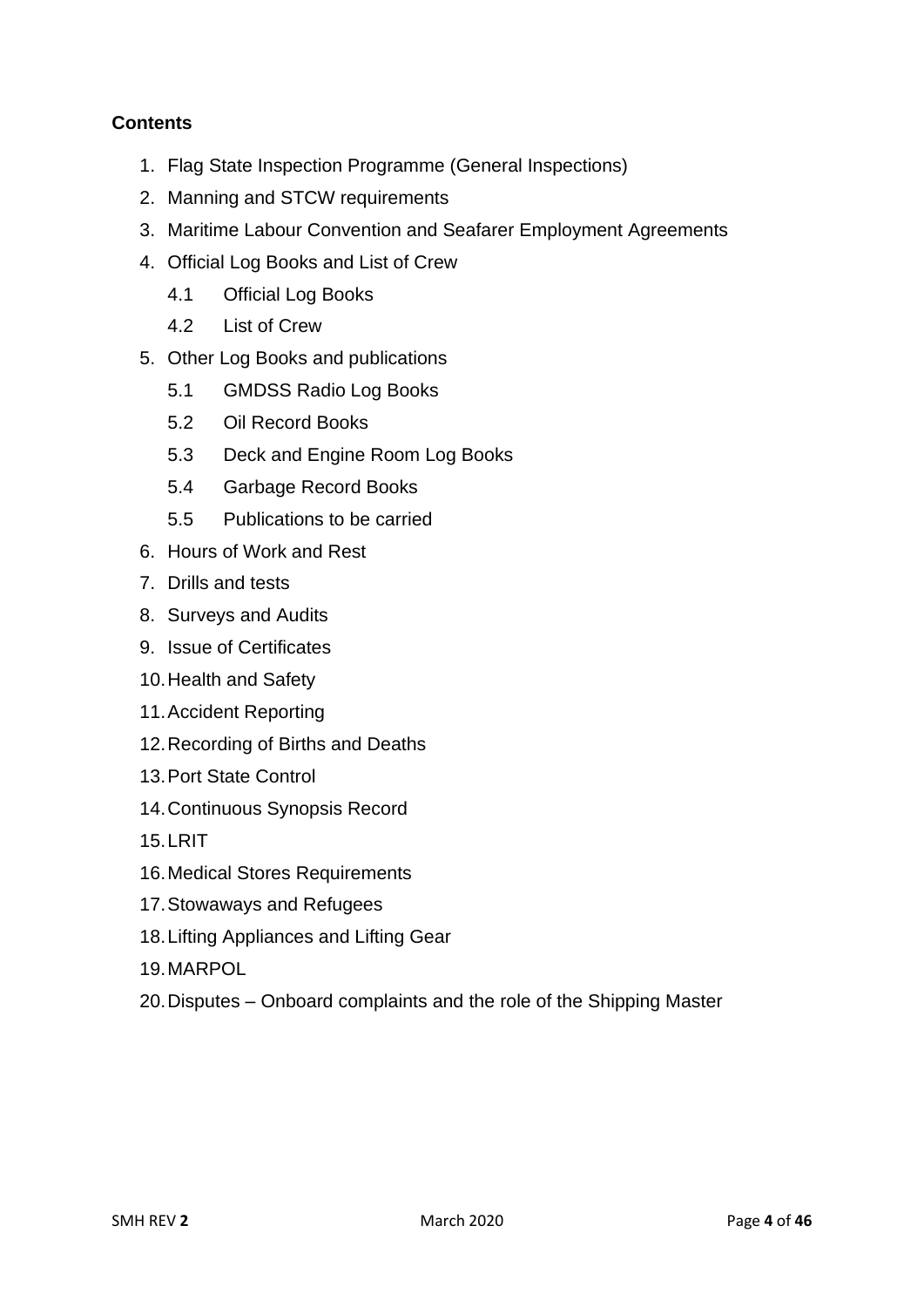## **1. Flag State Inspection Compliance (enhanced delegation) Programme (General Inspections)**

The Cayman Islands Shipping Registry (CISR) changed the way it carries out ship inspections with full delegation to class for ISM, MLC and ISPS and the introduction of a flag state General Inspection regime for qualifying ships. This change was effective from 1st April 2017.

#### **Full Delegation to Class**

The CISR has issued revised Class agreements to all its Recognised Organisations which now permit the delegation of ISM, ISPS, and MLC inspections and certification.

It is important to stress that the CISR is not removing itself from day to day interaction with clients. Our technical section will still be on hand to provide technical support services, respond to queries, provide temporary dispensation letters, and 24/7 emergency response.

#### **New Flag State Inspection Programme (General Inspections – See Section 8 for More Information)**

CISR surveyors will carry out General Inspections (GI) at least once in a 5 year cycle. However, further GIs during this period will depend on the PSC performance of that ship during the prevailing period. Operators can arrange this visit at a port and time to suit them. To set the cycle, dates will be aligned with the last ship visit by a CISR surveyor.

A ship changing flag to the Cayman Islands will require an Initial General Inspection (IGI). Depending upon the age of the vessel, this may be required before registration or within 6 months of registration. Upon completion of the inspection, a general inspection report will be sent to the operator.

The vessel will begin the 5 year cycle for GIs from the date of registration. Notwithstanding the above operators may voluntarily request attendance from a CISR surveyor if so desired for operational reasons.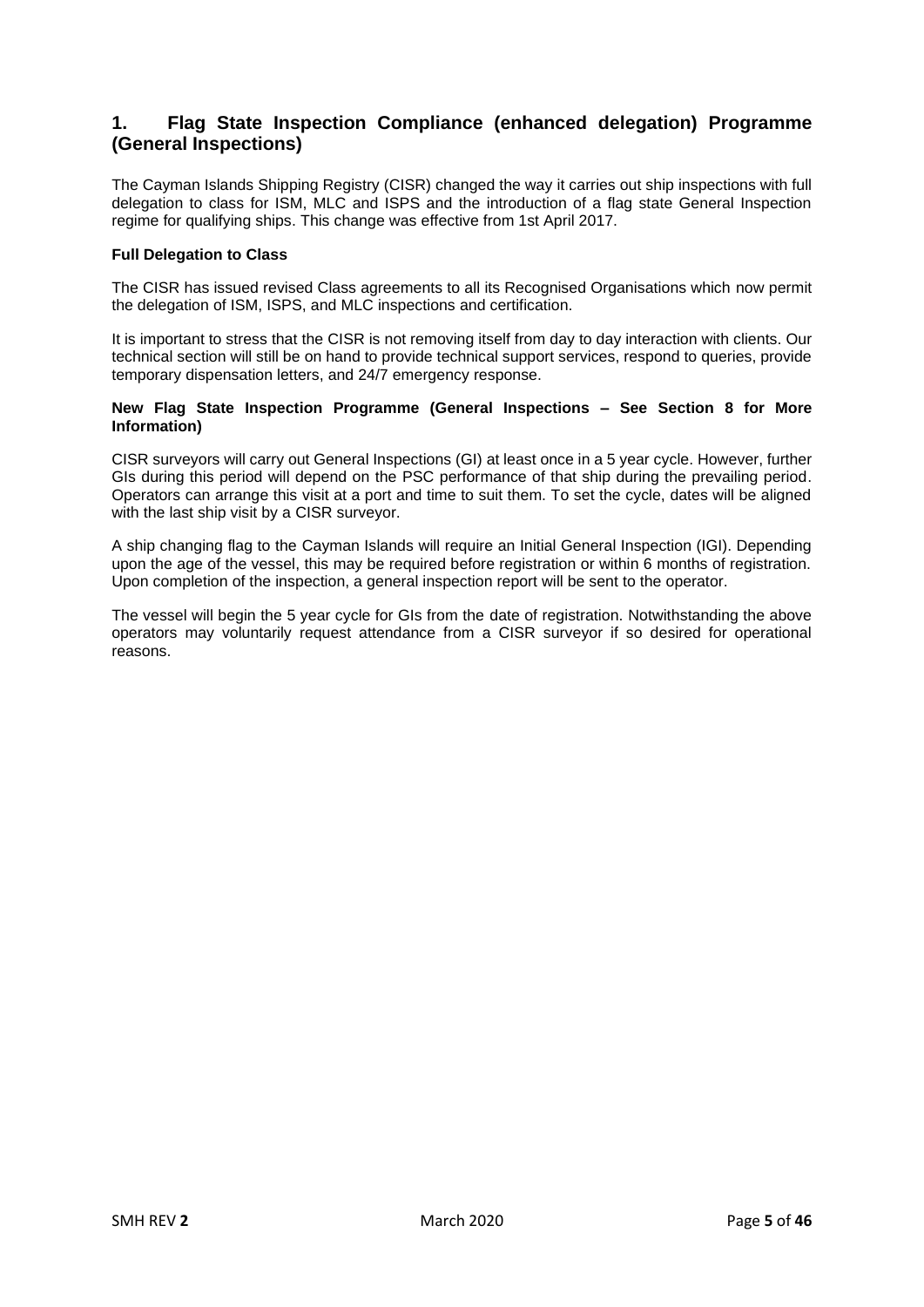## **2. Manning and STCW requirements**

#### **Manning on board**

All merchant ships registered in the Cayman Islands of 500 gross tonnage and above must have a Minimum Safe Manning Document (MSMD) issued by the Cayman Islands Shipping Registry (CISR). MSMDs are only issued after consultation with the Owner or Manager and will state the numbers and categories of officers and crew members that are required to be on board. Classification Societies and other organisations are not permitted to issue MSMDs for Cayman Islands ships.

When there are any changes which may affect the ship's minimum safe manning, the ship's Company must prepare and submit a new proposal for the ship's minimum safe manning. Such changes may include alteration of the trading area, construction, machinery, equipment, operation, maintenance or management of the ship. Failure to reapply will render the ship's existing MSMD invalid. The MSMD can also be rendered invalid if the ship persistently fails to comply with hours of rest requirements.

If the ship has the 'periodically unattended machinery space' notation and this is lost due to a malfunction of equipment in the engine room meaning the engine room needs to be attended then a new temporary MSMD or dispensation will be required.

The manning levels on board must never under normal circumstances be lowered below the minimum as stated in the MSMD. However, if due to exceptional circumstances a seafarer has to be removed from the ship and a replacement cannot join in time it may be possible for the ship to continue to operate with one less seafarer than is specified on the MSMD, generally to the next port, for a maximum period of 21 days. The final decision to proceed to sea short-handed rests with the master, and in all cases the CISR must be notified. The master should ensure that the Hours of Work Regulations<sup>1</sup> can be complied with at all times.

In such cases, a copy of the CISR's agreement should be kept on board the ship in case of inspection by Port State Control. If this is not done, or if the ship is found to be manned below the level specified in the MSMD without evidence of flag agreement, the ship may be liable for detention.

#### **Certificates of Competency and Cayman Islands Endorsements**

In accordance with the International Convention on Standards of Training, Certification and Watchkeeping, 1978 ("STCW" or "STCW Convention"), officers onboard a Cayman Islands ship are required to hold a Certificate of Competency (CoC) issued in accordance with STCW from a country whose standards of competency and training are considered to be equivalent to those of the United Kingdom (who is the IMO signatory for the Cayman Islands).

The Cayman Islands does not issue Certificates of Competency (CoCs) but in accordance with regulation I/10 of STCW, holders of a CoC also require an endorsement from the CISR attesting to the acceptance of their CoC. The CISR will consider endorsement applications for officers with COC's issued by the STCW white list countries recognised by the CISR, see Shipping Notice CISN 05/2011 (as amended).

The master must ensure that all officers hold the Cayman Islands Endorsements required for their role and that they also hold their original national Certificate of Competency. If an officer does not hold a Cayman Islands Endorsement when he joins then the master should check that an application (Form CISR504 available in "Technical Compliance" section [http://www.cishipping.com/forms\)](http://www.cishipping.com/forms) has been made. Applications are usually made by the owner/manager. A copy of the Confirmation of Receipt of Application (CRA) should be retained on board until such time as the officer's Cayman Islands Endorsement arrives on board. The officer can sail for a maximum period of 3 months with a Confirmation of Receipt of Application, after which the seafarer must hold a Cayman Islands Endorsement**.**

 $1$  The Merchant Shipping (Certification, Safe Manning, Hours of Work and Watchkeeping) Regulations, 2004 Revision (as amended)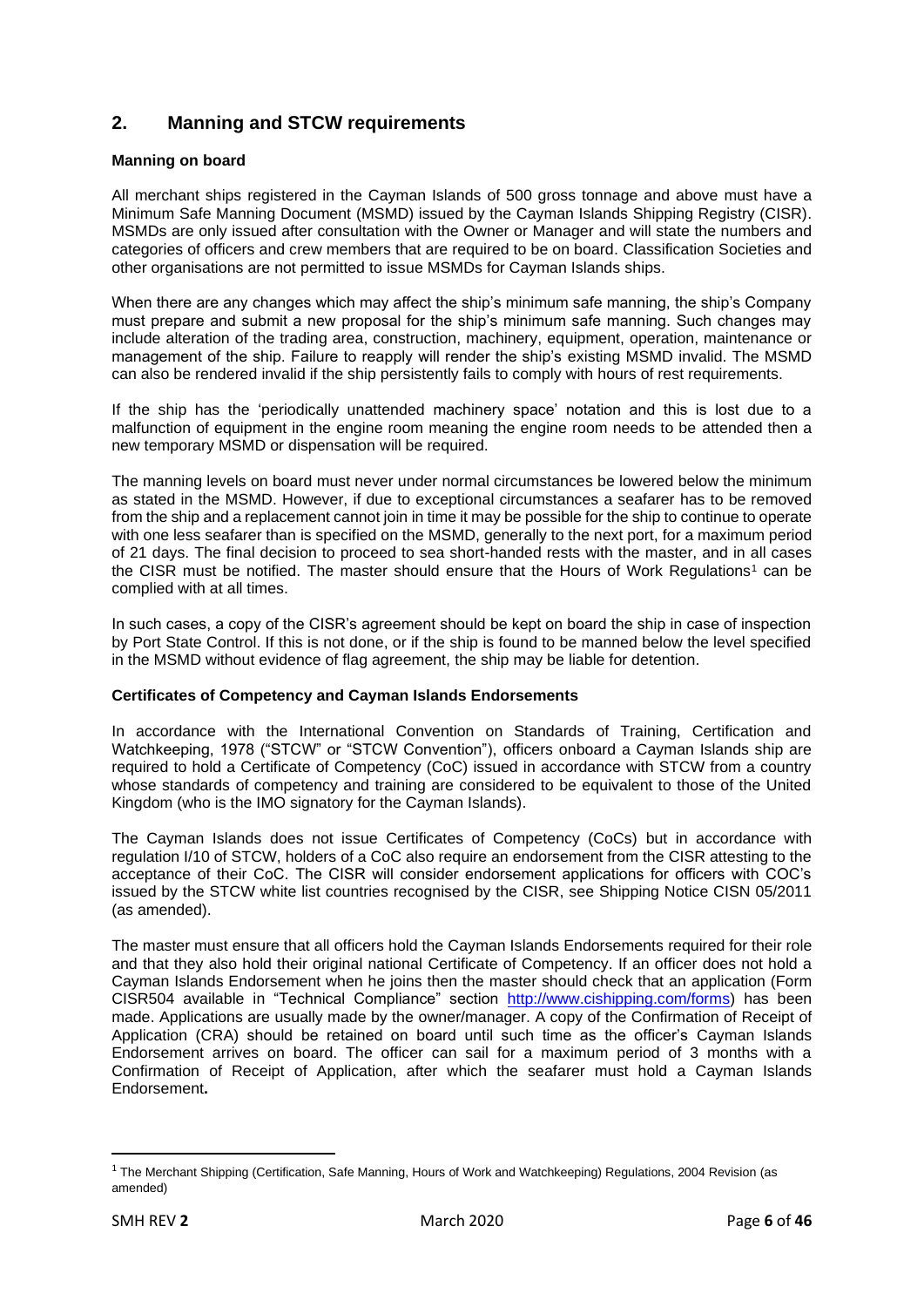These procedures are important and must be followed to show any Port State Control Officer that the vessel is manned with suitably qualified officers.

#### **Law and Administrative Procedures**

In accordance with Regulation I/10.2 of STCW, Administrations recognizing Certificates of Competency through the issue of an Endorsement shall establish measures to ensure that seafarers who present, for recognition, certificates issued for Masters and senior officers serving at the management level, have an appropriate knowledge of the maritime legislation (LAP) of the Administration relevant to the flag and functions they are permitted to perform.

For Cayman Islands ships these requirements are given effect through Regulation 5(4) of the Cayman Islands Merchant Shipping (Training, Certification, Safe Manning, Hours of Work and Watchkeeping) Regulations (2004 Revision), made under the Merchant Shipping Law (2016 Revision), as amended (MSL 2016).

When applying for a Cayman Islands endorsement the appropriate knowledge of the seafarer's LAP can be verified by a declaration on the application form made by the management company or the vessel's master. The person or company representative making this declaration should ensure that the seafarer has been provided with access to the LAP manuals which are available online [\(https://www.cishipping.com/forms\)](https://www.cishipping.com/forms).

Proficiency in these matters will be verified during scheduled inspections, surveys and audits on board ships. Guidance Note CIGN 06/2019 has more information on this.

#### **English language**

English is the official language on board Cayman Islands registered ships and whilst the Master and Crew members may be of any nationality, it is a vital safety feature that the Master and officers are able to communicate effectively in English.

This requirement may be satisfied by any of the following: -

- a) The applicant's original Certificate of Competency satisfactorily tested oral and written English language skills, and officers do not need to demonstrate proficiency in the English language if their CoC was issued by countries where "Evidence of English is not required" is indicated in the Notes section of the table in Section 2 of Shipping Notice CISN 05/2011 (as amended);
- b) Confirmation of proficiency by an official of the Cayman Islands Government;
- c) Satisfying the Cayman Islands Shipping Registry that English is the candidate's first language;
- d) Holding an advanced English language certificate issued by the British Council or an International Language Testing System (IELTS) Test Report showing Overall Band of at least 6; or
- e) Holding a certificate of TOEFL (Test of English as a Foreign Language) as applicable for admission into US universities.

Proficiency in these matters will be verified during scheduled inspections, surveys and audits on board ships. Guidance Note CIGN 06/2019 has more information on this.

#### **Watch Keeping Ratings**

The MSMD will state the grades of Deck and Engine Room Ratings required to be carried. All Deck and Engine Room Ratings assigned to watch keeping duties must be in possession of Watch Rating Certificates appropriate to their duties. Watch Rating Certificates issued by countries other than the Cayman Islands are acceptable on Cayman Islands ships provided these countries are party to the STCW Convention and recognized by the CISR.

#### **Medical Fitness Certificates**

Every seafarer employed or engaged in any capacity on board a Cayman Islands registered vessel shall hold a valid Medical Fitness Certificate, issued by, or on behalf, of a Government of a country recognised by the CISR. Shipping Notice CISN 05/2011 (as amended) contains up to date information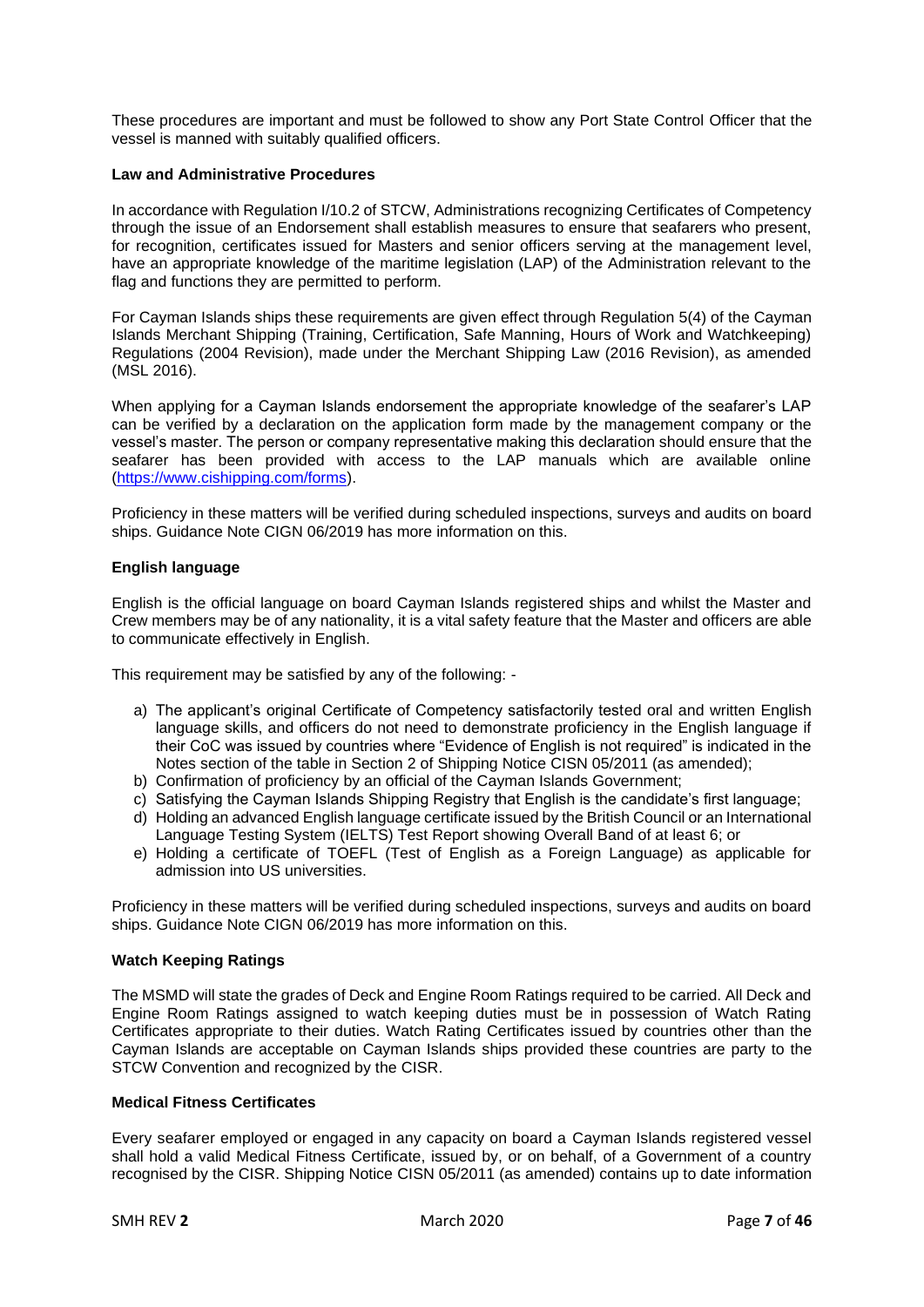in respect of approved countries. A medical certificate shall be valid for a maximum of two years unless the seafarer is under the age of 18, in which case the maximum period of validity shall be one year.

In urgent cases, the CISR may permit a seafarer to work without a valid medical certificate which expires during the course of a voyage until the next port of call where a recognized medical practitioner is available, provided that the period of such permission does not exceed three months and the seafarer concerned is in possession of the recently expired medical certificate.

#### **Seafarer's Discharge Book**

Every seafarer, regardless of nationality, on a Cayman Islands registered ship is eligible to be issued (upon request and submission of the required supporting documentation and form which can be found in the "Technical Compliance" section on [http://www.cishipping.com/forms\)](http://www.cishipping.com/forms) with a Cayman Islands Seafarer's Discharge Book. However, this is not mandatory as a Seafarer's Discharge Book from another Flag is acceptable. 2

<sup>2</sup> An updated Cayman Islands Guidance Note (CIGN) 06/2017 (as amended) is available at [http://www.cishipping.com/policy](http://www.cishipping.com/policy-advice/guidance-notes)[advice/guidance-notes](http://www.cishipping.com/policy-advice/guidance-notes) for further information.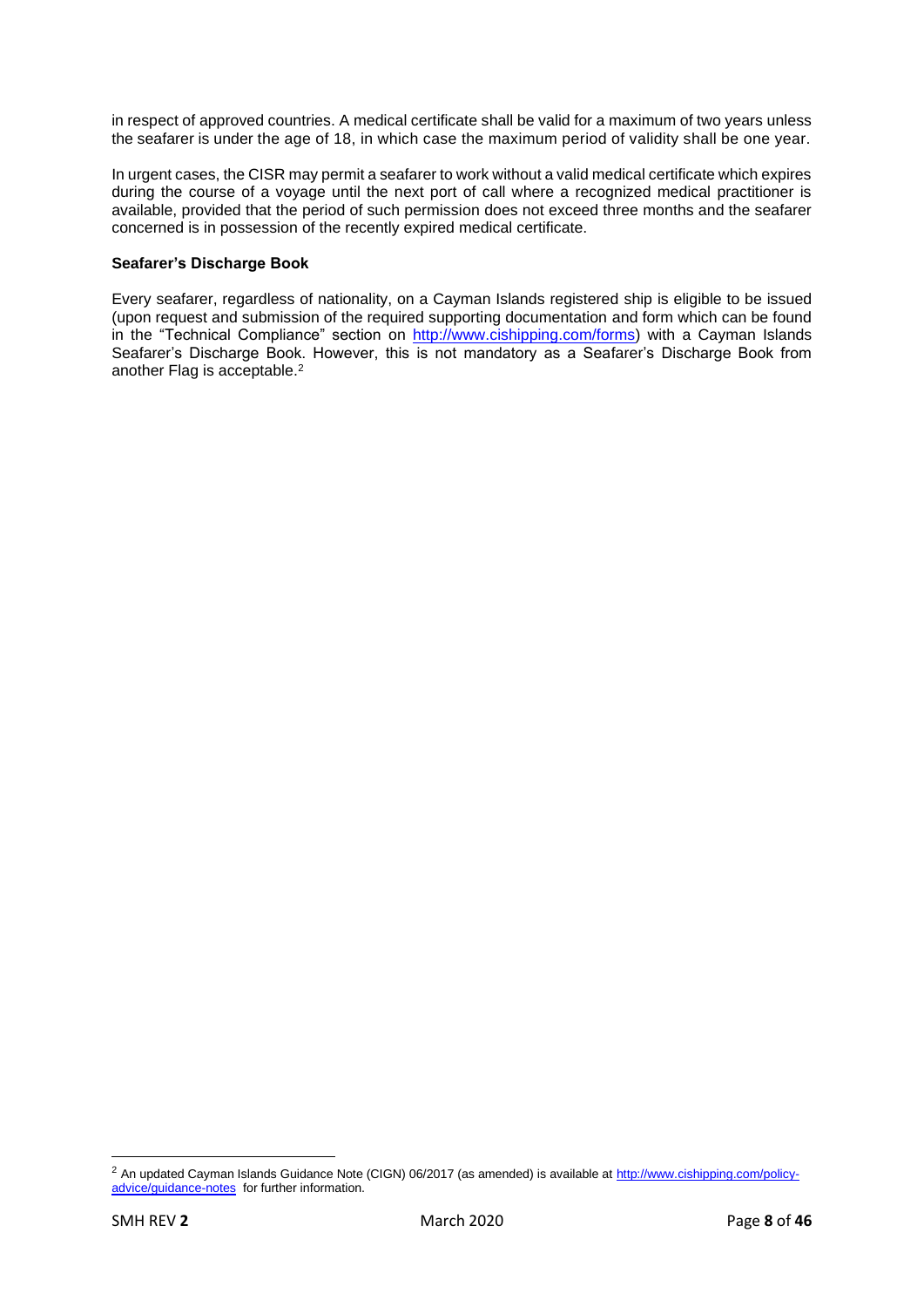## **3. Maritime Labour Convention and Seafarer's Employment Agreements**

Merchant ships registered with the Cayman Islands, of any tonnage, are required to comply with the Cayman Islands legislation implementing the Maritime Labour Convention 2006 (MLC).

Ships of 500 gross tonnage and above require an MLC inspection and following a successful inspection a Maritime Labour Certificate will be issued, which includes a Declaration of Maritime Labour Compliance (DMLC) Parts I and II. The inspection schedule follows the same format as ISM and ISPS audits – interim, initial, intermediate and renewal inspections on a five year cycle. Further information on the certificate cycle for ISM/ISPS/MLC inspections is provided in Section 8 of this handbook.

As with ISM and ISPS audits MLC inspections have been fully delegated to class for ships on the enhanced delegation programme.

Specific areas covered during an MLC inspection include the following:

- Seafarers' minimum age, medical certification and qualifications
- Seafarers' employment agreements and the payment of wages
- use of any licensed, certified or regulated private recruitment and placement service
- manning levels and hours of rest
- accommodation, on board recreational facilities, food and catering
- health and safety, accident prevention and on board medical care
- on board complaint procedures

#### **Interim MLC Inspections**

A ship may undergo an interim MLC inspection when the ship is delivered or when a ship is registered with the Cayman Islands.

A ship may also require an interim MLC inspection when a new shipowner (or a new body appointed by the shipowner) assumes responsibility for the operation of the vessel.

On ships of 500 gross tonnage and above the interim MLC inspection will be carried out alongside the interim ISM & ISPS audits. Following a successful interim inspection, the vessel will be issued with an interim MLC certificate which is valid for six months.

During the interim MLC inspection, the attending inspector checks that:

- there are adequate procedures in place on board which will ensure, as far as is reasonable and practical, compliance with the Articles, Regulations and Part A of the MLC Convention
- The Master is familiar with his/her associated duties and responsibilities.

The inspector will also verify that relevant information, including the Seafarer Employment Agreement in use onboard, has been submitted and accepted by the CISR.

Please note that unlike the ISM Code or ISPS Code there are **no provisions** in the MLC for an interim MLC Certificate to be extended or a further one issued.

#### **MLC Inspections and certification**

An initial MLC inspection must be completed within six months of the interim inspection. It is not possible to extend this deadline.

During the initial inspection the surveyor uses the ship's DMLC Part II to verify the requirements and procedures stated in Part II have been implemented on board.

Following a successful initial inspection ships of 500 gross tonnage or above, the DMLC II is endorsed and a DMLC I and MLC certificate will be issued. The MLC certificate is harmonised with the ship's Safety Management Certificate unless the Shipowner requests that the dates not be harmonised.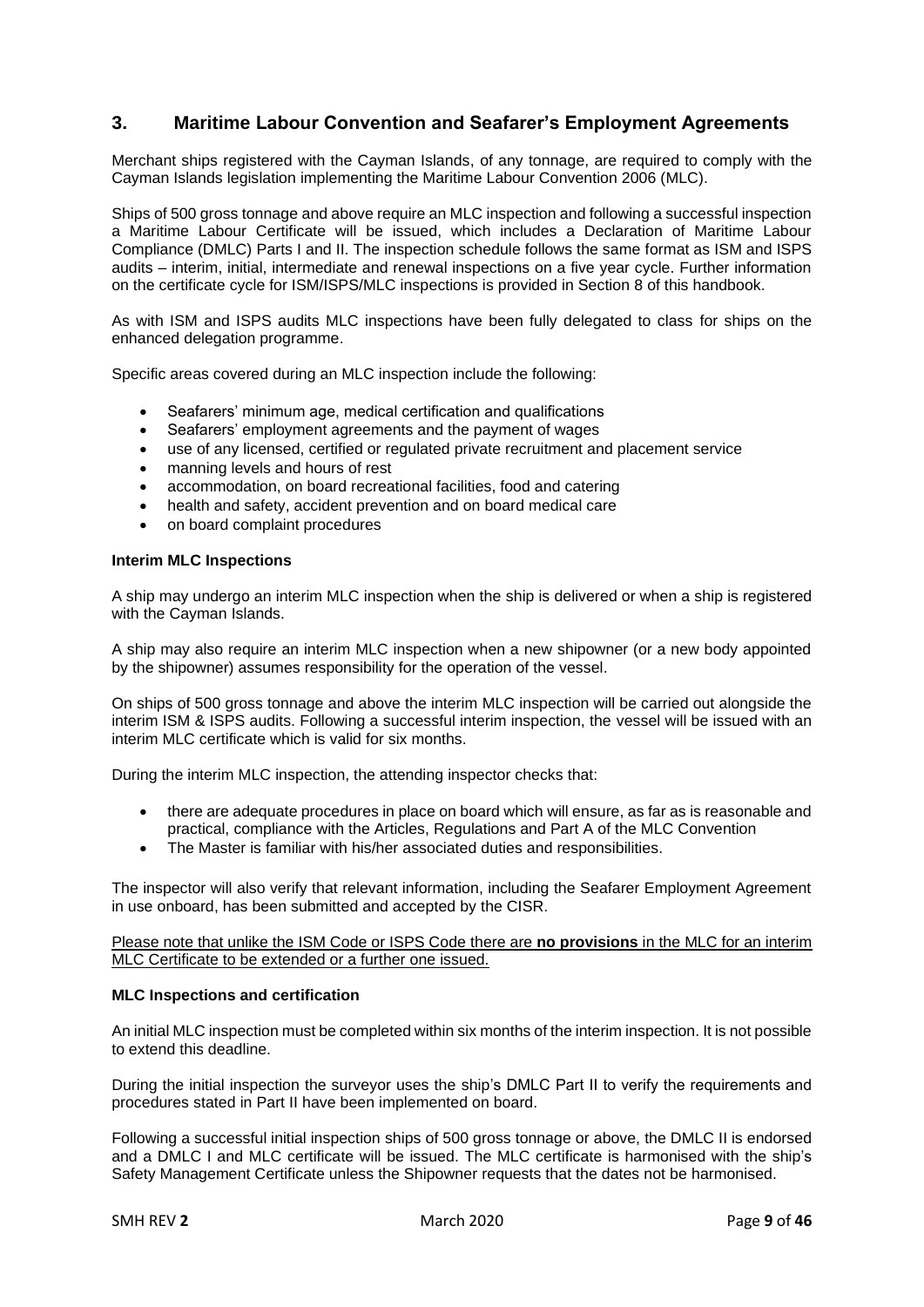Ships of under 500 gross tonnage may request a voluntary MLC Certificate (and DMLC part I and part II) and in such case the ship must follow the same inspection cycle as a vessel of 500 gross tonnage and above to continue to maintain the certificate.

#### **Shipowner**

Under the MLC, the Shipowner bears ultimate responsibility for all aspects of the working and living conditions of seafarers employed on board, irrespective of who may actually employ them or own the ship on which they work. Under the MLC, the term shipowner means:

- the owner of the vessel; or
- another organization or person (manager, agent etc.) who has assumed responsibility for the operation of the vessel from the owner and who, on assuming such responsibility, has agreed to take over the duties and responsibilities imposed on shipowners in accordance with MLC, regardless of whether any other organisation or persons fulfil certain of the duties or responsibilities on behalf of the shipowner.

#### **Declaration of Maritime Labour Compliance (DMLC)**

A DMLC is issued to all Cayman Islands registered ships of 500 gross tonnage and above. This document specifies how the MLC is applied on board. The attending flag and port State surveyors will use the DMLC as a starting point to verify that the ship, its crew and MLC-related documents comply with requirements. The DMLC is divided into two parts:

- Part I is issued by the flag administration and details how the requirements of the Convention are interpreted and applied by the ship's flag. A sample is available see Maritime Labour Convention section of:<http://www.cishipping.com/forms>
- Part II is issued by the shipowner and details how the shipowner complies with relevant requirements. The Part II must be accepted by the flag administration. As part of the MLC inspection process the CISR requires that the DMLC part II is submitted to the CISR or Class, depending on the delegation arrangement, for review and acceptance prior to an MLC inspection taking place onboard.

#### **Seafarer**

The MLC defines a seafarer as 'any person who is employed or engaged or works in any capacity on board a ship to which this Convention applies.' Since 2006 the ILO has applied a further interpretation of this definition:

*Seafarers are* persons who regularly spend more than short periods on board.

**Seafarers are not** persons whose work is not part of the routine business of the ship and whose principal place of work is ashore, e.g.: harbour pilots, inspectors, superintendents, scientists, researchers, divers and specialist offshore technicians.

Those persons working on an occasional and short-term basis for example, fitters, repair technicians, surveyors, port workers or day workers who do not stay on board the ship overnight are also not considered to be seafarers.

Using this interpretation the CISR has determined that occasional workers such as harbour pilots, inspectors, superintendents, scientist, researchers, divers and specialist offshore technicians that only work on board only for short periods of time are not seafarers. This is because their normal place of work is onshore.

#### **Seafarers Employment Agreement**

Every seafarer (including the Master), employed on a Cayman Islands registered ship must be employed under a Seafarers Employment Agreement (SEA), which sets out the principal terms and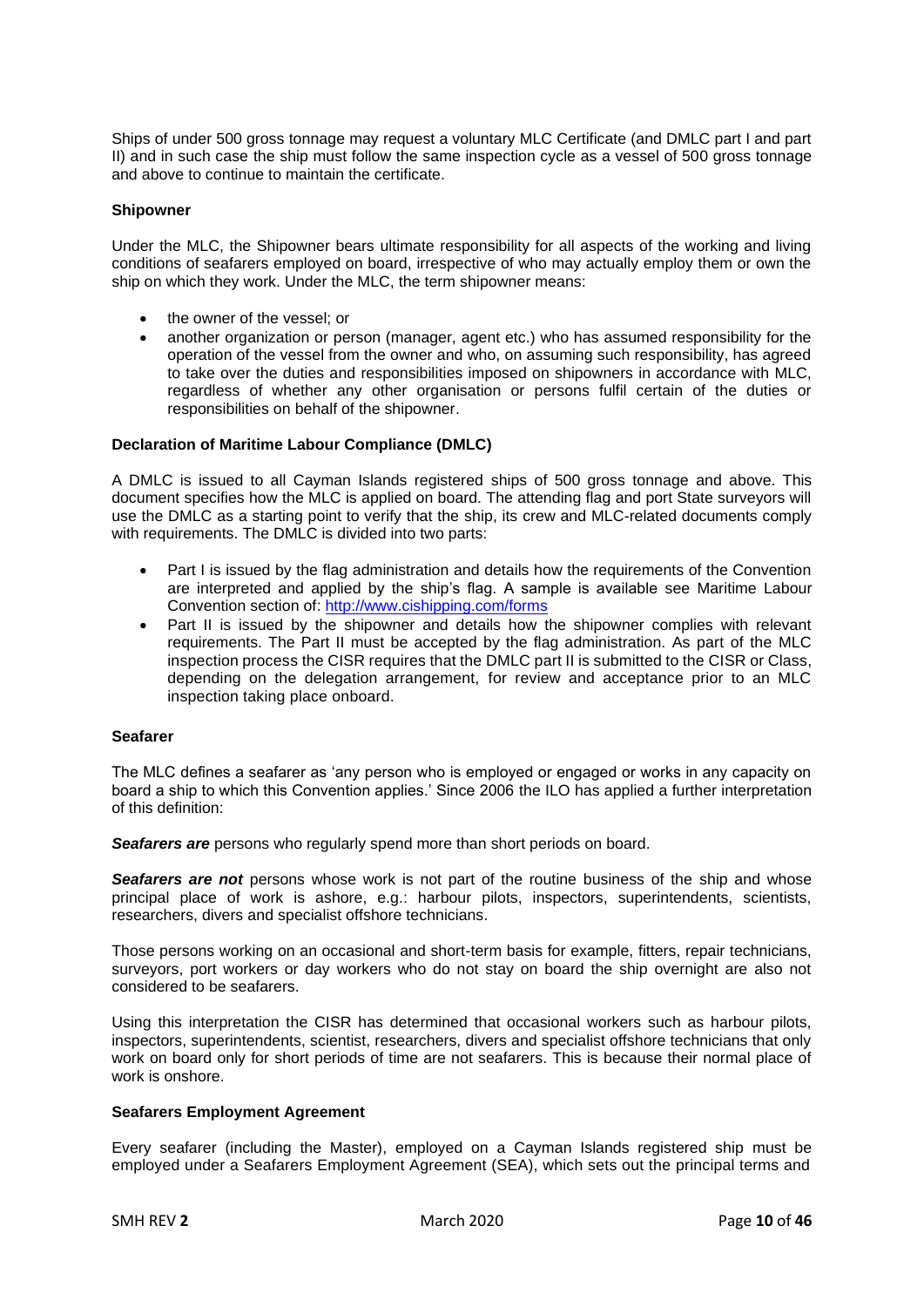conditions of a seafarer's employment. This is a personal contract between the seafarer and the shipowner.

As part of the MLC inspection process the CISR requires that the SEA in use on the vessel (it should not be personalised) is submitted to the CISR for review and acceptance prior to an MLC inspection taking place onboard.

Collective bargaining agreements are contractual agreements between a shipowner and a recognized seafarer's union and may be incorporated into a SEA.

A Model SEA has been developed (see Maritime Labour Convention section of [http://www.cishipping.com/forms\)](http://www.cishipping.com/forms) taking into account the relevant requirements of the MLC and the Merchant Shipping Law (2016 Revision), and associated regulations. Please note that this is a model SEA indicating the minimum requirements for compliance with MLC and Cayman Islands requirements. If in doubt please contact the Shipping Master for the Cayman Islands for advice at [shipping.master@cishipping.com.](mailto:shipping.master@cishipping.com)

Seafarers are often legally employed by a body other than the shipowner, an employment business, for example, possibly one set up by the shipowner dedicated to crewing a single ship. Under such circumstances, the employment business may sign a seafarer's SEA and evidence should be available on board confirming that the shipowner has authorised the employment business to sign SEAs with respect to service on the ship.

An employer other than the shipowner may also be directly responsible for meeting some of the obligations placed on the shipowner by an SEA (e.g. repatriation, payment of wages, etc.). Final responsibility, however, falls upon the shipowner should the direct employer of the seafarer fail to meet these obligations.

#### **MLC Amendments 2014**

The 2014 Amendments to MLC entered into force on 18th January 2017. The amendments contain additional provisions for shipowner's insurance in respect of abandoned seafarers and shipowners' liability in respect of claims for sickness and injury. Shipping Notice CISN 01/2017 [\(http://www.cishipping.com/policy-advice/shipping-notices\)](http://www.cishipping.com/policy-advice/shipping-notices) contains further information.

The Amendments specify certain standards and requirements for the Financial Security, including that a Certificate/s of Financial Security must be displayed in a prominent place on board the ship.

Please note that the amendments also make changes to the DMLC. As such if this has not already been updated a new DMLC part I and II will be required for all existing vessels (required to maintain one) at their next renewal inspection or inspection following change of shipowner. You should ensure that a revised DMLC part II is submitted to the CISR or Class, depending on the delegation arrangement, prior to the renewal inspection.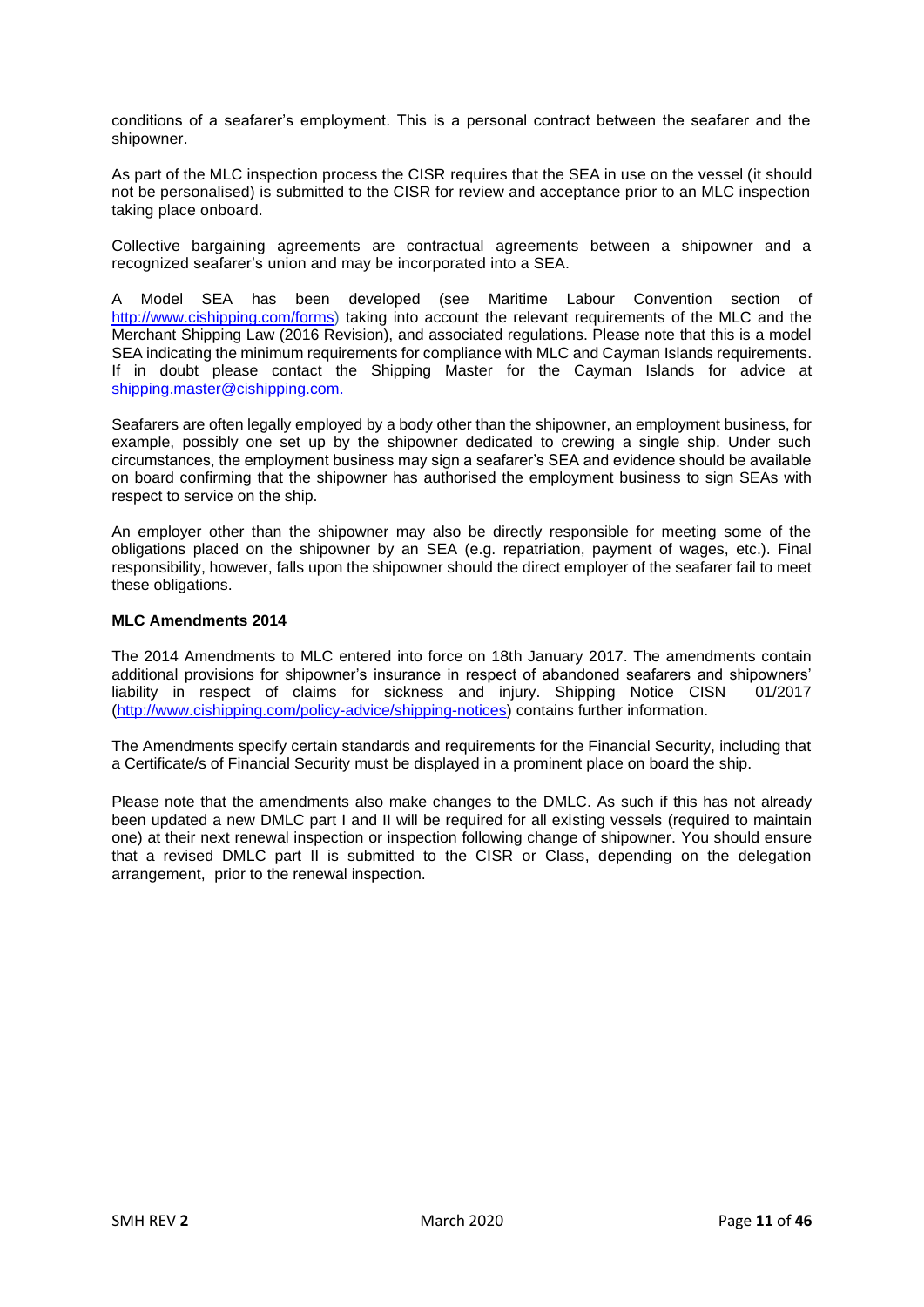## **4. Official Log Books and List of Crew**

#### **4.1 Official Log Books**

Every Cayman Islands merchant ship is required to carry and maintain an Official Log Book (OLB). The OLB can be obtained directly from the CISR [\(https://www.cishipping.com/products-catalog\)](https://www.cishipping.com/products-catalog). The OLB is an important legal document required by our Merchant Shipping Law and Regulations. It is a record of activities carried out on board the ship as required by the CISR. The OLB or extracts thereof may be submitted as evidence in courts of the Cayman Islands.

The following paragraphs provide guidance on the entries to be made, signed and witnessed, the time for making entries, how to amend or cancel an entry, and to whom the OLB must be produced.

All entries made must be timely and accurate. The master may be guilty of an offence for any omission in this respect. The master may be required to produce the log book to an Officer of the CISR or a customs officer on demand. Therefore, it is essential that the log book contains all the entries required by the Laws and Regulations of the Cayman Islands. Should the OLB be incomplete or not properly maintained, the absence of proper entries could prejudice the position of the master in the event of an accident and any inquiry into that accident.

If it is not practicable by reason of its length, the circumstances in which it is to be made or for any other reason, for an entry to be contained in the OLB, it must be contained in a separate document annexed and referred to in an entry in the OLB; and references in any Regulations to an OLB include references to any document annexed to it.

The master may delegate the responsibility for making certain entries to department heads or other competent persons; however, no delegation of responsibility may be made where the attached schedule requires that an entry be made by the master in person.

If it is necessary to amend or cancel an entry in the OLB this must be done by a further entry, not by altering the original entry. Anyone who intentionally destroys, mutilates or renders illegible any entry in any Log Book is guilty of an offence.

#### **Log Book Section 1 - Cover**

The first entries are the details of the vessel, name, port of registry, official number, gross tonnage, and net tonnage. The details should be taken from the ship's COBR.

The second section is for the names of successive masters of the vessel. The master opening the OLB should enter his name and Certificate details on the first line, successive masters should add their details when they take over command. If a master has been on the vessel before and returns while the OLB is still in use, he does not need to add his name a second time.

The third section is for the details and address of the registered owner. The details should be taken from the COBR.

The final section is for the date and place at which the OLB is opened.

All the entries in this section must be made by the master.

#### **Log Book Section 2 - Record of seafarers employed on the ship**

This section records all the crew members. The first column "Reference number in list of crew" is for the consecutive number given to each entry in the List of Crew. When each crew member joins, the number opposite to his entry in the List of Crew is entered in this first column, his name is in the second column and the capacity in which employed is in the third. These three parts should be filled in at the same time that the crew member signs the Seafarer Employment Agreement.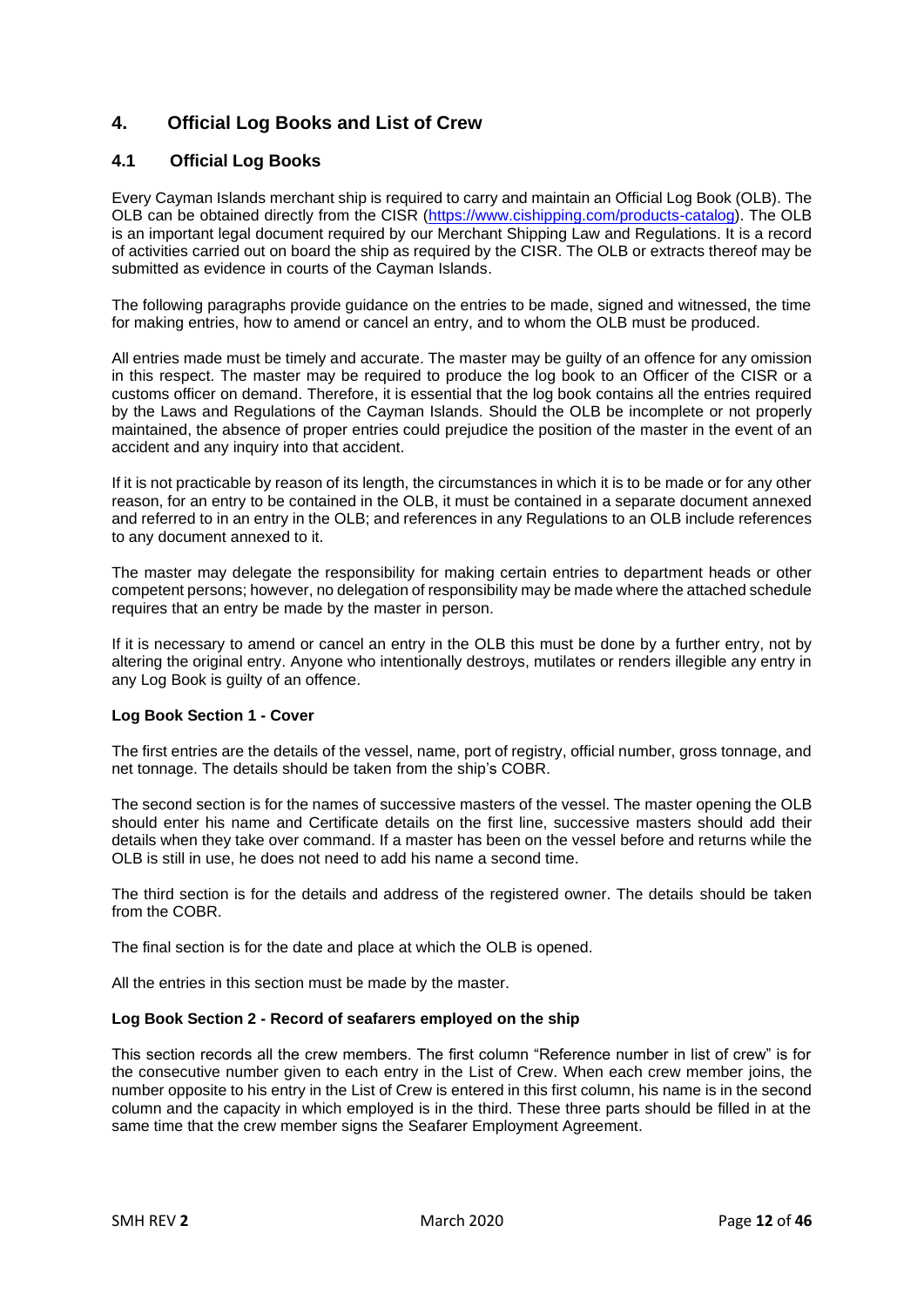If a crew member leaves the vessel and then returns while the OLB is still in use, he should be entered again with his new number from the List of Crew. It may happen that the same crew member will have several entries in this section of the OLB<sup>3</sup>.

Column 4 "If entry made in narrative section give relevant page." forms an index. If any entry in respect of a crew member is made in the narrative section of the OLB (Log Book Section 10) then the narrative section page number is entered at the same time in column 4. If there are a number of entries then the page number of each is added, separated by a comma.

All entries in this section should be made by the master.

#### <span id="page-12-0"></span>**Log Book Section 3 – Returns and entries of births and deaths**

Instructions for completion are at the top of the section. It should be noted that in the section for births, the signature of the mother is required while in the section for deaths, the signature of the master AND the signature of a member of the crew are both required. The crew member may be any crew member.

It is essential that the mother's signature is given in the case of a birth and it is essential that the entries in respect of deaths are signed by the master and by a crew member. A failure to sign and witness these entries can invalidate them and can give rise to major legal issues.

The forms are available from the CISR:

- RB1 [http://www.cishipping.com/sites/default/files/others/RB1\\_Return\\_of\\_Births.pdf](http://www.cishipping.com/sites/default/files/others/RB1_Return_of_Births.pdf) (for recording births); and
- RD1 [http://www.cishipping.com/sites/default/files/others/RD1\\_Return\\_of\\_Deaths.pdf](http://www.cishipping.com/sites/default/files/others/RD1_Return_of_Deaths.pdf) (for recording deaths)

Additional information on the procedures for recording and reporting births and deaths may be found in section 12 of this handbook.

#### **Log Book Section 4 - Record of musters, boat drills and fire drills, safety training, inspections of life-saving appliances and fire appliances**

This section must be completed at the time of every drill. Attention is drawn to <http://www.cishipping.com/policy-advice/shipping-notices> which set out the current requirements for the frequency of drills and content. Section 7 of this handbook provides a non-exhaustive list of drills and tests.

Every entry MUST be signed by the master and by one other crew member. If it is not signed by BOTH, the entry is invalid and will not be accepted as proof that the drills have been carried out.

If for any reason a muster or drill is not held then a statement as to the reason why should be entered in column 2. Valid reasons might include "vessel rolling and pitching heavily, unsafe to carry out drills".

If a drill is postponed or cancelled then it should take place at the next suitable opportunity which will be down to the discretion of the master.

The Regulations<sup>4</sup> state that on ships of 1000 gross tonnage and above, drills simulating the rescue of a crew member from a dangerous space are held at intervals not exceeding two months, and that a record of each such drill is entered in the OLB.

#### **Log Book Section 5 – Steering Gear Checks**

Cayman Islands Laws require steering gear to be tested within 12 hours before sailing (or once per week for ships making one voyage or more per week from the same port) and emergency steering

<sup>&</sup>lt;sup>3</sup> It is recognized that many vessels record the coming and going of crew on leave of a particular crew member in the narrative section of the OLB. If the narrative entry refers to the number on the list of crew this is acceptable.

<sup>4</sup> Merchant Shipping (Entry into Dangerous Spaces) Regulations, 2004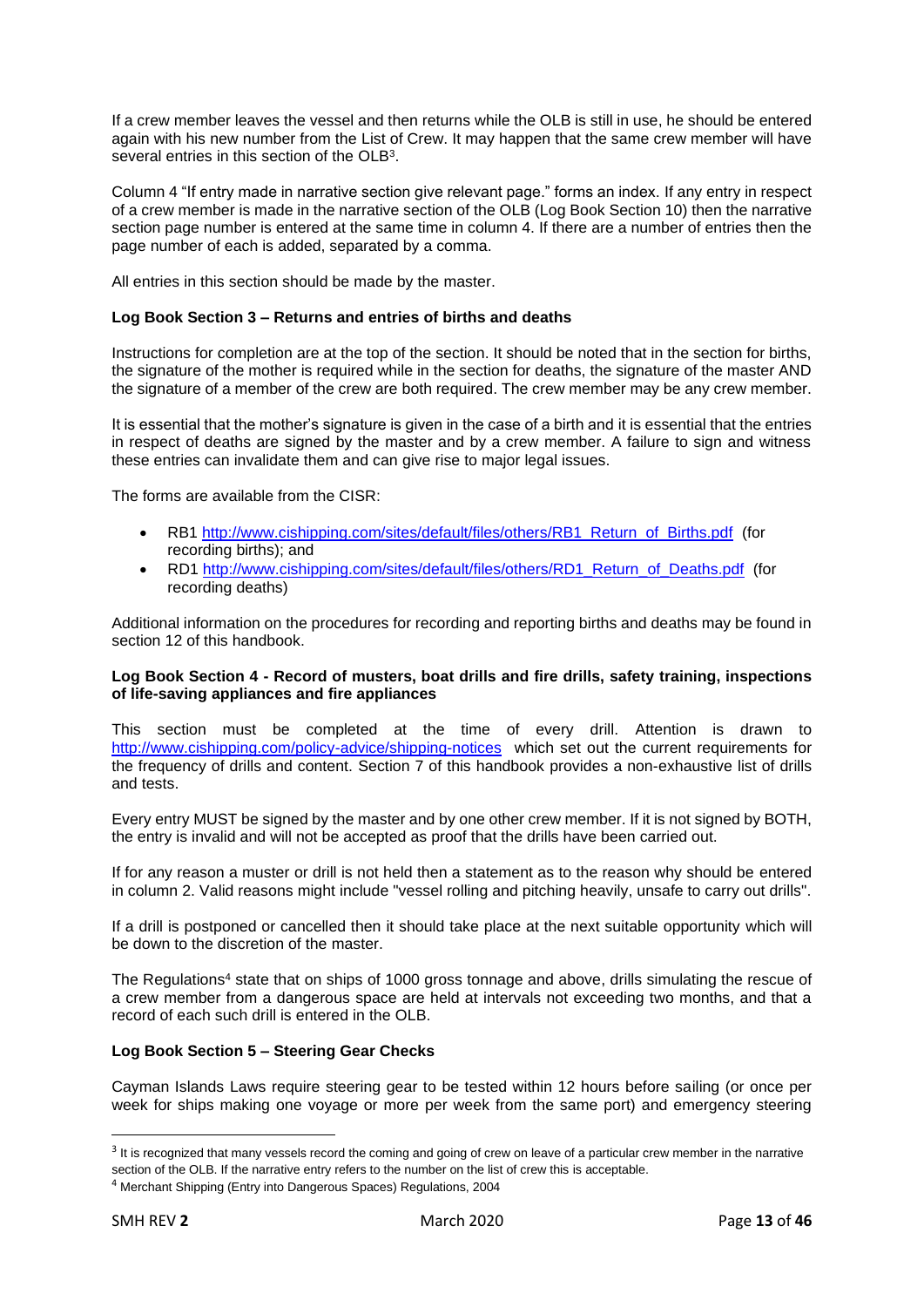systems to be tested every 3 months. All entries must be signed by the master and an officer to be valid.

#### **Log Book section 6 - Record of inspections of crew accommodation.**

This section is for records of mandatory inspections of crew accommodation. The Regulations<sup>5</sup> require that an inspection of the crew accommodation, is carried out every seven days, to ensure that it is being kept clean and that all the requirements of the crew accommodation regulations are being followed. The master may delegate responsibility for inspections to department heads or other competent persons, but the master or person so delegated by the master must be accompanied by one other member of the crew. All entries must be signed by the master (or person so delegated by the master) and a member of the crew, who will normally be the same person who accompanies the master.

#### **Log Book section 7 - Record of inspections of food and water provided for the crew**

Shipping Notice CISN 07/2014 contains guidelines and practical advice on the fundamental rules of food hygiene consistent with the catering and meat industry in general.

There are no requirements regarding the minimum amount of food. The Regulations $6$  state:

*It shall be the duty of the shipowner and master of every ship to ensure that there shall be provided on the ship, food and drinking water which –*

- *(a) are suitable in respect of quantity, nutritive value, quality and variety having regard to* 
	- *i. the number of seafarers on board and the character, nature and duration of the voyage; and*
	- *ii. the different religious requirements and cultural practices in relation to food of the seafarers on board;*

#### *(b) do not contain anything which is likely to cause sickness or injury to health or which renders any food or water unpalatable; and (c) are otherwise fit for consumption.*

The records of inspections in this section are similar to those for Crew Accommodation. Cayman Islands Regulations require that inspections are carried out at intervals not more than seven days.

The inspections in this section must be made by the master and any member of the crew. In practice it will usually be possible to inspect refrigerated compartments, dry provisions, store rooms, galleys etc. with a member of the catering department during the course of the accommodation inspection.

Entries in this section must be signed by the master and by the member of the crew making the inspection.

#### **Log Book section 8 - Load Line, Depth of Loading etc**

This section is self-explanatory. The information must be completed and the necessary data can be found on the ship's load line certificate. The section should be completed by the master at the same time as the OLB is opened.

#### **Log Book section 9 – Voyage Details and pre-departure checks.**

This section records the date and location of departure and arrival, along with the draughts and freeboards acceptable for the ship on departure for each voyage. It must be completed at departure.

#### **Log Book section 10 - Narrative section**

This section is for explanatory entries. In general terms this section should contain entries relating to:

<sup>5</sup> Merchant Shipping (Maritime Labour Convention) (Crew Accommodation) Regulations, 2014

<sup>6</sup> Merchant Shipping (Maritime Labour Convention) (Food and Catering) Regulations, 2014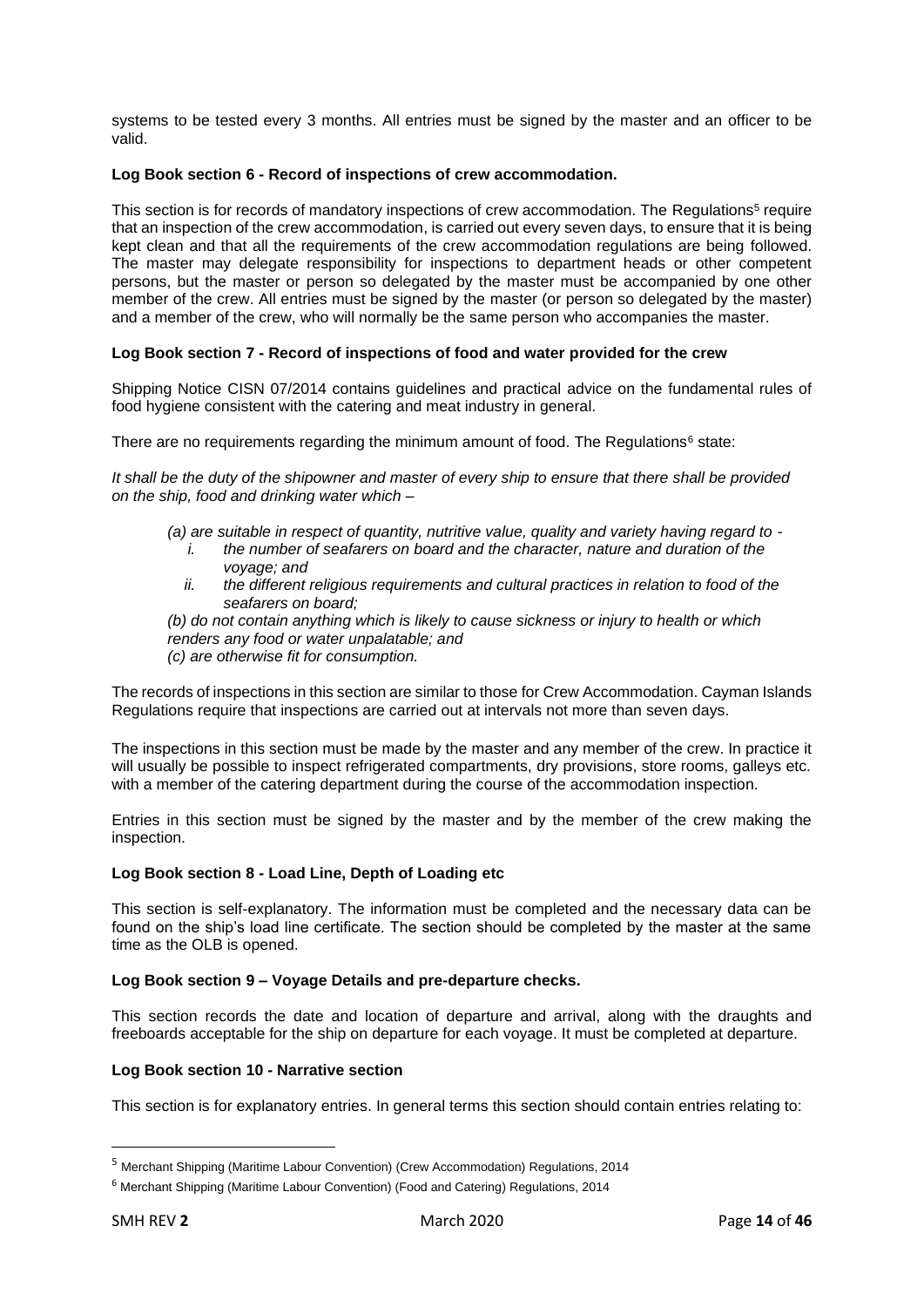- changes of master
- the annexing of other documents to the official log book
- accidents
- **casualties**
- disciplinary matters
- discharge of crew members
- details of crew left behind
- desertions
- complaints
- promotions and demotions
- criminal convictions during a voyage
- **illness**
- deaths
- appointments of Safety Officers, Representatives and Committees
- meetings of Safety Committees
- wages disputes
- closing of Official Log Book.
- Other entries pertaining to operation of the vessel that may have legal implications for the owner or master.

Every entry must be signed by the master and by a member of the crew. If it is not practicable due to its length, or for any other reason for an entry to be contained in the narrative section, it must be contained in a separate document annexed to the OLB and referred to in an entry in the narrative section.

The page number for every entry in the narrative section which refers to a crew member should be entered in column 4 of Section 2 of the OLB - Record of seafarers employed on the ship.

#### **Full and completed Official Log Books**

In the event that an OLB becomes full, another OLB should be started. An entry should be made in the narrative section of the second or subsequent book should reflect that this is a continuation book.

Once the OLB is completed it should be kept onboard for three years after the last entry. There is no need to return it to the CISR.

## **4.2 Lists of Crew**

All Cayman Islands registered ships, are required to carry and maintain a List of Crew.

A List of Crew must contain the following information about the ship:

- (a) name
- (b) port of registry
- (c) IMO number

The list of crew must contain the following information for each seafarer on board:

- (a) name and address
- (b) date of joining the ship
- (c) name and relationship of next of kin and address of next of kin if different from the seafarer
- (d) capacity employed on board the ship
- (e) date and place the seafarer left the ship and the reason for leaving

The List of Crew may be completed in paper or electronic format. A template for a List of Crew (form CISR 3908) is located on the CISR website in the technical compliance section of [http://www.cishipping.com/forms,](http://www.cishipping.com/forms) this form can be filled in electronically or an paper format. A List of Crew in electronic format must have an adequate backup facility.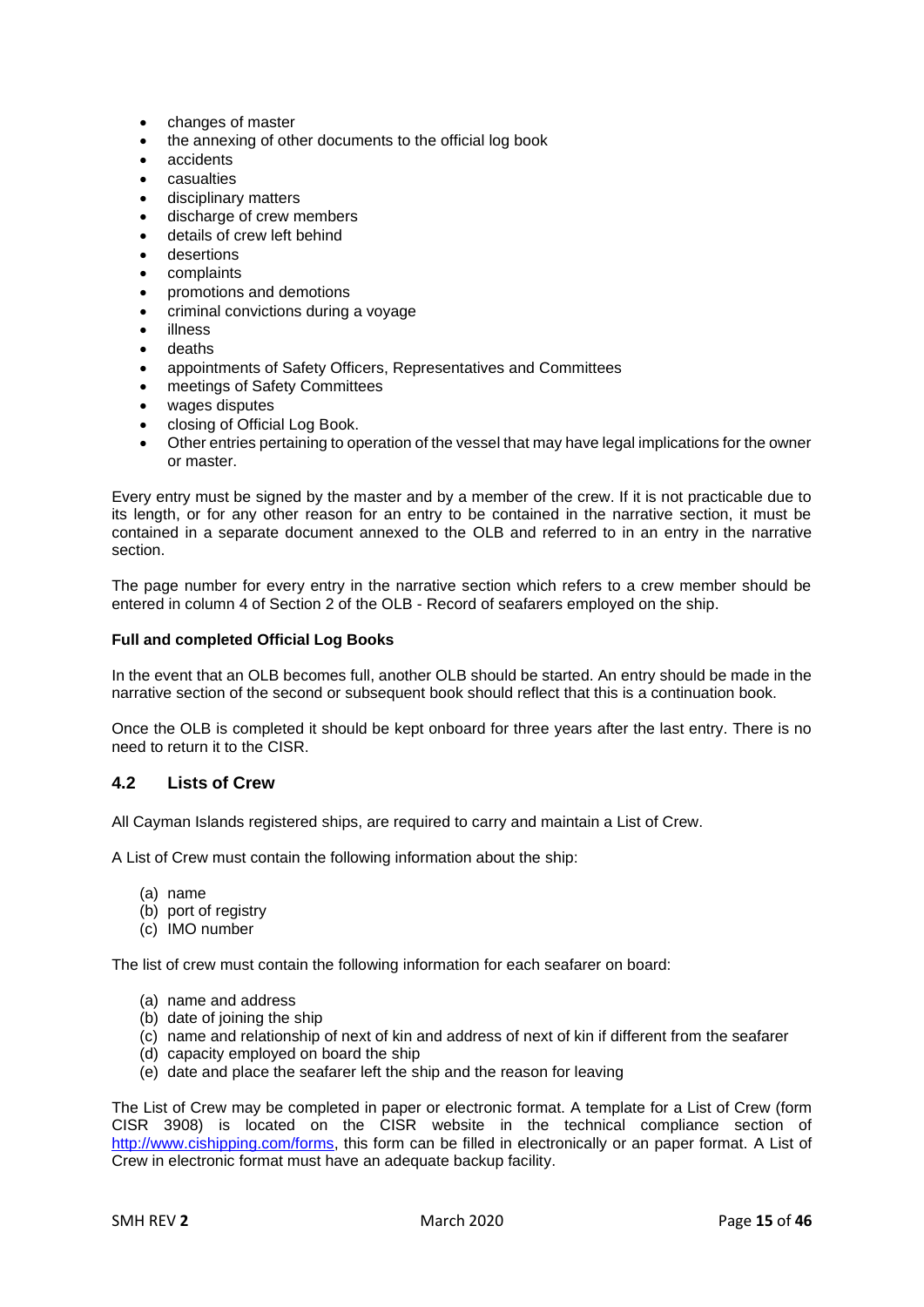The List of Crew must be opened and closed at the same time as the Official Log Book.

Each seafarer's details must be entered on each occasion the seafarer joins and leaves the ship. It is not permitted to have one entry for the duration of the seafarer's employment agreement. A master may refer to a seafarer in the Official Log Book by using the unique reference stated on the List of Crew.

Passengers are not required to be included however it is recommended that additional personnel carried on board that sail with the ship such as security personnel, superintendents, riding squads etc are also entered in the List of Crew.

The List of Crew should not be confused with the ship's Crew List which is normally presented to port authorities on arrival.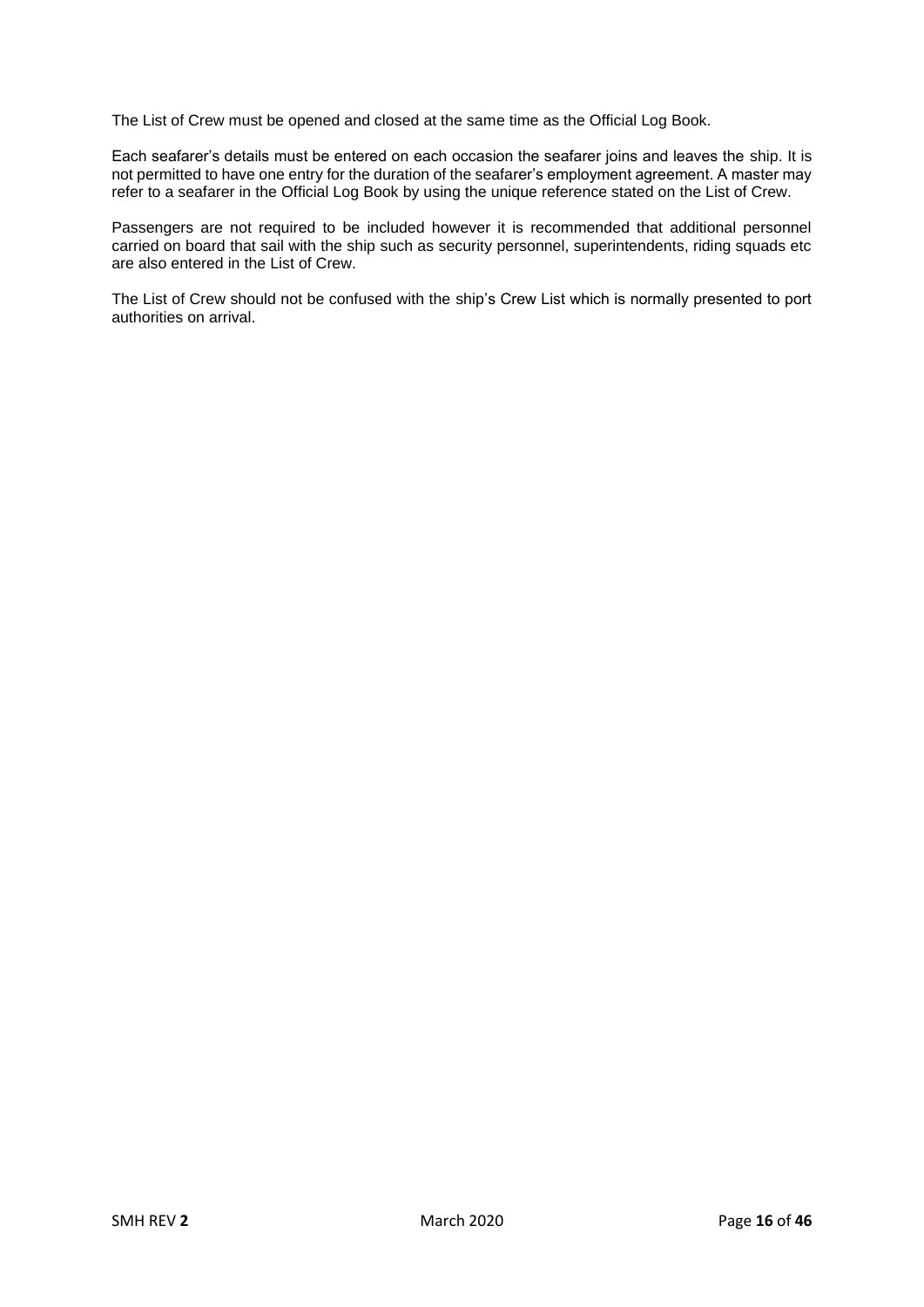## **5. Other Log Books and publications**

## **5.1 GMDSS Radio Log Book**

All Cayman Islands ships are required to carry a GMDSS Log Book. The purpose of the GMDSS Log Book is to keep records of communications relating to distress, urgency and safety radio traffic, regular positions of the ship and results of tests on radio equipment. The tests are required to be carried out and recorded are found within the GMDSS Log Book.

If there is insufficient space to make a further entry in any section of the radio log, the log book should be closed and a new radio log opened. Closed GMDSS Log Books should be retained onboard for a period of at least 12 months after the last entry.

## **5.2 Oil Record Books**

All merchant ships of 400 gross tonnage and above must carry and maintain an Oil Record Book. They are regularly inspected by Port State Control Officers whilst checking for possible illegal discharges and it is very important that the Oil Record Books are accurately and carefully kept and incorrect or false entries may lead to an offence being committed in that port State and the punishments can be severe.

The Oil Record Book part 1<sup>7</sup> covers machinery space operations and must contain entries relating to ballasting or cleaning of oil fuel tanks, discharge of ballast or cleaning water from oil fuel tanks, disposal of oily residues (sludge) and discharge overboard of bilge water which has accumulated in machinery spaces, bunkering operations and accidental discharges of oil. The operations requiring recording are listed in the front of the Oil Record Book.

Oil tankers of 150 gross tons and above, and offshore supply vessels carrying oil cargo in their tanks, are also required to complete Oil Record Book part 2, covering cargo/ballast operations.

Oil Record Books can be obtained from the CISR and completed books must be kept for a period of three years after the last entry. They are not required to be returned to the CISR.

When a Cayman Islands registered ship needs to open a new Oil Record Book and the Cayman Islands Oil Record Book is not readily available, the ship may use other Oil Record Books as long as they comply with the layout and content as defined by the MARPOL Convention (MARPOL 73/78 Annex I Regulation 20(1)) and as long as they include an English translation.

## **5.3 Deck and Engine Room Log Books**

For day to day recording of wheelhouse and engine-room operations these may be in a format that the Company deems suitable for the type of operation that the vessel is engaged in and completed books must be kept for a period of three years after the last entry. They are not required to be returned to the CISR.

## **5.4 Garbage Record Books**

Every merchant ship of 400 gross tonnage and above and every ship which is certified to carry more than 15 persons (if under 400 gross tonnage) must carry and maintain a Garbage Record Book Part I to record each discharge operation or completed incineration including discharges at sea, to reception facilities, or to other ships.

In addition to the Garbage Record Book Part I carriage requirements, every ship which carries Solid Bulk Cargoes must carry and maintain a Garbage Record Book Part II.

Completed Garbage Record Books must be kept for a period of three years after the last entry. They are not required to be returned to the CISR.

<sup>7</sup> Please see circular MEPC.1/Circ.736/Rev.2 for guidance on filling in the ORB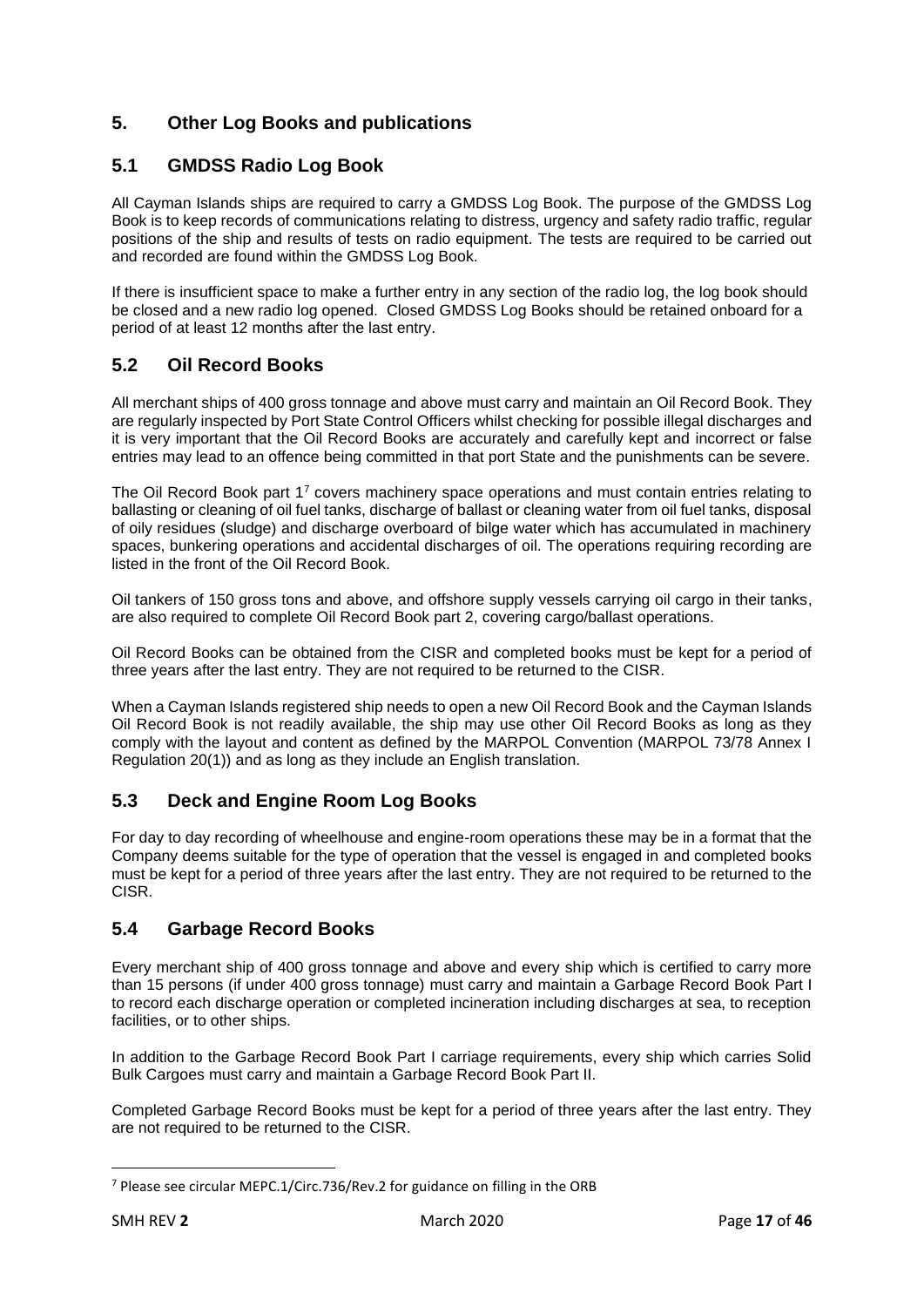If any of the above documents are not on board then please contact the Designated Person Ashore for the vessel or a responsible officer in the company for further advice.

The above guidance refers to printed documents but with developments in the industry the CISR has published Guidance Note CIGN 05/2019 which provides guidance on use of Electronic Record Books

## **5.5 Publications to be carried**

The following list is provided to masters and crew for guidance on documents, manuals and publications required to be carried on merchant ships registered with the Cayman Islands. Please note that the list is not to be considered exhaustive and masters and owners should ensure that they are aware of the requirements specific for their vessel as required by International Convention, Cayman Islands Laws or any other applicable laws.

Attention is drawn to the IMO's "List of Certificates and Documents to be carried on board ships, 2017" (FAL.2/Circ.131 / MSC.1 Circular 1586 as may be amended from time to time) [http://www.imo.org/en/OurWork/Facilitation/docs/FAL%20related%20nonmandatory%20instruments/F](http://www.imo.org/en/OurWork/Facilitation/docs/FAL%20related%20nonmandatory%20instruments/FAL.2-Circ.131-MEPC.1-Circ.873-MSC.1-Circ.1586-LEG.2-Circ.3.pdf) [AL.2-Circ.131-MEPC.1-Circ.873-MSC.1-Circ.1586-LEG.2-Circ.3.pdf:](http://www.imo.org/en/OurWork/Facilitation/docs/FAL%20related%20nonmandatory%20instruments/FAL.2-Circ.131-MEPC.1-Circ.873-MSC.1-Circ.1586-LEG.2-Circ.3.pdf)

- Cayman Islands Shipping Notices and Guidance Notices
- Stability information booklet
- Record of light ship check (required every 5 years)
- Garbage management plan (≥100GT or ≥15 persons)
- Garbage Record Book Part I (≥400GT or ≥15 persons), and Garbage Record Book Part II (every ship which carries Solid Bulk Cargoes)
- SOPEP (≥400GT
- GMDSS Radio Log Book
- Oil Record Book Part 1 (≥400GT)
- Oil Record Book part 2 (≥150GT Oil tankers and offshore supply vessels carrying oil cargo in their tanks)
- Cargo Record Book (Ships carrying Noxious Liquid Substances in Bulk)
- Nautical publications (paper or electronic) applicable to the area of operation:

o International Code of Signals (a statutory requirement)

- o Navigation charts, sailing directions, Lists of Lights and Lists of Radio Signals, corrected as necessary (weekly when possible) with Notices to Mariners
- o Mariners' Handbook
- o Operational and maintenance instructions for navigational aids carried by the ship
- o IAMSAR Volume III Manual
- o Nautical Almanac
- o Tide tables
- o Tidal stream atlas
- o Navigational tables
- Official Log Book and List of Crew
- Fire and LSA training manuals
- ITU publications (≥300GT)
- Instructions for the on board maintenance of life-saving and fire-fighting appliances
- Information for Radio Installation (GMDSS)
- Code of Safe Working Practices for Merchant Seafarers
- Compass deviation record book
- Record of last overhaul of LSA launching appliances (annual and 5 yearly inspection)
- Ship Energy Efficiency Management Plan (SEEMP) (≥400GT)
- Ballast Water Management Plan
- SOLAS Convention
- MARPOL Convention
- International Convention on Load Lines
- **COLREGS**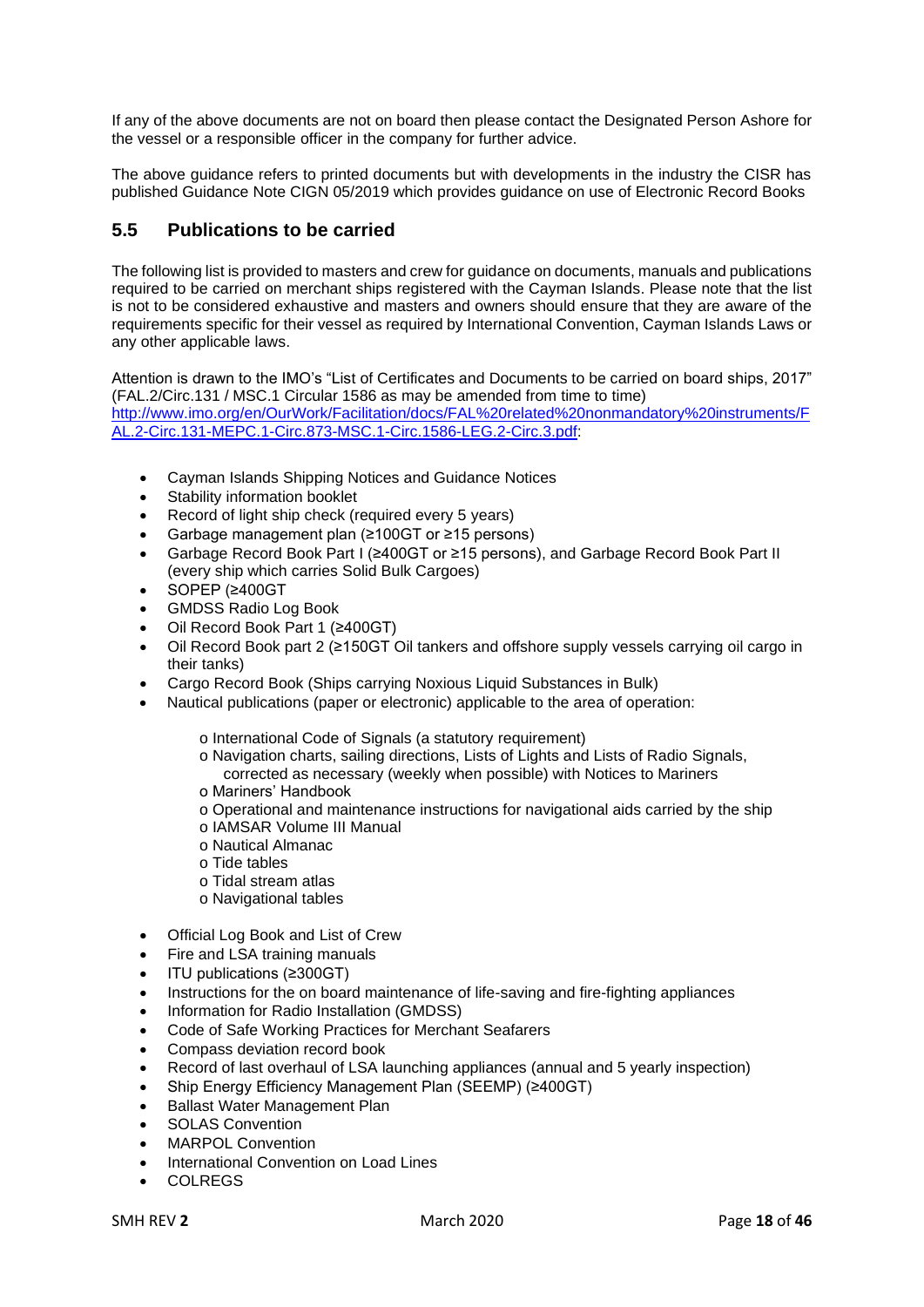- STCW Convention
- Maritime Labour Convention
- Merchant Shipping (Maritime Labour Convention) (Repatriation) Regulations, 2014
- Certificates or other documentary evidence of the financial security required by MLC Standard A2.5.2 and Standard A4.2.1.
- Shipmaster's Medical Guide
- Cayman Islands Laws and Administrative Procedures Manual.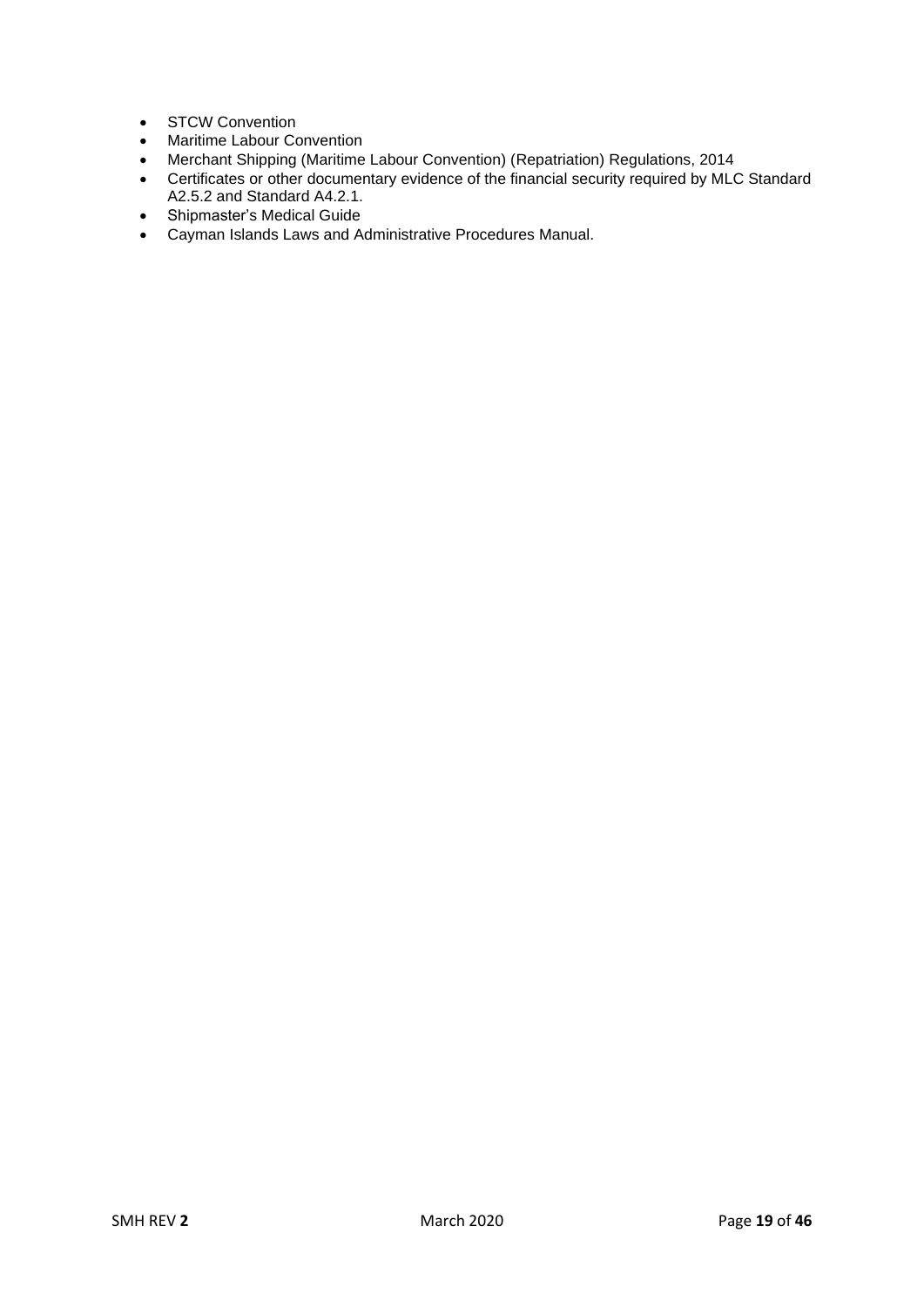## **6. Hours of work and rest**

In accordance with the requirements of STCW and the MLC, it is the duty of every company in respect of every Cayman Islands ship, and of every employer, to ensure, so far as is reasonably practicable, that seafarers do not work more hours than is safe in relation to the safety of the ship and the seafarers' performance of their duties. More information is contained in Shipping Notice CISN 05/2014: [http://www.cishipping.com/policy-advice/shipping-notices.](http://www.cishipping.com/policy-advice/shipping-notices)

#### **Rest**

Every seafarer must be provided with not less than 10 hours rest in total in any 24 hour period provided:

- The 10 hour period may be divided into not more than two periods one of which shall be not less than 6 hours; and
- The interval between consecutive periods of rest shall not exceed 14 hours; and
- The minimum hours of rest shall not be less than 77 hours in any 7 day period.

Situations where a seafarer is on call but is free to sleep may be counted as rest, but if at any time the normal period of rest is disturbed by call-outs to work, the master, or a person authorised by him, has to ensure that the seafarer is provided with an adequate compensatory period of rest.

Please note that the exceptions to the hours of rest introduced by the 2010 STCW Manila Amendments are not recognised by the Cayman Islands Shipping Registry.

#### **"Properly rested"**

Cayman Islands Regulations<sup>8</sup> place a duty on the master to ensure that all crew involved in watch keeping are properly rested and that arrangements are adequate to maintain a safe watch at all times. The master is required to ensure that the ship does not sail from any port unless the officers in charge of the watch immediately after sailing have received sufficient rest to allow them to maintain a safe watch.

#### **Compensatory Rest**

There may be times such as:

- Emergencies, and situations likely to become emergencies unless action is taken;
- Musters and drills;
- Essential work on board which cannot be delayed for safety or environmental protection reasons; and
- Factors beyond the control of the master or the operator other than commercial needs.

It may therefore not be possible, under these exceptional circumstances, for crew members who are involved to be given their minimum rest as stated in the hours of rest schedule. The master has the authority to permit this but must record the reason for the exceptions in the Official Log Book. This provision is to be invoked responsibly and should never be taken as a means of evading the hours of work and rest requirements.

In deciding what factors might come within "factors outside the control of the master or the operator other than commercial needs" the master must take into account all the circumstances. For example, an exceptional situation could be when a Port Authority requires at short notice that the ship vacates the berth or shifts berth early, and such a demand cannot be postponed because of safety related considerations. On the other hand a request by the charterer to sail earlier so that he may minimise port dues is not a valid factor and under this definition this counts as a commercial need. The company's Safety Management System should provide guidance on the keeping of appropriate records and the means of reporting of repeated periods where the statutory minimum rest periods are exceeded. Where repeated infringements of the hours of work and rest provisions occur this may well mean that the crew complement will have to be increased to enable better compliance.

<sup>&</sup>lt;sup>8</sup> The Merchant Shipping (Certification, Safe Manning, Hours of Work and Watchkeeping) (Amendment) Regulations, 2014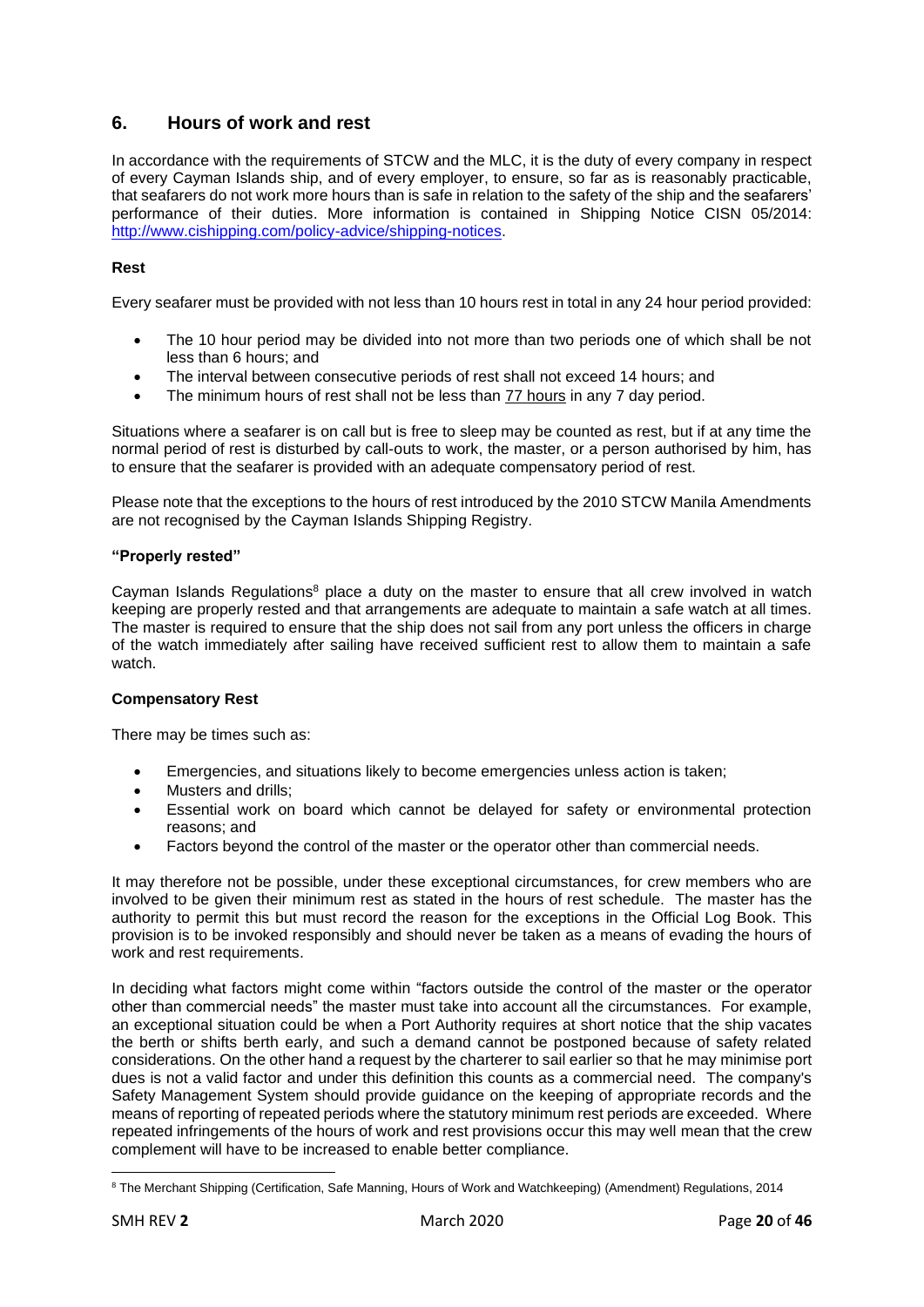#### **Periodically Unattended Machinery Spaces (UMS)**

The time when the designated duty engineer officer with UMS class notation is free to sleep may also be counted as "rest". However, anytime that the officer is called to answer an alarm must be considered as work and as a break in that rest and therefore the amount of rest due to him has to be recalculated.

#### **Table of shipboard working arrangements**

A table (or tables for different departments) of shipboard working arrangements must be provided to each ship, tabulating the anticipated daily working periods scheduled for all seafarers. This is to ensure that expected routine working arrangements are made available for the awareness of the crew. Due to the nature of service at sea some deviation from the schedule is to be expected, and such deviations will not necessarily indicate non-compliance with the minimum rest periods required.

The table should be prepared by the shipowner and be vessel specific. A standard format has been established by the CISR based on ILO Guidelines and is attached as a schedule to Shipping Notice CISN 05/2014.

In order to ensure awareness by all seafarers of the shipboard working arrangements, the table, which should be in English, must be posted in a place or places easily accessible to the seafarers working onboard. The table must also be available for inspection by CISR surveyors and port state control officers. The table of shipboard working arrangements can be on a computer network that is available to all seafarers onboard if the ease of accessibility can be demonstrated to CISR surveyors during an MLC inspection.

#### **Records**

A record must be kept of seafarer's daily hours of rest to allow monitoring and provide documentary evidence of compliance with the minimum hours of rest requirements, and to record any deviations from the requirements. Any breaches or deviations of the hours of rest must be shown and also any compensatory rest periods given in lieu or in advance of any unavoidable minor deviations.

Records of daily hours of rest shall be maintained in English as it is necessary to ensure they are available for inspection by CISR surveyors and port state control officers. Each seafarer should receive a copy of his or her personal records, generally monthly, which must be endorsed by the master, or a person authorised by the master, and by the seafarer.

We are aware that increasingly ships are keeping records in electronic format and this is a natural development. Shipowners may develop, or purchase, electronic systems that record the hours of rest for seafarers on their ships.

Records should be kept on board for 3 years to ensure that full records are available between MLC inspection dates.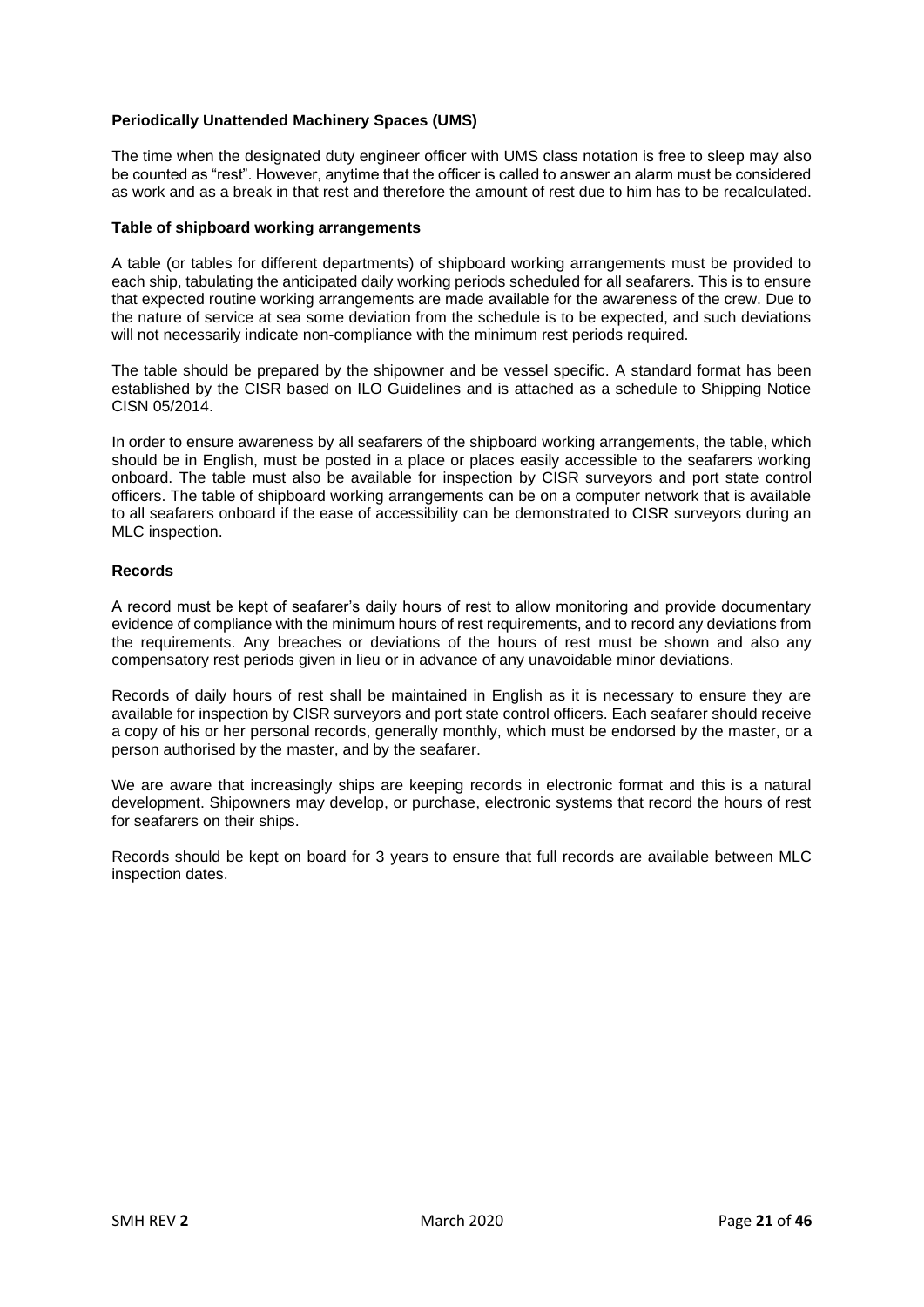## **7. Drills and tests**

The following lists a sample of drills and tests required to be undertaken on ships. The list is not exhaustive and you should always make sure you are aware of the drills the ship is required to undertake, the various international conventions and [http://www.cishipping.com/policy-advice/shipping](http://www.cishipping.com/policy-advice/shipping-notices)[notices](http://www.cishipping.com/policy-advice/shipping-notices) provide guidance. Where required by regulations the drills and tests should be noted in the appropriate section of the Official Log Book:

Fire

Abandon Ship Steering Gear Emergency Steering Gear Ship Security Alarm System (SSAS) Company Exercise Main Engine Failure Steering Failure **Collision** Man Overboard Stranding / Grounding **Flooding** Search and Rescue Excessive List / Loss of Stability Rescue from an enclosed or dangerous space Helicopter Operations Cargo Shift Electrical Black Out Emergency Towing Medical Emergency Stowaway Search Pirates Bomb Search Oil Spill Lightering Damage Control for Passenger Ships

Sources: include SOLAS, ISM Code, ISPS Code, SOPEP (MARPOL 73/78)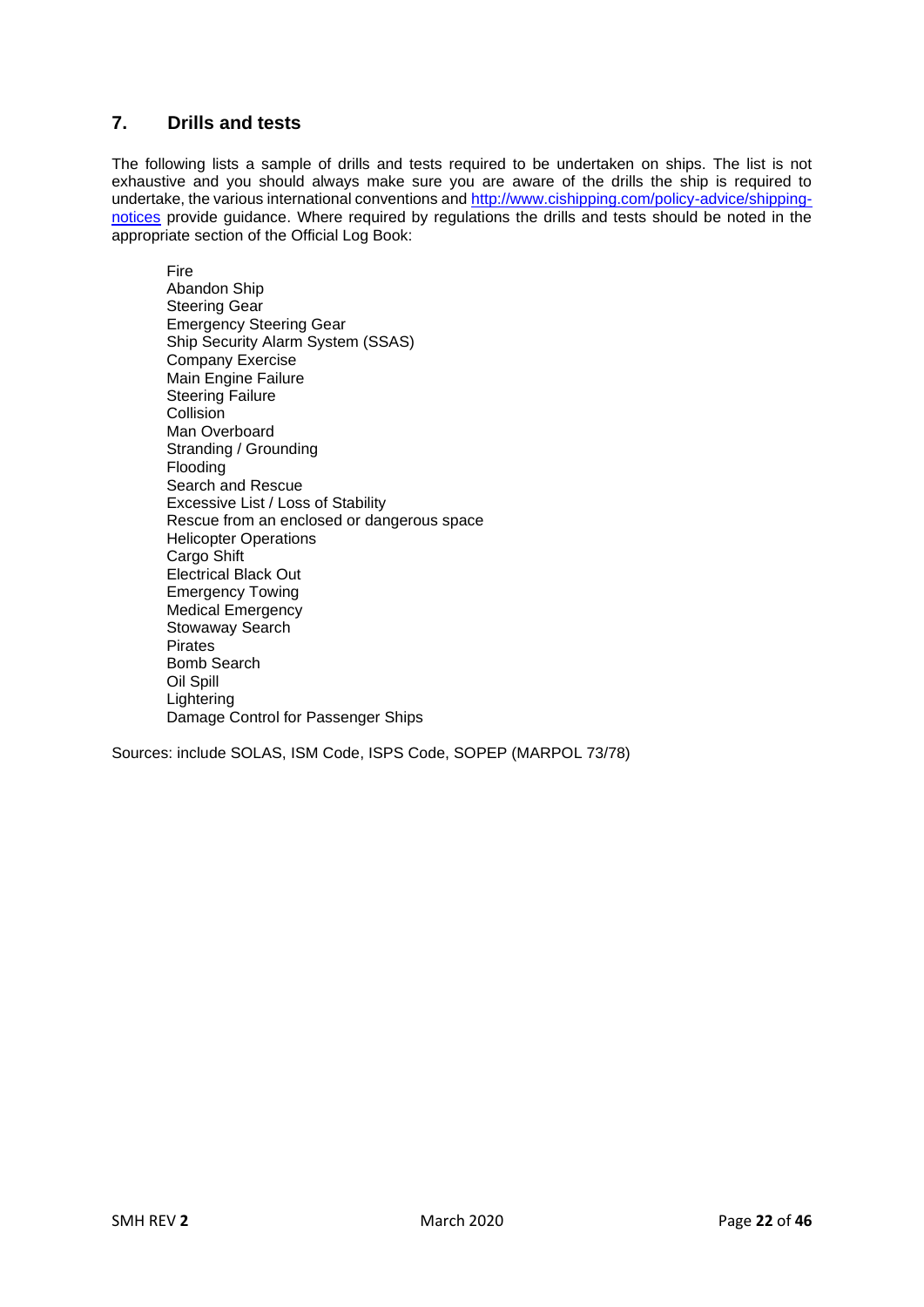## **8. Commercial Certification, Surveys and Audits**

## **8.1 Surveys and Certification Cycle**

The Cayman Islands Shipping Registry (CISR) is responsible for ensuring that Cayman Islands registered ships comply with all applicable International Regulations. To monitor this, a CISR surveyor visits every Cayman flagged ship periodically in order to carry out surveys, audits or a general inspection (GI) of the ship.

For vessels on the enhanced delegation programme all statutory surveys are delegated to Class but the CISR attend for general inspections at intervals determined by the performace of the vessel; Low risk vessels are inspected only once in 5 years whereas medium risk vessels are inspected twice in 5 years. Higher risk vessels are inspected annually and very high risk vessels may even be inspected every 6 months until there is an improvement.

#### **Arranging audits and surveys**

It is the master's responsibility to request the attendance of a surveyor (either CISR or Class, as applicable) to conduct surveys and audits when due. You will not receive reminders from the CISR when surveys are due. If the survey is not carried out within the appropriate time window, the certificate(s) may become invalid. Advanced notice of a survey, audit or inspection of at least two weeks is essential.

#### **Certificate cycle**

- Some statutory certificates do not expire (e.g. the ITC and the IEEC).
- Certificates which do expire are issued predominantly on a 5 year cycle. This cycle is generally based on the certificate's expiry date, not on the date it was issued.
- Renewal surveys are held at maximum intervals of 5 years.
- Between renewal surveys, annual and intermediate surveys become due for most statutory certificates.
- ISM/ISPS and MLC certificates do not require annual audits. Instead, intermediate audits are conducted between the second and third anniversary of the expiry date.
- A 'time window' exists for completing most surveys. For example, renewal surveys must generally be completed within the last 3 months of the cycle (an exception is the Class renewal (or 'Special') survey, parts of which can commence earlier than this). Annual surveys must be completed within 3 months either side of the anniversary date.
- In addition to this information please refer to the IMOs Harmonised System for Survey and Certification (HSSC).

Below is a graphical representation of a survey cycle and the annual survey windows. Each small box represents three months. In this example the vessel is delivered on 01 January of Year One.

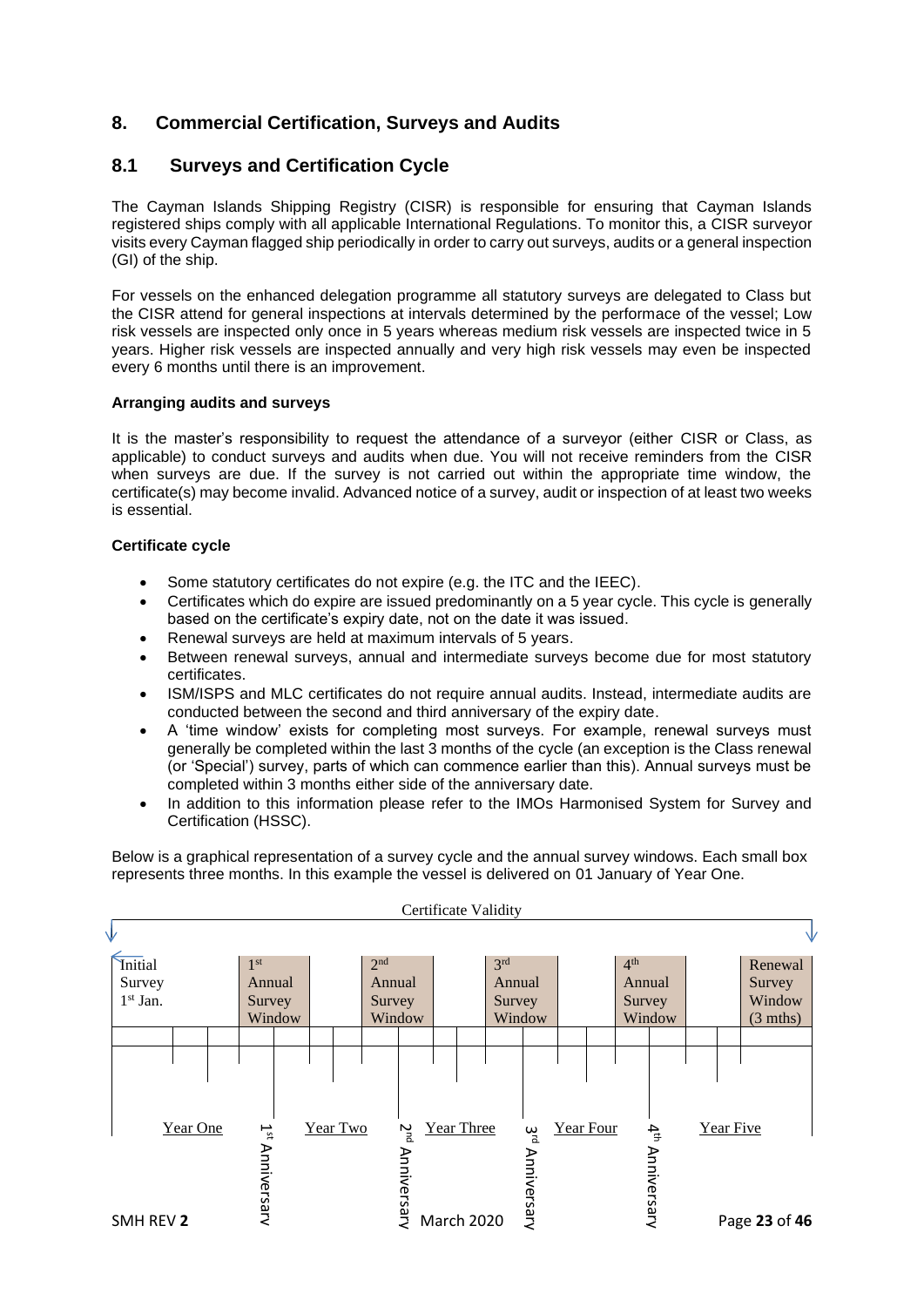If the renewal survey is completed within the renewal survey window the new certificate is valid from the date of expiry of the existing certificate e.g. 01 January of Year Six (not listed in the cycle above).

## **8.2 Audits**

#### **Document of Compliance Audits**

A Document of Compliance (DOC) will be issued to the Company following satisfactory verification audit to ensure compliance with the Code by the Company. A Safety Management Certificate (SMC) cannot be issued without a valid DOC. An interim DOC will be issued where the Company first takes operational control of a vessel of 500 gross tonnage and above. The Interim DOC is valid for a maximum of 12 months to facilitate development of the SMS and the records. Following an initial Audit, the DOC is issued for up to five years, and is subject to annual audit, after which it must be renewed.

#### **ISM and ISPS Shipboard Audits**

In general, all shipboard audits for the ISM Code and the International Ship and Port Facility Security (ISPS) code will be carried out by Surveyors your Class society. ISM and ISPS shipboard audits should be arranged in plenty of time via the Designated Person Ashore (DPA)/Company Security Officer (CSO).

#### **Interim ISM Code audits**

On initial registration all relevant ships must undergo an "interim" audit to ascertain that a safety management system is in place. Following this interim audit, an interim Safety Management Certificate (SMC), valid for up to six months will be issued. Towards the end of the period of validity of the interim SMC, following an internal audit by the Company, an initial audit will be conducted to ascertain that the safety management system is being implemented satisfactorily. Following a successful audit, the ship will be issued with a full term International SMC valid for up to five years.

#### **Interim ISPS Code audits**

On initial registration or change of management all relevant ships must undergo an "interim" assessment for compliance with the ISPS Code. Following this interim assessment provided that the Ship Security Plan (SSP) has been submitted for approval, an interim Ship Security Certificate (SSC), valid for up to six months will be issued. Towards the end of the period of validity of the interim SSC an initial audit generally will be conducted to ascertain that the ship security system is being implemented satisfactorily. Following successful initial audit, the ship will be issued with a full time International SSC valid for up to five years. Prior to issuing this Certificate the SSP must be approved by the CISR.

#### **Intermediate audits for the ISM/ISPS Codes**

A 12 month window exists (between the second and third anniversary dates of the Certificate) in which to arrange intermediate audits. It is recommended that these are arranged as soon as the window opens to avoid problems later on when the time available is less in case the availability of surveyors, vessel itinerary or location may affect the ability to carry out the audit in the most convenient location. As the window for the intermediate Audit is 12 months, requests for extension cannot be considered.

#### **Renewal audits for the ISM/ISPS Codes**

Renewal Audits should be completed in the three months prior to the expiry of the SMC / SSC. These should be arranged early to ensure the Certificates do not expire which would result in a major nonconformity and port state control intervention.

If the renewal audit is completed within the renewal audit window the new full term certificate is valid from the date of expiry of the existing certificate e.g. 01 January of Year Six as per the below table

#### **Audit Cycle**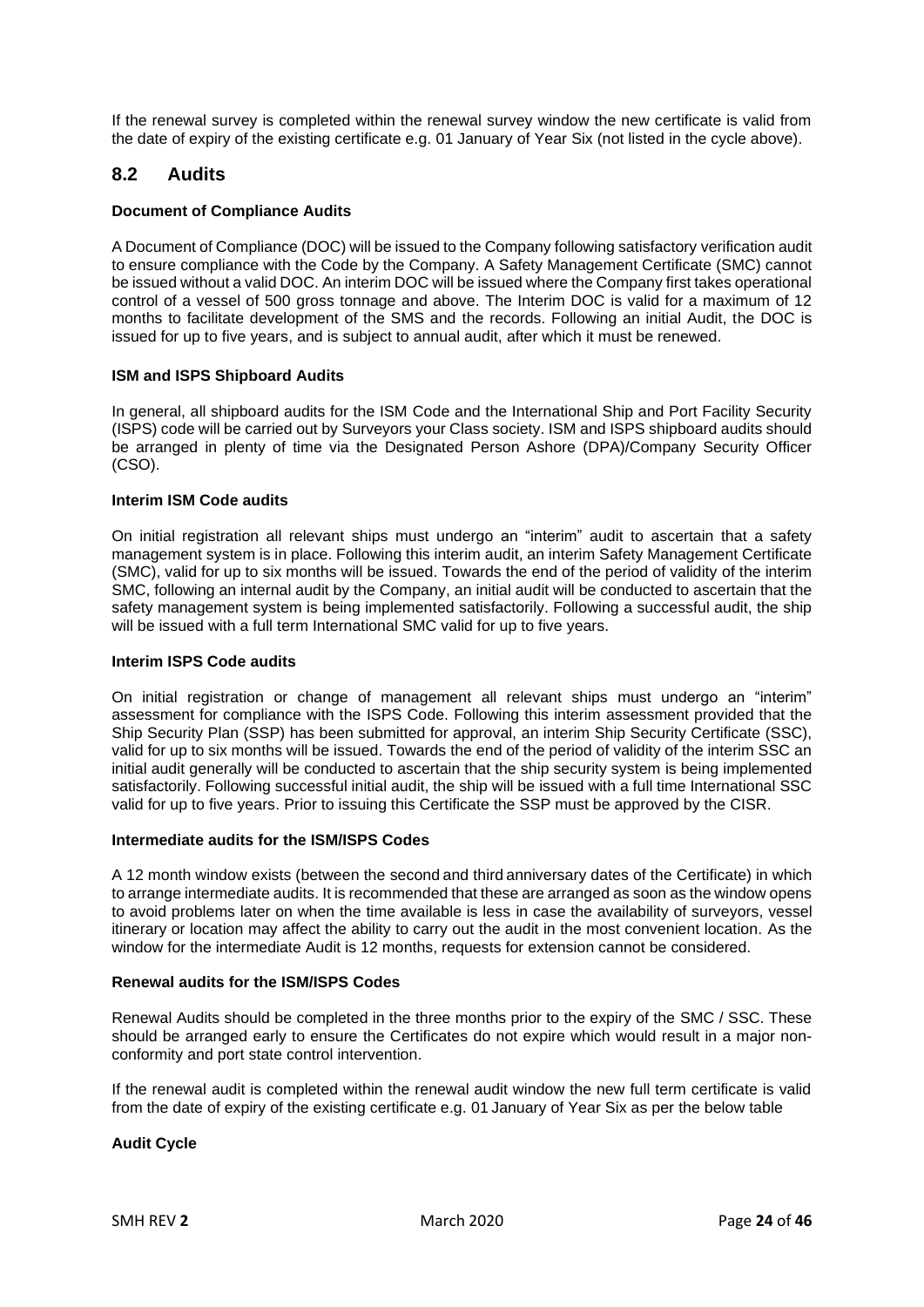Below is a graphical representation of an audit cycle and the audit windows. Each small box represents three months. In this example the vessel is delivered on 01 January of Year One.



#### **What is required for ISM/ISPS audits?**

When the vessel is due a shipboard audit for ISM / ISPS, your Class society should be contacted giving as much advance notice as possible. The Surveyor will visit the vessel at a time and place agreed with the operators of the ship and will perform the audit of the ship and carry out an inspection of the ship and its operations.

It is essential that:

- The company has conducted at least one internal audit prior to the initial Audit;
- The company should conduct annual shipboard Audits at intervals not exceeding 12 months;
- The request for the audit(s) is made within a reasonable time and not left until the last month of the 12 month intermediate audit window.

## **8.3 Inspections**

MLC inspections for ships of 500 gross tonnage and above follow the same survey and certification cycle as the Audits for ISM and ISPS. Please see section 3 of this guide for detailed information on the inspection regime.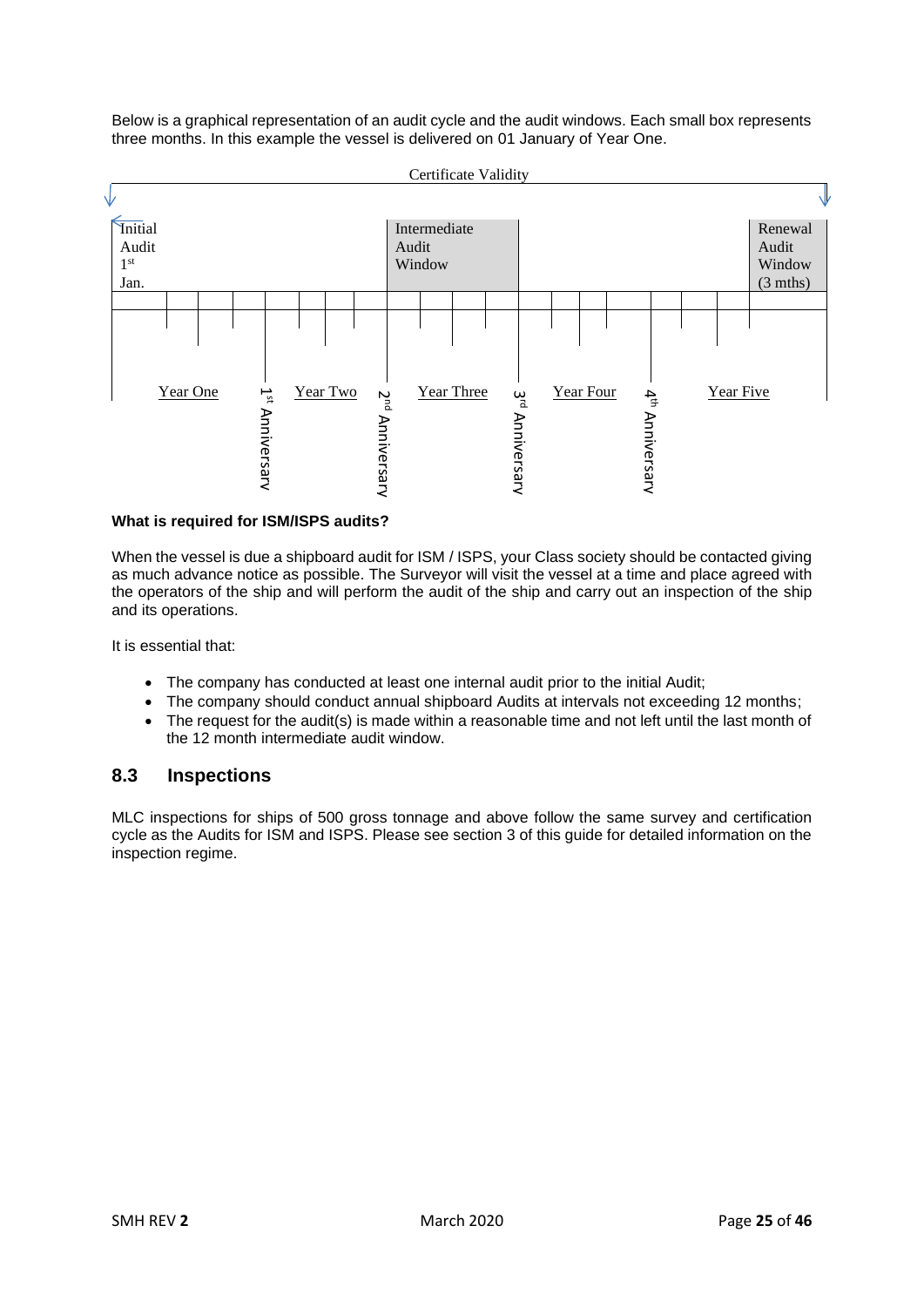## **9. Issue of certificates**

The following lists the main full term Certificates issued to the ship and by whom they are issued. However, it should be noted that the list below is not exhaustive and you should always make sure you are aware of the Certificate the vessel is required to maintain to comply with international Conventions etc (please also see section 5.5 and the reference to the IMO's List of Certificates and Documents to be carried on board).

In addition, the issuing body may change over time as the CISR may delegate any of the following functions to an authorised Classification Societies either generally or on a case-by-case basis

| <b>Certificate</b>                                                                                                                  | Who<br>surveys<br>and certifies            | To which ships does it apply                                                                  |
|-------------------------------------------------------------------------------------------------------------------------------------|--------------------------------------------|-----------------------------------------------------------------------------------------------|
| Cargo Ship Safety Construction                                                                                                      | <b>Class</b>                               | 500GT and above                                                                               |
| <b>International Load Line Certificate</b>                                                                                          | <b>Class</b>                               | 24 metres and above                                                                           |
| Anti-Fouling System - Statement of<br>Compliance                                                                                    | <b>Class</b>                               | 400GT and above                                                                               |
| Anti-Fouling System - Declaration of<br>Compliance                                                                                  | Owner                                      | Under 400GT                                                                                   |
| Cargo Ship Safety Equipment Certificate and<br>Form E                                                                               | Class <sup>9</sup>                         | 500GT and above                                                                               |
| Cargo Ship Safety Radio Certificate and<br>Form R                                                                                   | Class <sup>8</sup>                         | 300GT and above                                                                               |
| Long Range Identification and Tracking<br>(LRIT) Conformance Test Report                                                            | Application<br>Service Provider<br>or CISR | 300GT and above                                                                               |
| International Oil Pollution Prevention<br>Certificate and Form A                                                                    | Class <sup>8</sup>                         | 400GT and above                                                                               |
| <b>International Pollution Prevention Certificate</b><br>for the Carriage of Noxious Liquid<br>Substances in Bulk (NLS Certificate) | Class                                      | All Ships carrying NLS in bulk                                                                |
| International Sewage Pollution Prevention<br><b>Statement of Compliance</b>                                                         | Class                                      | 400GT and above or certifies to<br>carry more than 15 persons                                 |
| <b>International Air Pollution Prevention</b><br>Certificate + Record of construction                                               | Class                                      | 400GT and above                                                                               |
| International Energy Efficiency Certificate                                                                                         | Class                                      | 400GT and above                                                                               |
| Engine International Air Pollution Prevention<br>Certificate + Approved technical files                                             | <b>Class</b>                               | Engines of 130 kW and above if<br>engine installed after 1/1/2000                             |
| ISM Safety Management Certificate (SMC)                                                                                             | Class <sup>8</sup>                         | 500GT and above                                                                               |
| International Ship Security Certificate (ISSC)                                                                                      | Class <sup>8</sup>                         | 500GT and above                                                                               |
| Copy of Document of Compliance (ISM) (to a<br>company)                                                                              | <b>CISR</b>                                | 500GT and above                                                                               |
| Maritime Labour Certificate                                                                                                         | Class <sup>8</sup>                         | 500GT and above                                                                               |
| Declaration of Maritime Labour Compliance<br>Part I                                                                                 | <b>CISR</b>                                | 500GT and above                                                                               |
| Minimum Safe Manning Document                                                                                                       | <b>CISR</b>                                | 500GT and above or carrying<br>over 12 passengers (statutory)<br>24 metres and above (policy) |
| <b>Continuous Synopsis Record</b>                                                                                                   | <b>CISR</b>                                | 500GT and above or carrying<br>over 12 passengers                                             |
| Certificate of British Registry                                                                                                     | <b>CISR</b>                                | All ships                                                                                     |
| International Tonnage Certificate                                                                                                   | Class                                      | 24 metres and above                                                                           |

<sup>&</sup>lt;sup>9</sup> CISR if not on the enhanced delegation programme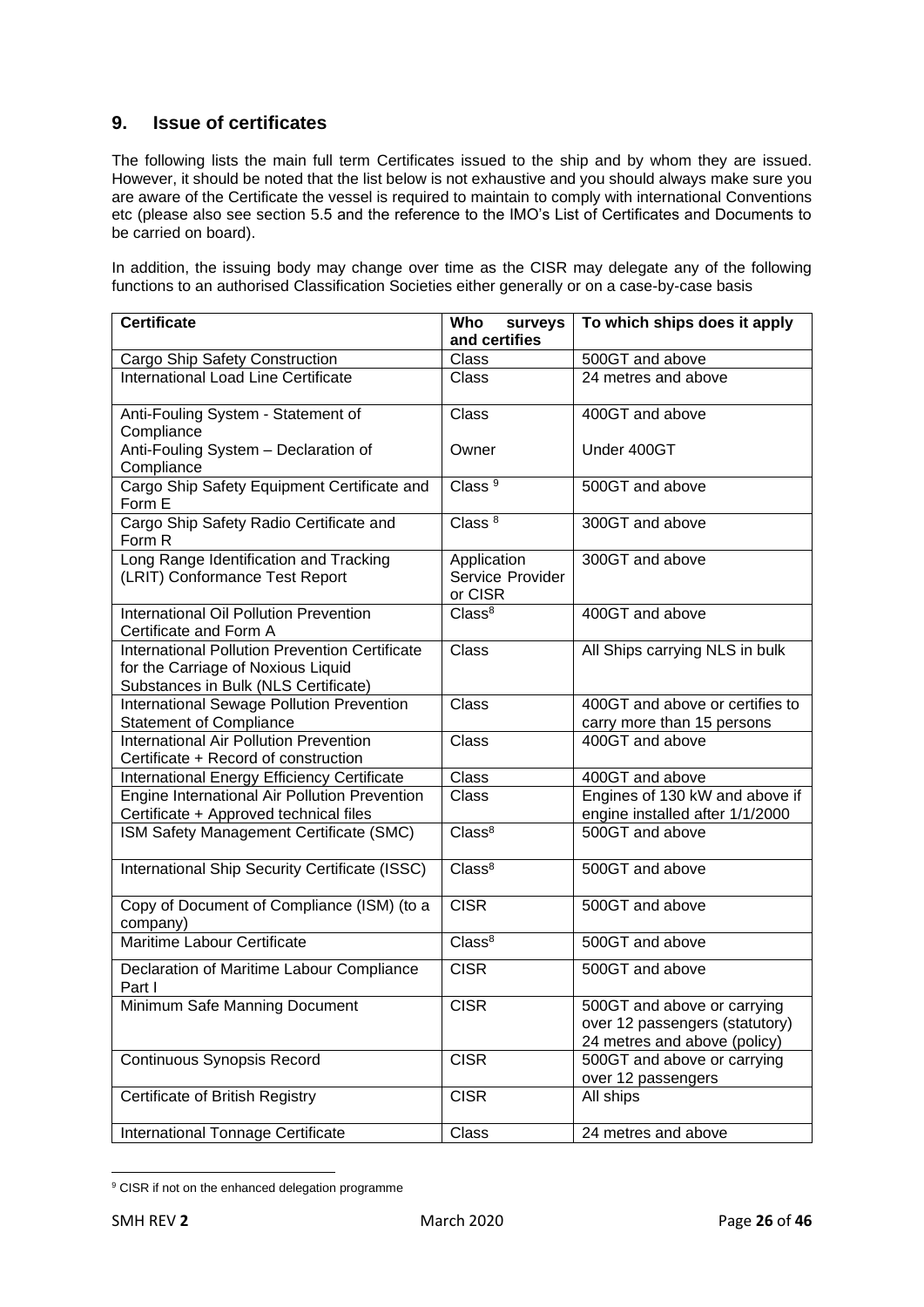| Certificate for the International Convention on | <b>CISR</b> | 1000GT and above                |
|-------------------------------------------------|-------------|---------------------------------|
| Civil Liability for Bunker Oil Pollution Damage |             |                                 |
| Certificate for the International Convention on | <b>CISR</b> | Tankers carrying Oil in bulk of |
| Civil Liability for Oil Pollution Damage        |             | 2000 tons and above             |
| <b>Wreck Removal Certificate</b>                | <b>CISR</b> | 300GT and above                 |
| <b>Ballast Water Management Convention</b>      | Class       | 400GT and above                 |
| <b>Statement of Compliance</b>                  |             |                                 |

If you have not received a full term Certificate before the expiry of any interim Certificate left on board by an attending Surveyor – please contact your Designated Person Ashore to chase up the relevant organisation.

#### **Certificate Queries, extensions and exemptions**

The Certificates listed above are statutory Certificates and are the responsibility of the CISR. Any queries or requests for an exemption/extension of the above Certificates must be made to the CISR and not to the Classification Society.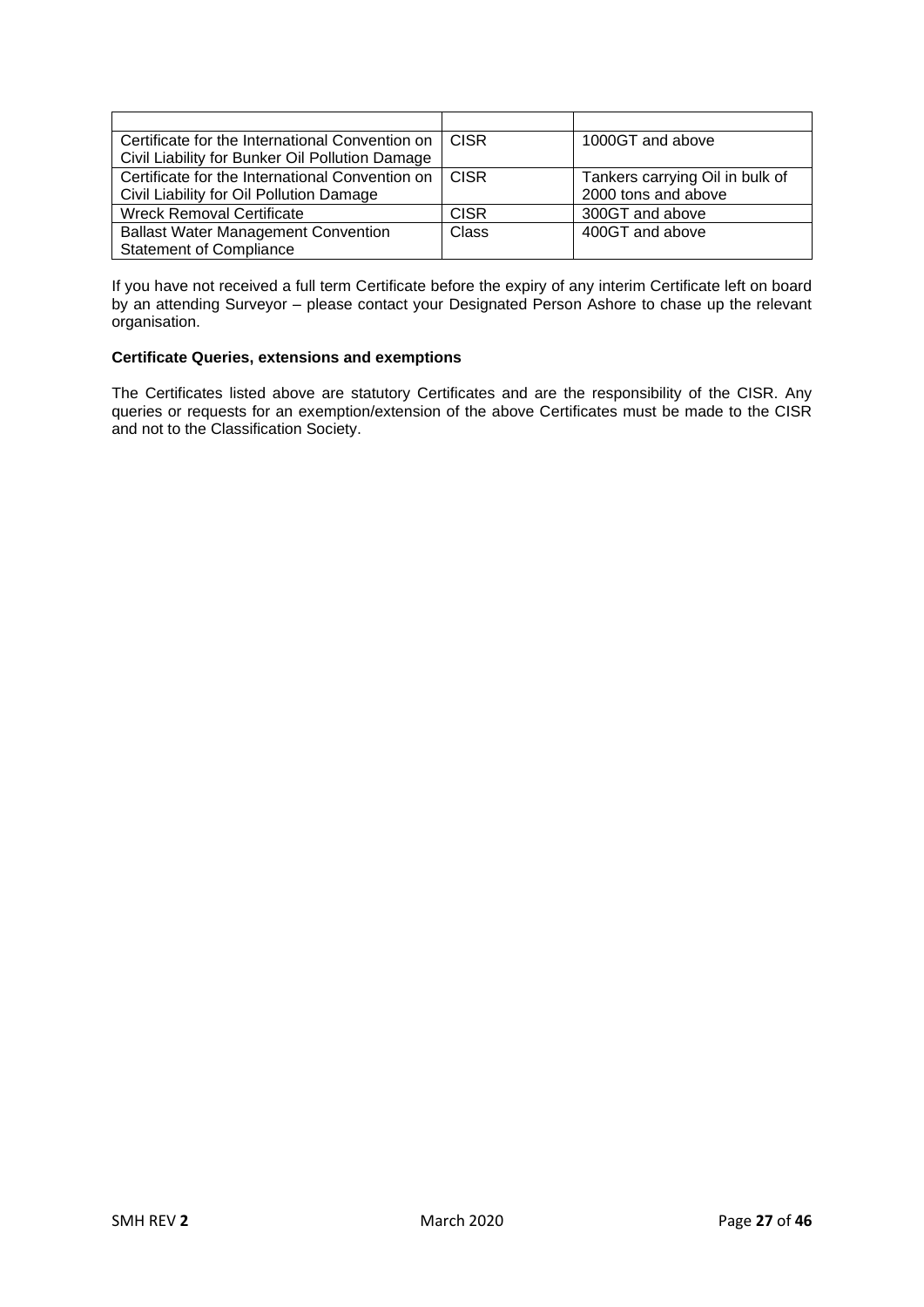## **10. Health and Safety**

#### **Safety Officials and Committees**

A ship's safety culture is dependent upon the strong support and encouragement from senior management, however, every person on board a ship has a responsibility for safety. Cayman Islands regulations<sup>10</sup> provide for specific responsibilities with respect to Health and Safety and requires the appointment of onboard safety officials, having designated duties to ensure the safety of those on the ship. In addition the regulations require all shipowners and seafarers on Cayman Islands ships to maintain an awareness of the Code of Safe Working Practices published by the UK MCA: [https://www.gov.uk/government/publications/code-of-safe-working-practices-for-merchant-seafarers-](https://www.gov.uk/government/publications/code-of-safe-working-practices-for-merchant-seafarers-2019)[2019](https://www.gov.uk/government/publications/code-of-safe-working-practices-for-merchant-seafarers-2019)

#### **Safety Officer**

In every ship in which five or more persons are employed the owner or the manager should appoint a Safety Officer. The master should record the appointment of a Safety Officer in the Official Log Book.

The Safety Officer should have suitable training, be familiar with responsibilities for Health and Safety and with the principles and practice of risk assessment. Included among the duties of the Safety Officer is the responsibility to ensure that:

- The provisions of the Code of Safe Working Practices and the Company's/Operator's occupational Health and Safety policies are complied with;
- Investigate every accident or incident occurring onboard and any potential hazard to occupational health and safety;
- Occupational Health and Safety inspections are carried out of each accessible part of the ship in which the crew may be required to work at least once every three months or more frequently if there have been changes in the working conditions;
- Any work which the Safety Official reasonably believes may cause an accident is stopped and that the master is fully informed; the master shall be responsible for deciding when work can safely be resumed;
- The minutes of each Safety Committee meeting are accessible to all the crew and Inspectors, Surveyors or other authorised representatives of the CISR.

#### **Safety Representative**

On every ship in which five or more persons are employed the Company/Operator should make rules and arrangements for the officers and ratings to elect Safety Representatives.

A safety representative must be someone who has at least two years sea service since he was 18 and cannot also be the safety officer.

The master is required to record the election of Safety Representatives to a Safety Committee in the narrative section of the Official Log Book. The following rules cover the number of Representatives that have to be elected depending on the total crew size:

- If the ship carries less than 16 crew, one Safety Representative elected by the whole crew together:
- If the ship carries 16 or more crew; one Safety Representative elected by the officers and one elected by the ratings;

Those who are elected as safety representatives do not have to stay in that role for the whole voyage. Others can be elected to take over. The master should record these appointments in the Official Log Book. A Safety Representative can:

<sup>&</sup>lt;sup>10</sup> Merchant Shipping (Maritime Labour Convention) (Health and Safety) Regulations, 2014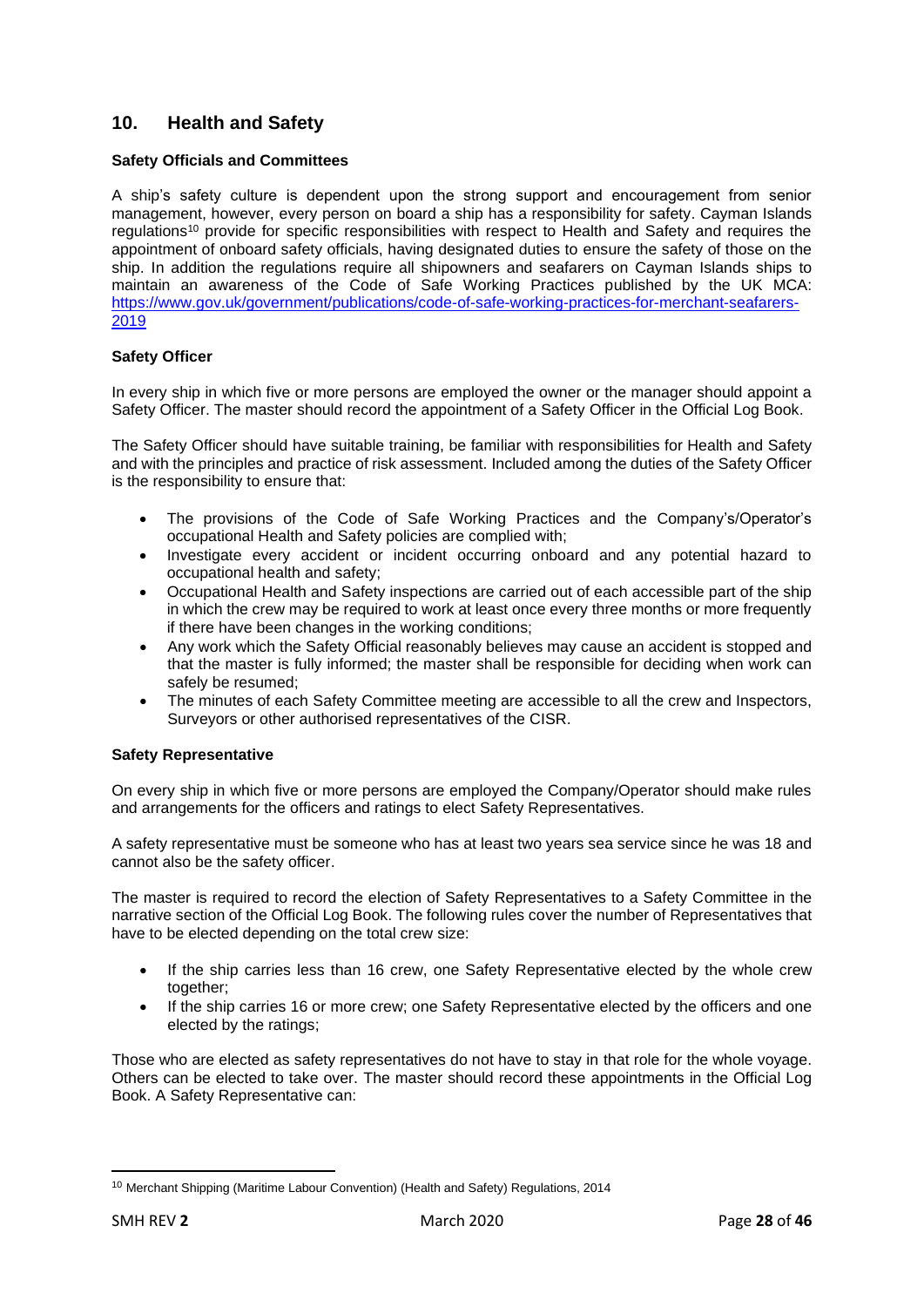- Participate in any investigations or inspections carried out by the Safety Officer subject to the Safety Officer's agreement, or after notification to the master, undertake similar investigations or inspections himself, whether or not they have been carried out by the Safety Officer;
- Consult with the master and Safety Officer on behalf of the crew on matters affecting occupational Health and Safety of crew members;
- Request through the Safety Committee an investigation by the Safety Officer of any Health and Safety issue which the Safety Representative believes should be investigated;
- Inspect any of the records required to be kept by the Safety Officer.

#### **Safety Committee**

Once the Safety Officer has been appointed and the Safety Representative/s elected, a Safety Committee should be formed to include the Safety Officer and each Safety Representative. The master is also a member of the Safety Committee as Chairman and the creation of this Committee must be recorded in the Official Log Book. The Safety Committee should meet whenever it chooses as long as the intervals between meetings are not greater than six weeks. A Safety Committee has to:

- Ensure that the provisions of the Code of Safe Working Practices, relevant legislation, and Shipping Notices are complied with in order to improve the standard of safety consciousness among the crew;
- Make representations and recommendations on behalf of the crew to the Company/Operator on matters relating to occupational Health and Safety of the crew;
- Ensure the owner's occupational Health and Safety policies are observed and to make recommendations for their improvement as necessary;
- Inspect any of the records required to be kept by the Safety Officer and ensure that any conclusions reached on matters of safety are followed up.

The company should strive to assist the Safety Committee to operate effectively by:

- Providing access to any necessary safety information, documents, Shipping Notices, Guidance Notes and relevant regulations;
- Informing the Safety Officer, Safety Representatives and Safety Committee of any hazards on board the ship known to them, which may endanger the ship or the crew;
- In response to representations from the Safety Committee order the cessation of any work which the Committee reasonably believes may cause an accident and inform the master who shall be responsible for deciding when work can be safely resumed;
- Permitting occupational health and safety inspections of any accessible part of the ship where crew members may be required to work.

#### **Master's Responsibility**

It is very important that the master takes a close interest in the work of the Safety Officials, checking that the Safety Officer is fulfilling his responsibilities effectively, whilst giving support and encouragement. The master is the best person to ensure that the safety committee works successfully by encouraging all crew members to participate in the ship's safety culture.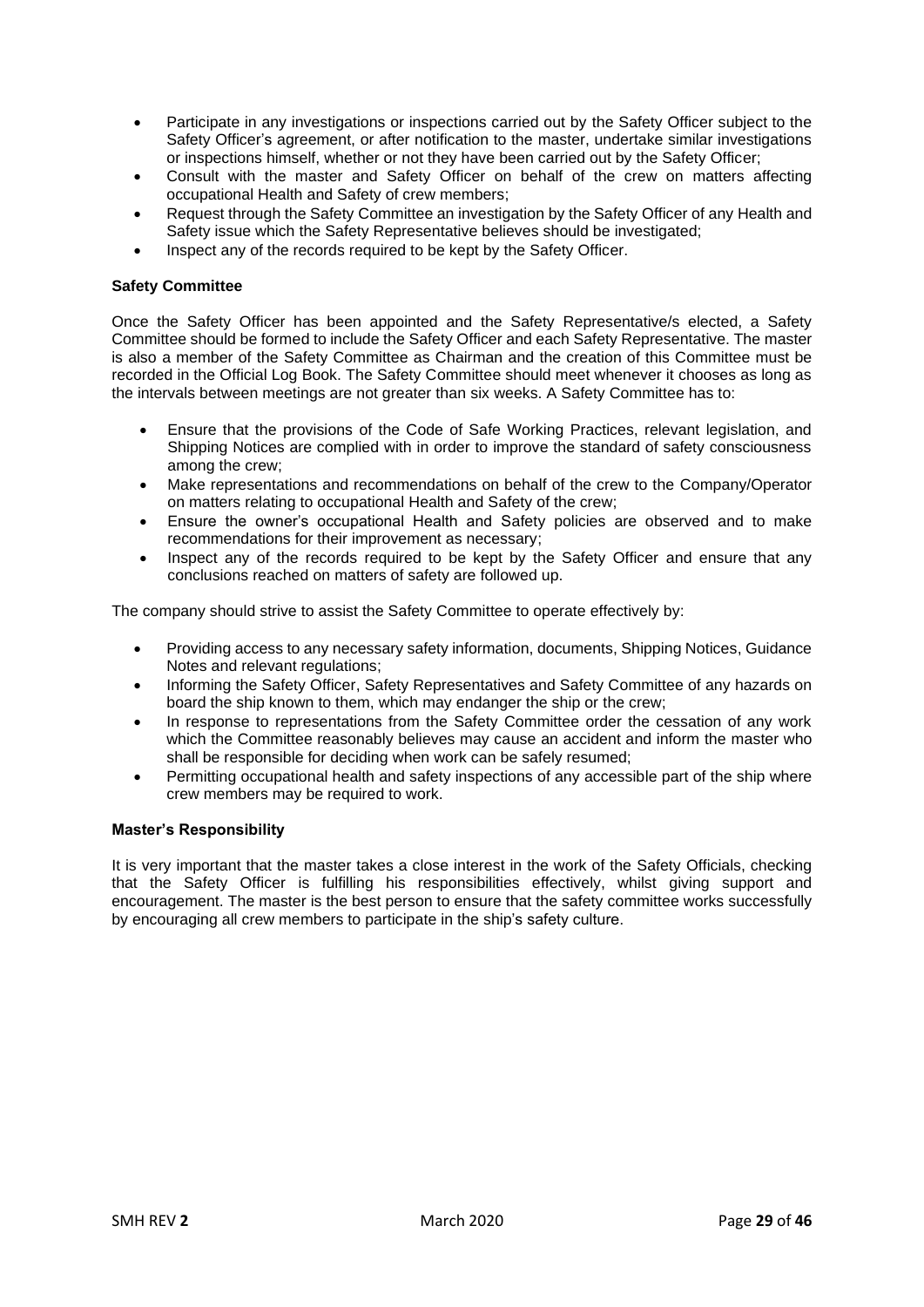## **11. Accident and Incident Reporting**

Regulation 5 of the Merchant Shipping (Marine Casualty Reporting and Investigation) Regulations, 2018 places a general duty to report all accidents to MACI. This "duty to report" is placed on the master and the owner of a ship. In these regulations an "accident" is defined as –

"a marine incident, a marine casualty or a very serious marine casualty"

The meaning of "marine incident", "marine casualty" and "very serious marine casualty" are taken from the IMO "Code of the International Standards and Recommended Practices for a Safety Investigation into a Marine Casualty or Marine Incident (Casualty Investigation Code)" (IMO resolution MSC.255(84)).

The Casualty Investigation Code defines each term as follows:

*A marine incident means an event, or sequence of events, other than a marine casualty, which has occurred directly in connection with the operations of a ship that endangered, or, if not corrected, would endanger the safety of the ship, its occupants or any other person or the environment*;

*A marine casualty means an event, or a sequence of events, that has resulted in any of the following which has occurred directly in connection with the operations of a ship:* 

- *.1 the death of, or serious injury to, a person;*
- *.2 the loss of a person from a ship;*

*.3 the loss, presumed loss or abandonment of a ship;* 

*.4 material damage to a ship; MSC 84/3 ANNEX 4 Page 8* 

*.5 the stranding or disabling of a ship, or the involvement of a ship in a collision;* 

*.6 material damage to marine infrastructure external to a ship, that could seriously endanger the safety of the ship, another ship or an individual; or* 

*.7 severe damage to the environment, or the potential for severe damage to the environment, brought about by the damage of a ship or ships*; and

*A very serious marine casualty means a marine casualty involving the total loss of the ship or a death or severe damage to the environment*.

All of these events are required to be reported to MACI as soon as practicable following the "accident".

To assist masters in reporting accidents MACI has published Shipping Notice 02/2015 (Mandatory reporting of certain incidents and occurrences on board Cayman Islands Ships) (as amended). This Shipping Notice contains a non-exhaustive list of common incidents and occurrences and how to report them to MACI.

When in doubt as to whether or not an accident or incident should be reported then it is always best to make a report.

Shipping Notice CISN 02/2015 (as amended) also covers reporting requirements for other issues which do not fall in the above including births and deaths (not accidents), maritime security and Port State **Control** 

For all incidents a report of the accident or damage should initially be submitted by email to [reporting@cishipping.com.](mailto:%20reporting@cishipping.com)

Every report of an accident or damage must be signed by the Company/Owner or master of the ship, and state: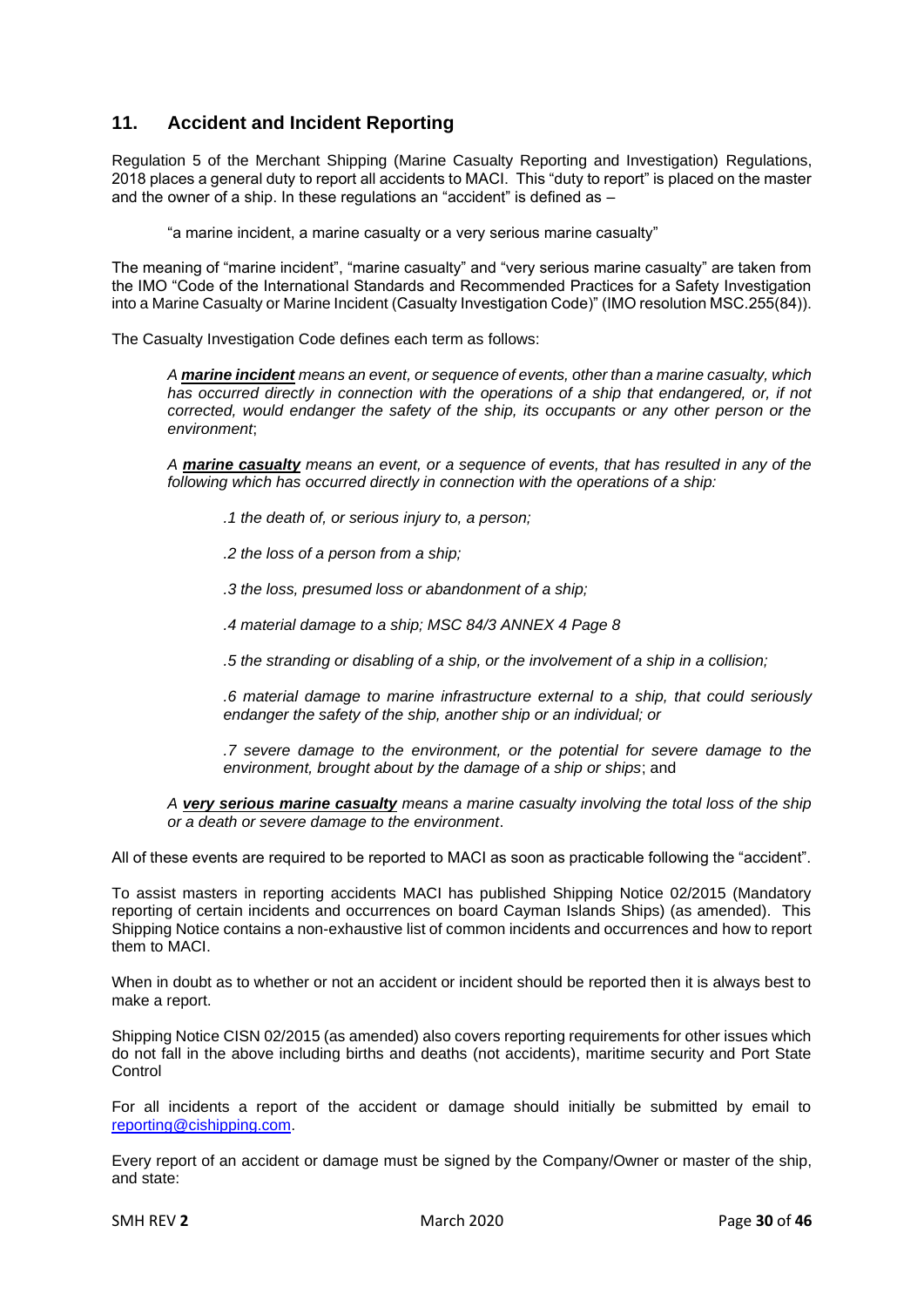- (a) the name of the ship, the port to which the ship belongs, the official or IMO number, if any, of the ship and the place where the ship is located;
- (b) the nature and extent of the accident or damage incurred;
- (c) the circumstances in which the accident or damage occurred;
- (d) the probable cause of the accident or damage;
- (e) any pollution to the environment and;
- (f) any injuries or fatalities resulting from the accident.

On receipt of the initial report the Company/Owner and master of the ship will receive instructions from the MACI on any priority actions which are required to assist investigators and secure evidence.

The MACI will always carry out a full investigation into "very serious marine casualties" and may investigate other casualties involving Cayman Islands registered vessels, depending on the nature of the casualty. However, the scale of an investigation depends on the seriousness of the casualty and whether or not a full investigation will lead to possible measures to prevent similar accidents happening in the future.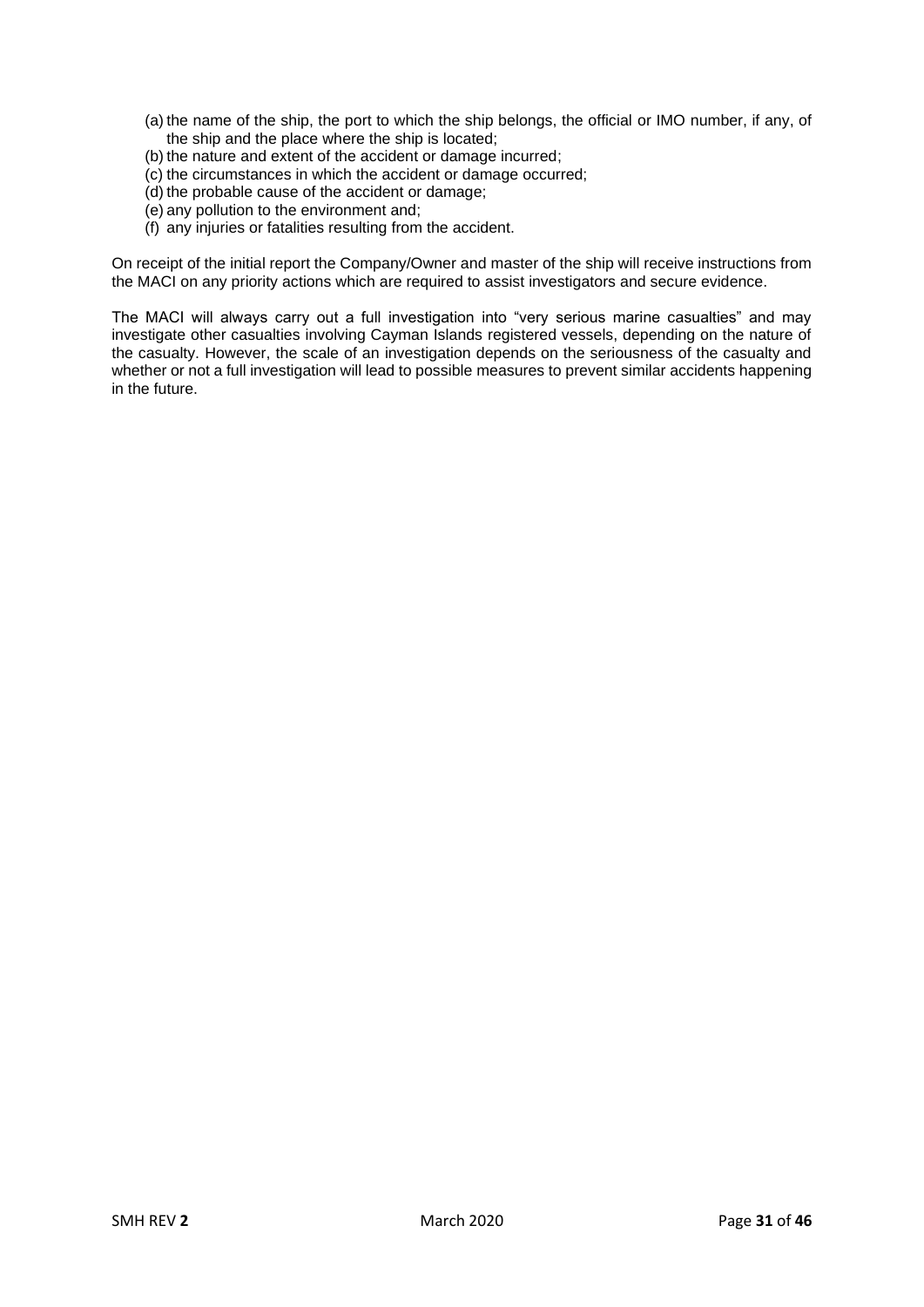## **12. Recording of Births and Deaths**

Cayman Islands Regulations<sup>11</sup> set out the requirements for the recording of Births and Deaths on board Cayman Island registered ships or for any person who dies ashore when employed on a Cayman Islands registered ship.

An inquiry into the cause of death may be held by the CISR at the next port where the ship calls after the death or at such other place as may be directed. As such notification of any death to the CISR is required as soon as practicable to allow the CISR to assist with making arrangements for an inquiry into the circumstances of a death.

In the case of a death on board caused by an accident, illness or injury the master and Company/Owner should initially notify the CISR immediately by email to [reporting@cishipping.com](mailto:reporting@cishipping.com) and follow up with a detailed report setting out the circumstances. See section 11 for more details.

For any other death not caused by accident, injury or illness on board the Master should inform the CISR within three days.

In the case of any birth the master should inform the CISR within seven days for a birth using Form RB1: [http://www.cishipping.com/sites/default/files/others/RB1\\_Return\\_of\\_Births.pdf.](http://www.cishipping.com/sites/default/files/others/RB1_Return_of_Births.pdf)

#### **Actions by the Master regarding a deceased seafarer**

At the first opportunity the master should also inform the CISR with details of estimated time of arrival and the contact details of his agents in the next port. In addition, a copy of Form RD1 [\(http://www.cishipping.com/sites/default/files/others/RD1\\_Return\\_of\\_Deaths.pdf\)](http://www.cishipping.com/sites/default/files/others/RD1_Return_of_Deaths.pdf) filled in as far as practicable along with any statements should be sent to the CISR.

The master should inform the next of kin of the deceased within three days if this is possible.

The cabin and personal belongings of the deceased should be secured. The master should obtain signed and dated witness statements from any witnesses, duty officers, co-workers and supervising personnel of the deceased regarding the circumstances surrounding the death.

The master should complete Form RD1 along with the appropriate pages of section 3 of the OLB. The notes in the OLB provide the instructions as to how and what entries should be made in the OLB see [section 3](#page-12-0) for more details. The Shipping Master will check entries as part of the inquiry.

The master should ensure that no crewmember leaves the vessel until the formalities of the death inquiry are complete. In the case of a death occurring while the vessel is in port a copy of the doctors or coroner's report should be attached to the Form RD1 along with the death certificate when available.

<sup>11</sup> Merchant Shipping (Returns of Births and Deaths) Regulations, 2004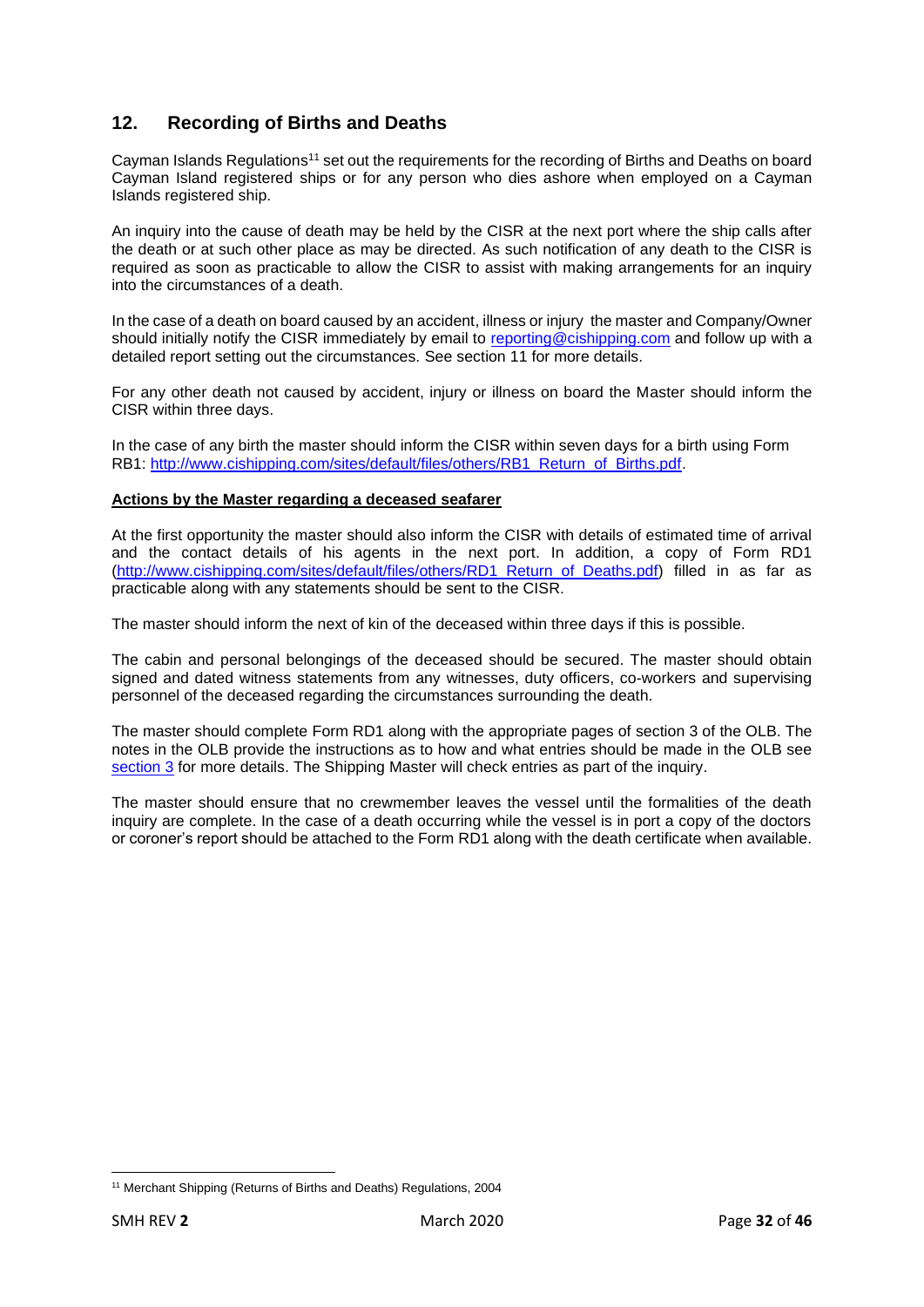## **13. Port State Control**

Port State Control (PSC) means the inspection of a ship registered in one country by the authorities of the State being visited by the ship, for example a Cayman Islands registered ship visiting Singapore. Most Port States are grouped into a number of PSC Memoranda of Understanding (MoUs) which operate joint PSC regimes and will share information and target inspections according to the past record of the vessel and the Flag the vessel flies. The PSC MoUs are as follows-

| <b>NAME OF MOU</b>                                                        | <b>AREA COVERED / REMARKS</b>                                            |  |
|---------------------------------------------------------------------------|--------------------------------------------------------------------------|--|
| Black Sea                                                                 | Bulgaria, Georgia, Romania, Russian Federation, Turkey, Ukraine.         |  |
| Indian Ocean                                                              | Australia, Eritrea, La Reunion Island, India, Iran. Kenya, Maldives,     |  |
|                                                                           | Mauritius, Oman, Sri Lanka, South Africa, Sudan, Tanzania and Yemen.     |  |
| Caribbean                                                                 | Antigua and Barbuda; Aruba; Bahamas; Barbados; Belize; Cayman            |  |
|                                                                           | Islands; Cuba; Grenada; Guyana; Jamaica; Netherlands Antilles; Saint     |  |
|                                                                           | Kitts and Nevis; Suriname; Trinidad and Tobago.                          |  |
| West and Central Africa                                                   | Senegal; Nigeria, Guinea; Sierra Leone; Congo; Ghana; The Gambia and     |  |
|                                                                           | Benin.                                                                   |  |
| Viña del Mar                                                              | Argentina; Bolivia; Brazil; Columbia; Chile; Cuba; Ecuador; Honduras,    |  |
|                                                                           | Mexico, Panama; Peru; Uruguay and Venezuela.                             |  |
| Tokyo                                                                     | Some 18 countries forming the Pacific Rim are Members of this MOU,       |  |
|                                                                           | including Australia, Canada, Chile, China, Hong Kong, Japan. New         |  |
|                                                                           | Zealand, the Russian Federation, and Singapore.                          |  |
| Mediterranean                                                             | Algeria; Cyprus; Egypt; Israel; Jordan; Lebanon; Malta; Morocco; Tunisia |  |
|                                                                           | and Turkey.                                                              |  |
| Paris                                                                     | Includes the United Kingdom, all the European Union coastal States,      |  |
|                                                                           | Russian Federation, Canada, Norway and Iceland.                          |  |
| <b>US Coast Guard</b>                                                     | Includes all US ports. Though not strictly a MoU, the USCG operates as   |  |
|                                                                           | such in practical terms.                                                 |  |
| It should be noted that a State may be a Member of more than one PSC MoU. |                                                                          |  |

Cayman Islands ships are therefore subject to inspections under PSC arrangements in any foreign port which they may visit and where a ship is found by a Port State Control Officer (PCSO) to be deficient then, depending on the nature of the deficiencies, the PSCO may take action, which when considered sufficiently serious may include detention of the ship. The authorities inspecting the ship under these arrangements may be the local Port Authority but need not necessarily be so.

In the Paris MOU there are specific reporting requirements for PSC. A ship has to report 24 hours before arriving at a port or anchorage of the Paris MoU region or before leaving the previous port of anchorage if the voyage is expected to be less than 24 hours. Where the ship is subject to an expanded inspection 72 hours' notice of arrival is required to be given (please refer to the Paris MoU website for information on when to expect an expanded inspection). Other MoUs will have their own reporting requirements.

Intervention by a PSC Authority is always potentially a serious matter and where detention is involved then it has undoubtedly become a serious matter. Masters, Owners and Operators should therefore make every effort to ensure the ship is properly maintained and in compliance with all the standards covered by their operational Certificates. There are a number of actions that can be taken to avoid Port State Control detentions for which there is much industry guidance and standards and some advice on these is contained in Guidance Note CIGN 06/2004.

Where the deficiencies during a PSC Inspection are found to be serious enough the vessel will be detained. It is a serious offence if a ship under detention proceeds or attempts to proceed to sea before it is officially released from detention. Where a ship is considered unsafe by the authorities it will not be released from detention until the deficiencies have been sufficiently rectified to allow the ship to proceed to sea, or, where the deficiencies cannot be permanently repaired or rectified, to a port where permanent repairs or rectification of the deficiencies can be carried out. Whilst the Cayman Islands cannot legislate for the penalties imposed on a Cayman Islands ship detained in a foreign port, most States would have similar provisions and penalties in place with respect to PSC and detention thereunder, and masters of Cayman Islands ships need to be fully aware of this.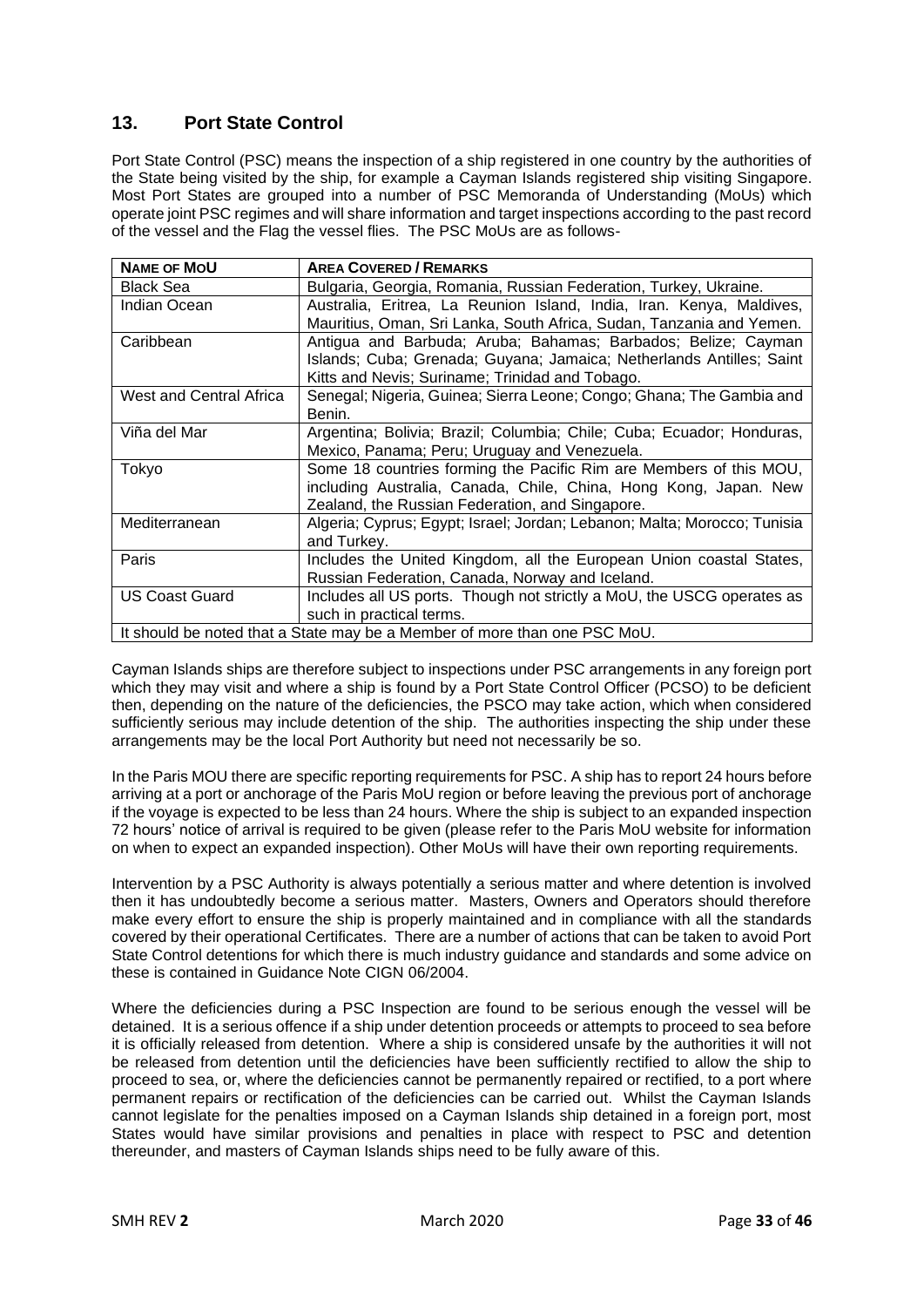When a Cayman Islands ship is detained the master and Company/Owner should initially notify the CISR immediately by email to [reporting@cishipping.com](mailto:reporting@cishipping.com) the basic facts, in including, where possible, photographs of all detainable deficiencies, particularly in cases where the detention appears unreasonable. Such photographs should in any case be retained for use by the CISR.

Following the justifiable detention of a Cayman Islands ship in a foreign port the CISR will usually undertake its own Flag State inspection of the vessel as soon as possible after the detention.

The CISR takes any detention of a Cayman Islands ship very seriously. Every detention damages the high reputation of the Cayman Islands flag and increases the number of inspections of Cayman Islands ships undertaken by the PSC regime concerned (and may well have wider repercussions given the ready exchange of information between the various PSC MoU systems)

In some areas repeated detention can lead to a ship being banned from the area. This would be completely unacceptable for a Cayman Islands registered ship and would also have serious consequences for the Owners and severe hardship. It must not be allowed to happen.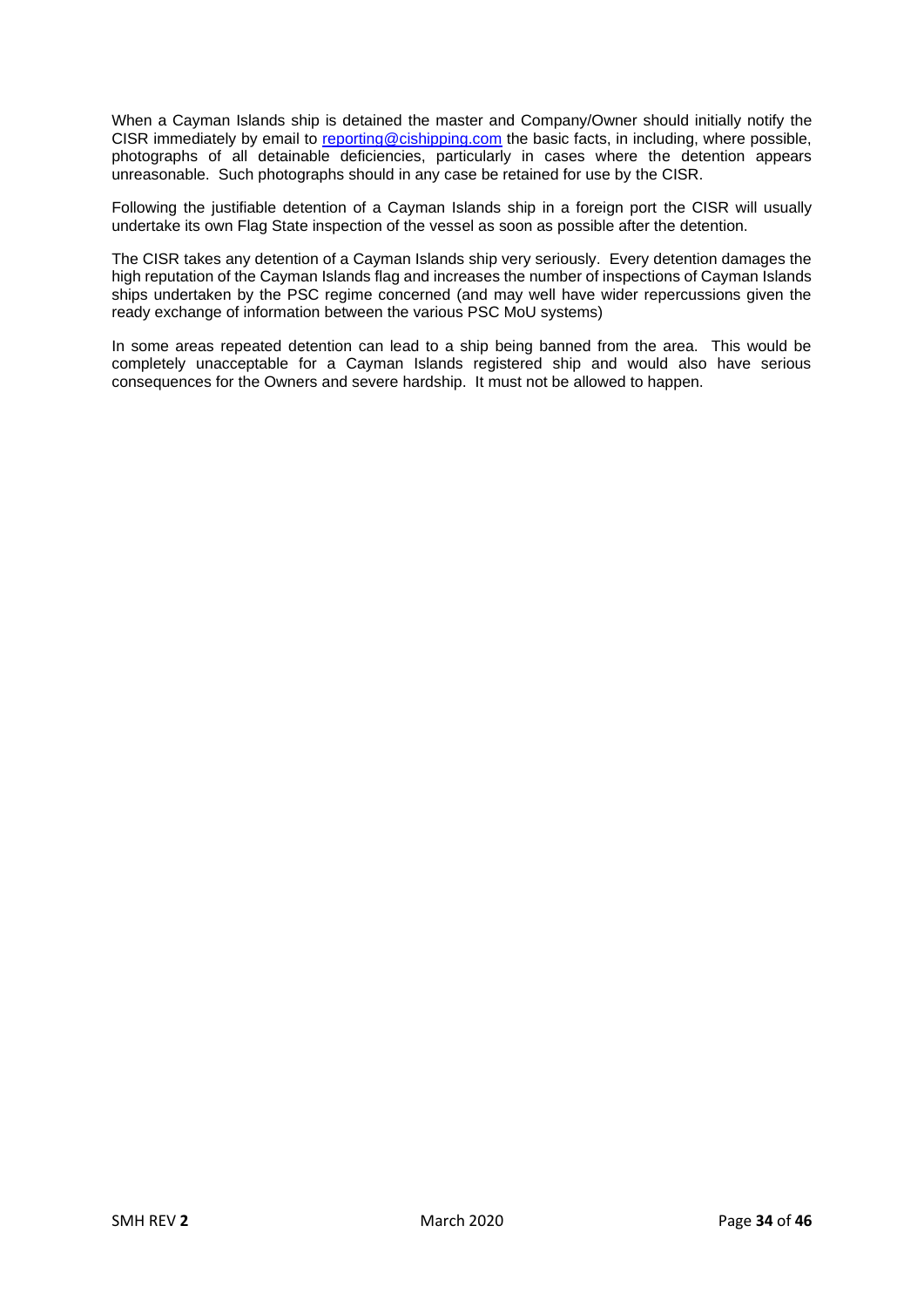## **14. Continuous Synopsis Record**

Every merchant ship of 500 gross tonnage and above, is subject to the ISPS Code and will need to carry a document called a "Continuous Synopsis Record" (CSR), please refer to Shipping Notice CISN 04/2007 for more details.

The CSR is a form of log book that stays with the ship for its whole life and records all changes of owner, flag, name, Class, ISM etc. Whenever a change occurs a new section or a new document is issued and then each has a consecutive number. The numbers should show a complete record. If a ship is sold this document must stay with the ship. All documents must remain onboard, for example if the last Document is version 8 then versions 1 to 7 must be onboard.

The master is responsible for the proper upkeep of the CSR on board Cayman Islands ships. When the master first receives a new CSR, or first joins the vessel, he should check that the details are correct. There is a process for amending details and it is important that the details are always correct. Port State Control will check the CSR as a matter of routine at inspections.

#### **Making amendments to the CSR**

When any entry in the CSR requires an amendment the master must act as quickly as possible. To do this he should fill in the changes on the Form 2 and send this to the CISR who will enter the new changes in the ship's master record and issue a new CSR sheet with the next consecutive number to be attached to the record onboard. After this is done the master must ensure that the Index of Amendments (Form 3) is kept up to date and also attached to the current CSR in date order.

#### **Receiving an amended CSR**

When the master receives a new CSR or an amendment sheet, the sequential number must be checked to ensure it is the correct number and review the data entries to make sure they are correct and they cover all amendments in the Index of Amendments.

If there are amendments that are not included in the CSR the master should:

- Complete a new Amendment Form 2 relating to each outstanding amendment and attach it to the latest CSR;
- List the amendments in the Index of Amendments (Form 3) attached to the latest CSR; and
- Forward copies of the original Amendment Form(s) to the CISR.

#### **In case of loss of, or damage to, any document in the ship's CSR file**

If for any reason the ship's CSR records are lost or damaged it is essential that they are restored as quickly as possible in order to avoid potential delays to the voyage or possible detention of the vessel. The master should contact the CISR as quickly as possible who will provide signed and stamped duplicates.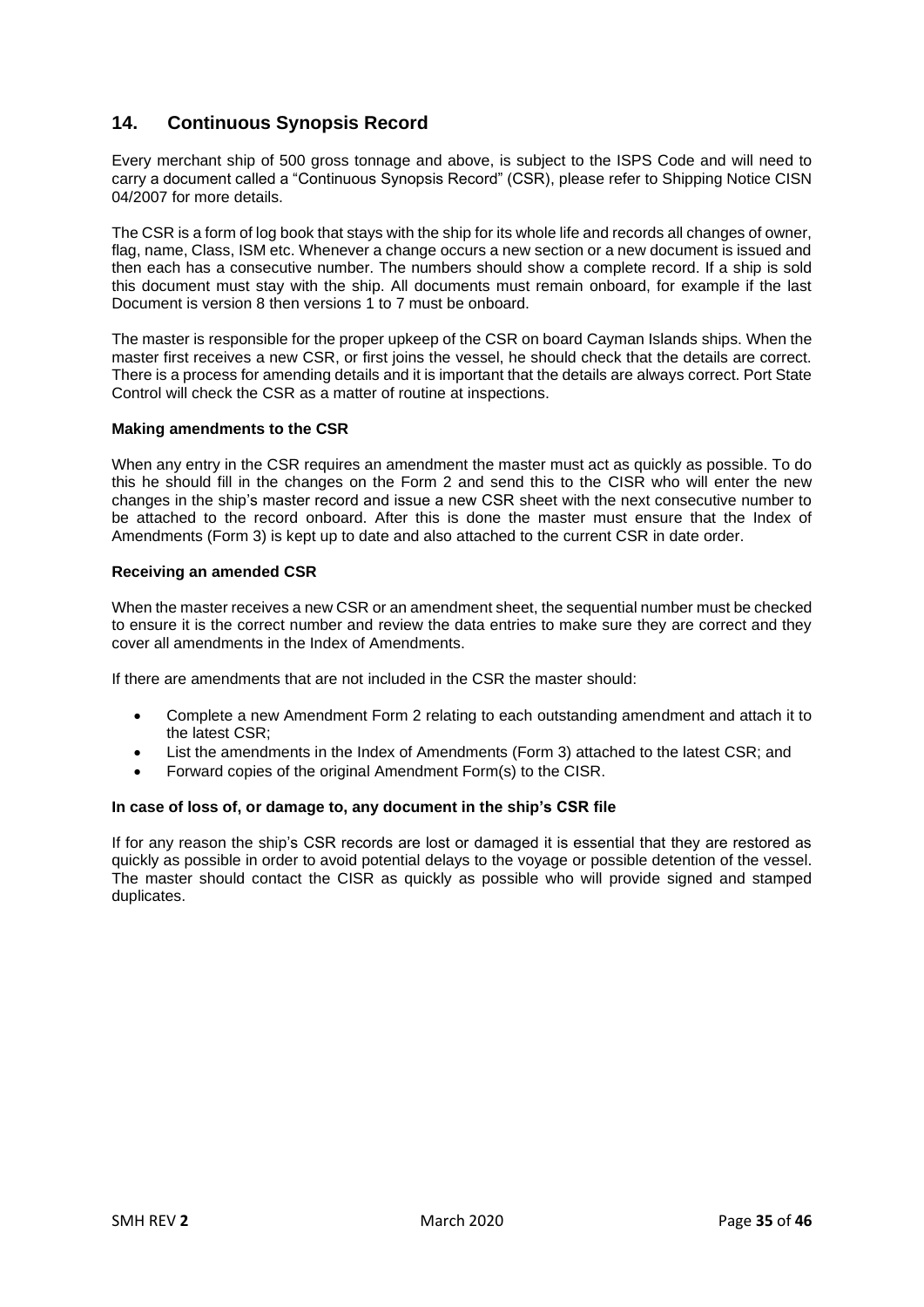## **15. LRIT**

All ships of 300 gross tonnage and above are required to have a Long Range Identification and Tracking (LRIT) system fitted and operational at all times, except as indicated below. Further information is provided in Guidance Notes CIGN 05/2008 and CIGN 06/2008.

When this has been commissioned the ship must request a Conformance Test Report Certificate (not to be confused with a Conformance Test Report) and send a copy of this to the CISR so the ship can be added to the system.

#### **Instructions as to when it is permissible for a vessel to cease LRIT transmissions**

The following information is given as guidance to owners, operators, managers and masters as to when they are authorised to vary the transmission of LRIT position information. In general, all ships of 300 gross tonnage and above should continue to transmit information at a rate of once every 360 minutes and should not under any circumstances switch off their LRIT units or reduce the frequency of transmission.

The only exceptions to this are as follows:

- (a) Where the ship is in dry-dock or undergoing modification in a shipyard or port for a period where continued interruption of the system would cause undue problems and an application has been made to the CISR and agreement received;
- (b) Where the ship is to be placed in long term lay-up and an application is made to the CISR by the Operator to reduce the transmission rate or to stop transmission for a set period and agreement received.

The CISR can be contacted at [reporting@cishipping.com](mailto:reporting@cishipping.com) for any enquires regarding making an application to reduce or terminate transmissions under these circumstances.

In addition to this an entry is to be made in the Official Log Book indicating the time and date the unit was switched off and a corresponding entry made as to when the unit is re-started and transmissions recommenced. The master should also inform the local Port State Authority of the ship's intent to cease transmitting LRIT information.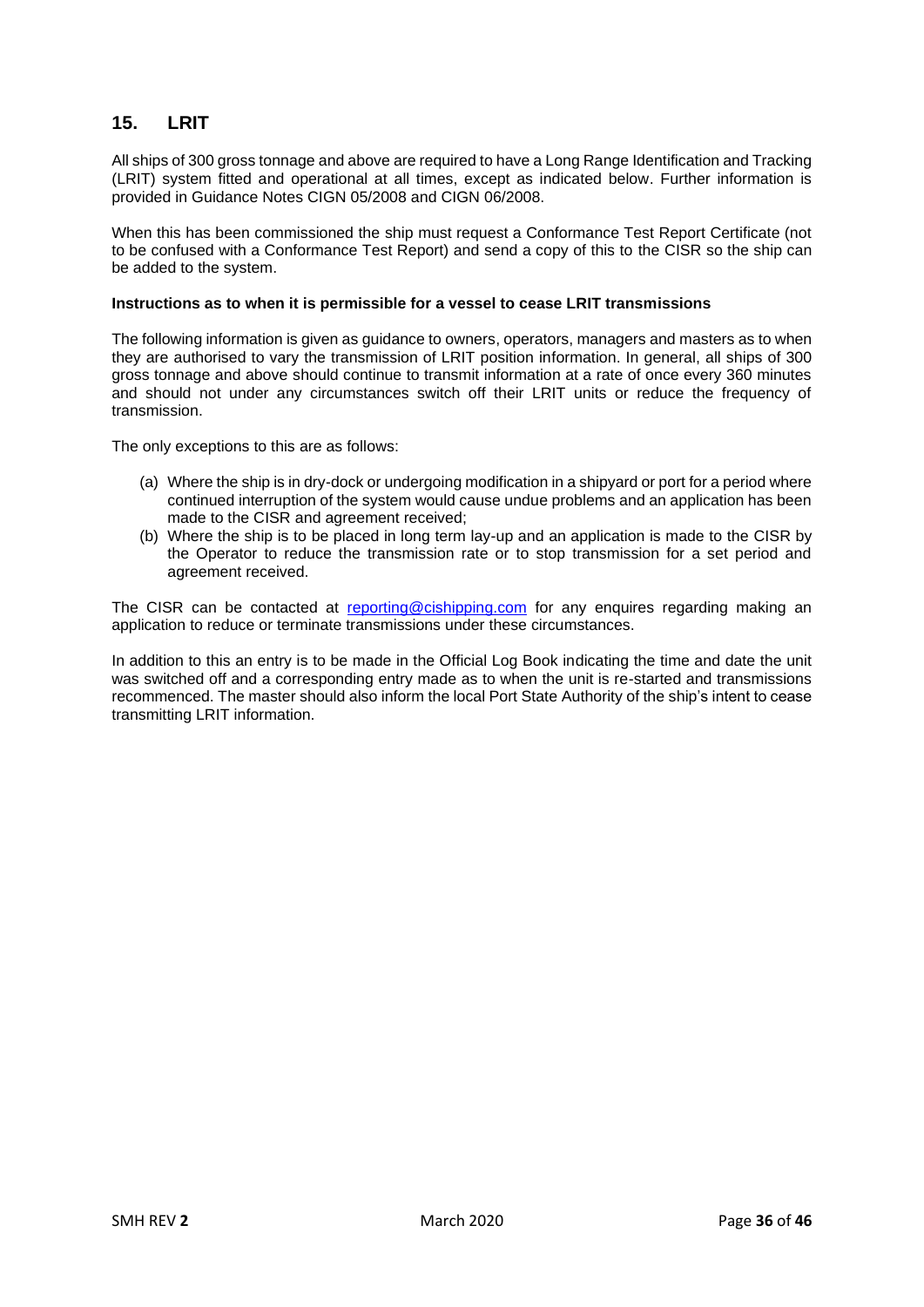## **16. Medical Stores Requirements**

#### **Medical equipment**

Regulations<sup>12</sup> require that medical stores are kept on all Cayman Islands registered merchant ships. A full list of medical equipment that should be carried on Cayman Islands ships is contained in the Shipping Notice CISN 06/2014.

#### **Person in charge of medical care on board**

Cayman Islands laws and international conventions require that where a Cayman Islands ship carries 100 or more persons and is intended to be at sea on any occasion for a continuous period of more than three days then the ship must carry a qualified medical doctor who is responsible for providing medical care.

Cayman Islands Laws require that where a ship does not carry a doctor, the master must make arrangements to ensure that any medical attention on board is given either by him or under his supervision by a person appointed by him for the purpose. Any person designated to take charge of or provide medical care on board the ship, must have successfully completed an approved Medical Care training programme meeting the standards laid down in STCW Code A-VI/4-2. Currently no refresher training is required for updating proficiency in medical care under the STCW but is strongly recommended.

<sup>&</sup>lt;sup>12</sup> Merchant Shipping (Maritime Labour Convention) (Medical Care) Regulations, 2014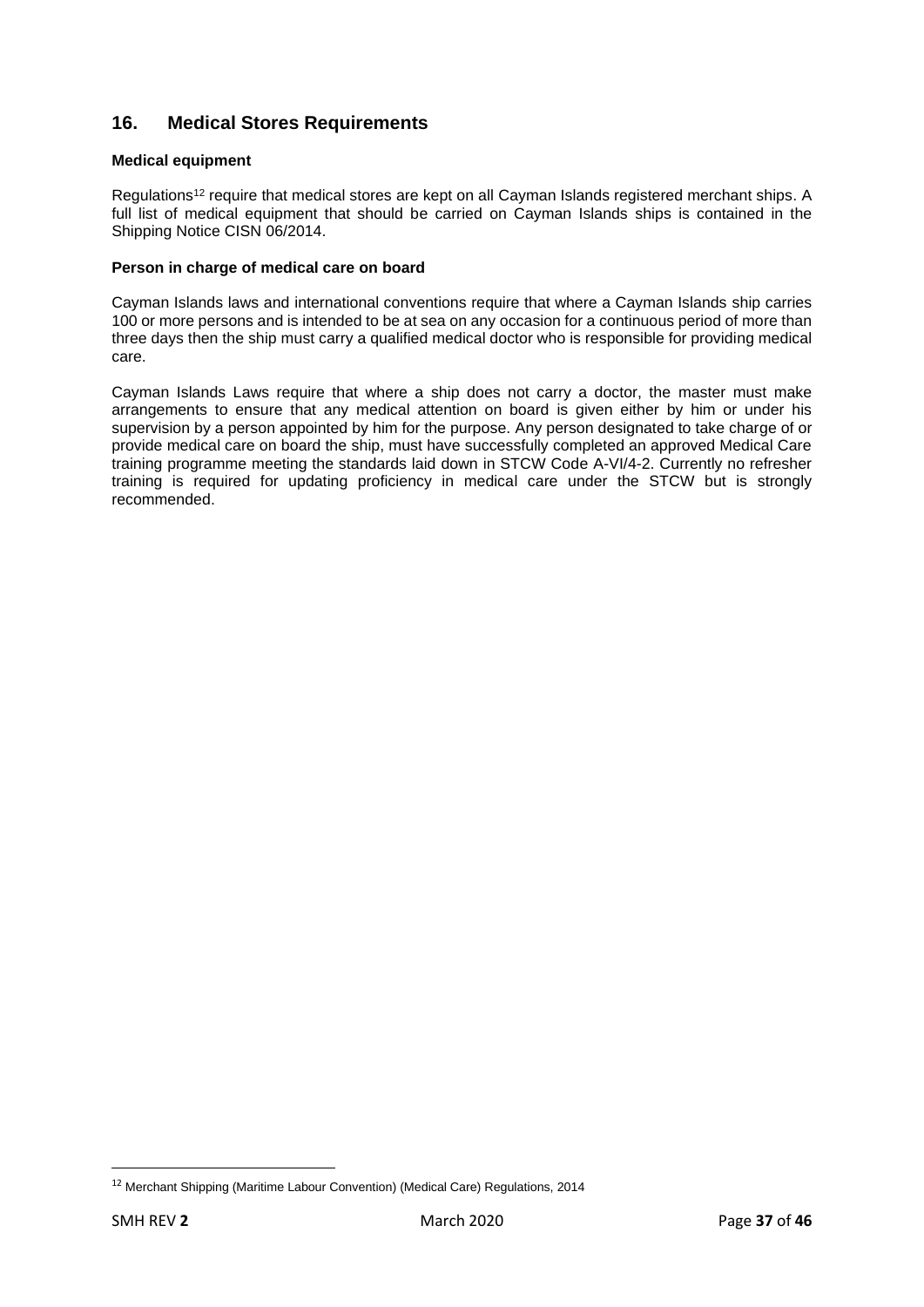## **17. Stowaways and refugees**

## **17.1 Stowaways**

#### **Introduction**

Masters, shipowners, port authorities, national administrations, and other bodies including security operators all have a responsibility to co-operate to prevent illegal access to a vessel while it is in port. However, no matter how effective routine port and ship security is, there will still be occasions when stowaways gain access to vessels, either secreted in the cargo or by surreptitious boarding.

- Stowaways arriving at or entering a country without the required permit documents are, in general, illegal entrants. Decisions on dealing with such situations are the prerogative of the countries where such arrival or entry occurs.
- Stowaway asylum seekers should be treated in compliance with international protection principles as set out in international instruments and relevant national legislation.
- The shipowner and his representative on the spot, the master, as well as port authorities and national administrations, should co-operate as far as possible in dealing with stowaway cases.
- Shipowners, masters, port authorities and national administrations should have security arrangements in place which, as far as practicable, will prevent intending stowaways from getting aboard a ship or, if this fails, will detect them before a ship departs a port.
- All parties should be aware that an adequate search may minimize the risk of having to deal with a stowaway case and may also save the life of a stowaway who may, for example, be hiding in a place which is subsequently sealed and/or chemically treated.
- Every effort should be made to avoid situations where a stowaway has to be detained on board a ship indefinitely. In this regard countries should co-operate with the shipowner in arranging the return of a stowaway to an appropriate country.
- Stowaway incidents should be dealt with humanely by all parties involved. Due consideration must always be given to the operational safety of the ship and to the well-being of the stowaway/refugee.

#### **When stowaways are found on board the Master should:**

- Make every effort to determine immediately the port of embarkation of the stowaway and establish the identity, including the nationality/citizenship, of the stowaway,
- Prepare a statement containing all the information relevant to the stowaway, in accordance with information specified in the standard document annexed to these guidelines, for presentation to the appropriate authorities,
- Notify the existence of a stowaway and any relevant details to his company and to the appropriate authorities at the port of embarkation and at the next port of call and to the CISR. He should also advise the British Consul at the next port,
- Not depart from his planned voyage to seek the disembarkation of a stowaway to any country unless repatriation has been arranged with sufficient documentation and permission given for disembarkation, or unless there are extenuating security or compassionate reasons,
- Ensure that the stowaway is presented to the appropriate authorities at the next port of call in accordance with their requirements,
- Take appropriate measures to ensure the security, general health, welfare and safety of the stowaway until disembarkation.

#### **The CISR will, so far as possible**:

- Try to assist the master and the company or the appropriate authority at the port of disembarkation in identifying the stowaway/refugee and determining his or her nationality/citizenship,
- Make representations to the relevant authority to assist in the removal of the stowaway from the vessel at the first available opportunity; and
- Assist the master and the company or the authority at the port of disembarkation in making arrangements for the removal or repatriation of the stowaway.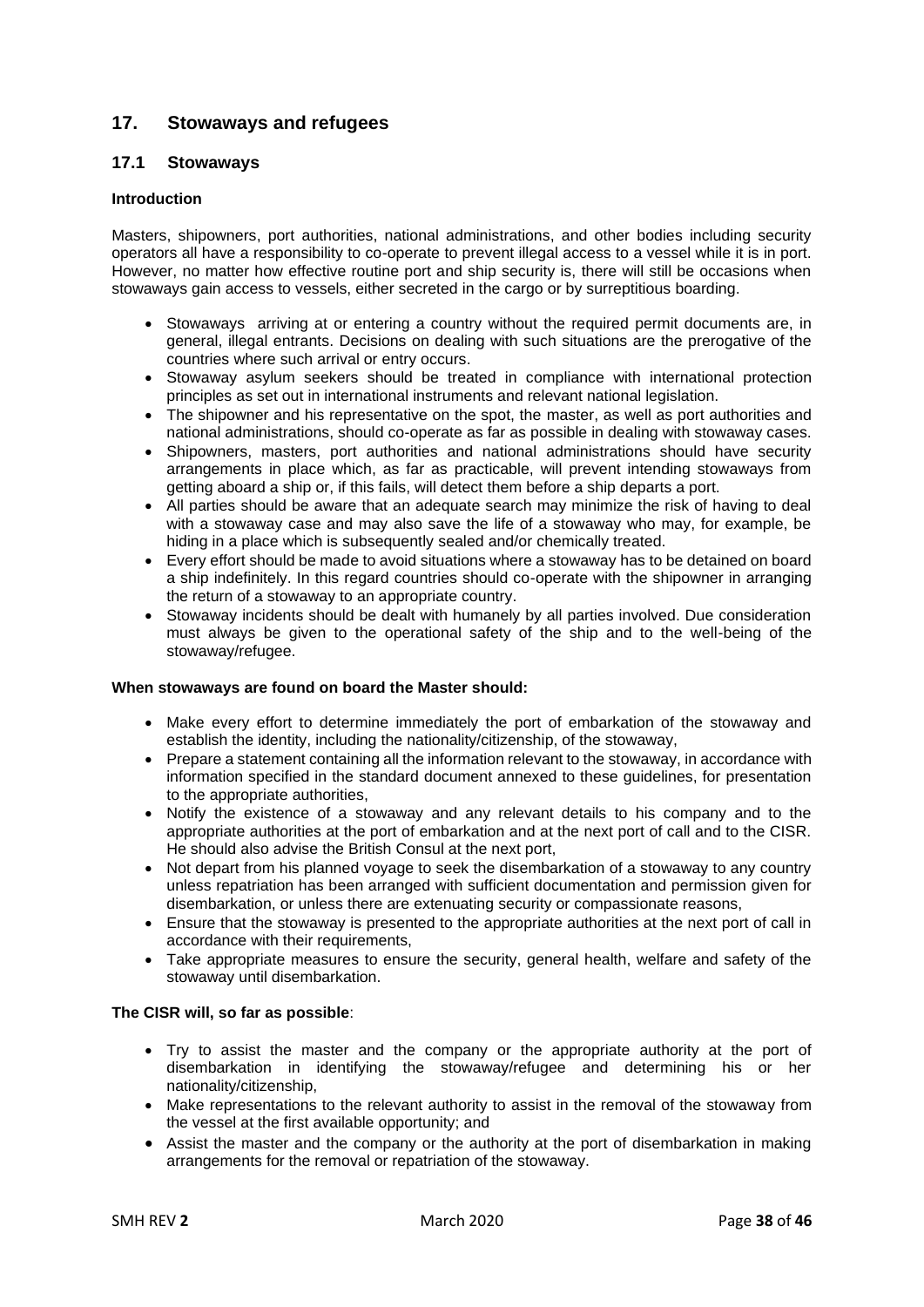#### **17.2 Refugees**

A master's obligation to render assistance to persons in distress at sea is a longstanding maritime tradition and is enshrined in international law. Survivors of distress incidents should be provided with assistance regardless of nationality or status or the circumstances in which they are found.

In recent years, the issue of persons rescued at sea, many of whom turn out to be trafficked and undocumented migrants has continued unabated, in particular in the Mediterranean region. Such activity is most prevalent in the summer months, from North Africa and West Asia towards Southern Europe.

The master of a ship is obliged to render assistance to any person found at sea in danger of being lost, in so far as he or she can do so without serious danger to the ship, the crew, or the passengers. The Search and Rescue (SAR) Convention defines 'rescue' as an operation to retrieve persons in distress, provide for their initial medical or other needs, and deliver them to a place of safety (which does not necessarily have to be on land).

When requested to provide assistance to the rescue of persons in distress at sea and diverting to the location, the IMO's 'Rescue at Sea – a Guide to Principles and Practice as Applied to Refugees and Migrants' document<sup>13</sup> requires the master to, if possible:

- identify the ship's equipment and life-saving appliances that may be appropriate for the rescue operation;
- determine if any special arrangements, additional equipment or assistance may be required for the rescue operation;
- implement any plans and procedures to safeguard the safety and security of the crew and the ship;
- inform the ship's owner/operator and agent at the next intended port of call of the rescue operation.

When rescuing persons at sea, the master of the ship providing assistance should, following a request, provide the Rescue Coordination Centre (RCC) responsible for the search and rescue region with the following specific information, if possible:

- details of the assisting ship, including: name, flag and port of registry; name and address of the ship's owner/operator and agent at the next port; position of the ship, maximum speed, and next intended port of call; current safety and security status, and endurance with additional persons on board;
- details of the rescued persons, including: total number; name, gender, and age; apparent health and medical condition (including any special medical needs);
- actions completed or intended to be taken by the master;
- the master's preferred arrangement and location for disembarking or transferring the rescued persons, mindful that rescued persons should not be disembarked or transferred to a place where their life or safety would be at risk;
- any help needed by the assisting ship (i.e. due to limitations and characteristics of the ship's equipment, available manpower, stocks of supplies, etc);
- any special factors (e.g. safety of navigation, prevailing weather conditions, time sensitive cargo.

Masters who have embarked persons in distress at sea should treat them with humanity, within the capabilities of the ship. If rescued persons appear to indicate that they are asylum-seekers the master should inform the rescued persons concerned that the master has no authority to hear, consider or determine an asylum request.

You should be aware of additional risks involved when engaging with people of unknown origin, such as infectious disease, violence and sabotage. Taking into consideration the possible criminal aspect of people trafficking, it is possible that the refugee ships may also carry weapons.

<sup>13</sup> <http://www.imo.org/en/MediaCentre/HotTopics/seamigration/Documents/RescueatSeaGuideENGLISH.pdf>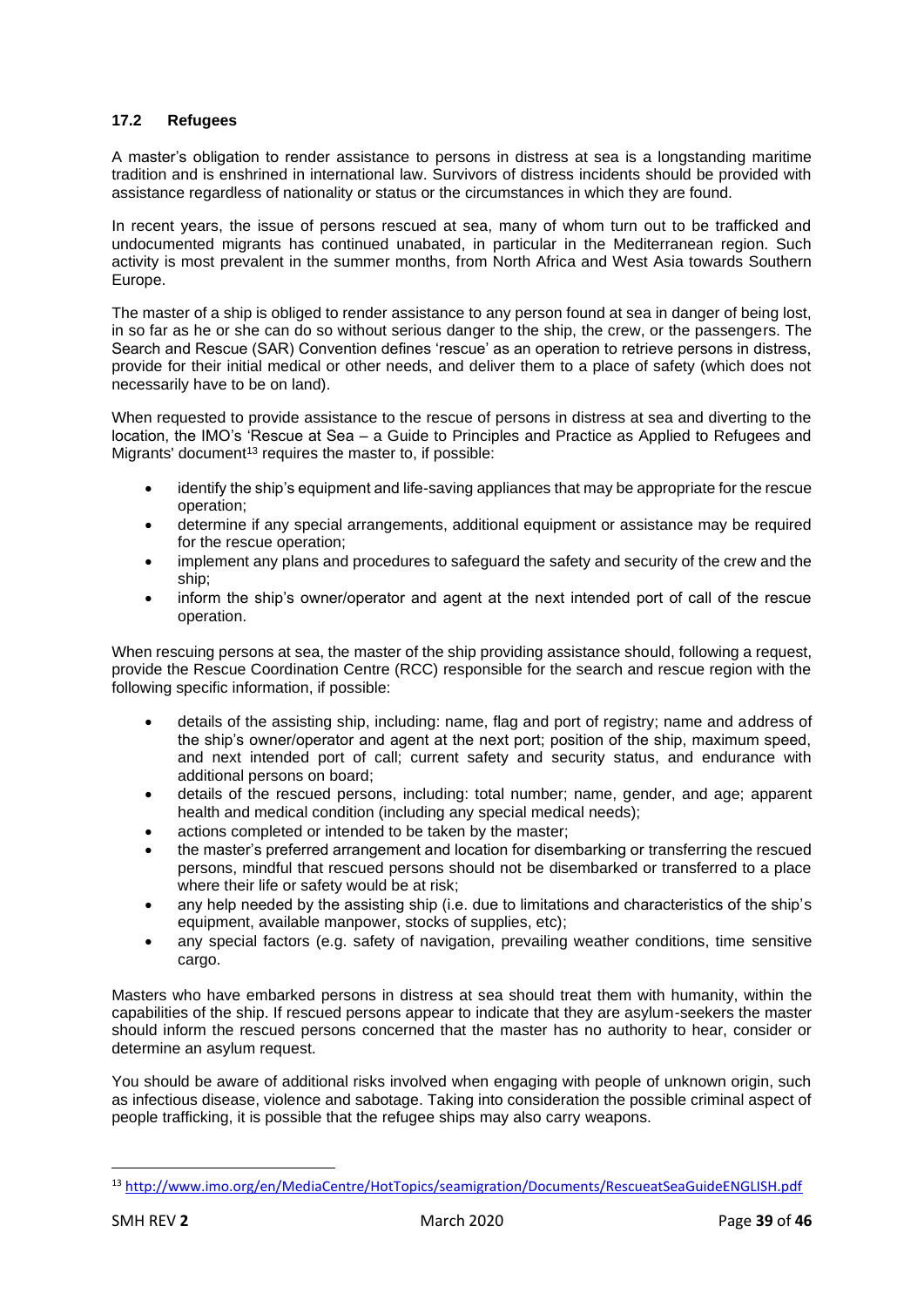In all cases the competent RCC should be informed about any situation which may develop into a SAR incident. When the RCC responsible for the SAR region in which assistance is needed is informed about the situation, that RCC should immediately accept responsibility for coordinating the rescue efforts, since related responsibilities including arrangements for a place of safety for rescued persons, fall primarily on the Government responsible for that region. If you have embarked persons in distress, you should therefore liaise with this RCC regarding disembarkation of any such persons. IMO regulations require an assisting ship to be relieved of its responsibility in the rescue operation as soon as alternative arrangements can be made.

Disembarkation of rescued asylum-seekers and refugees in territories where their lives or freedoms would be threatened must be avoided.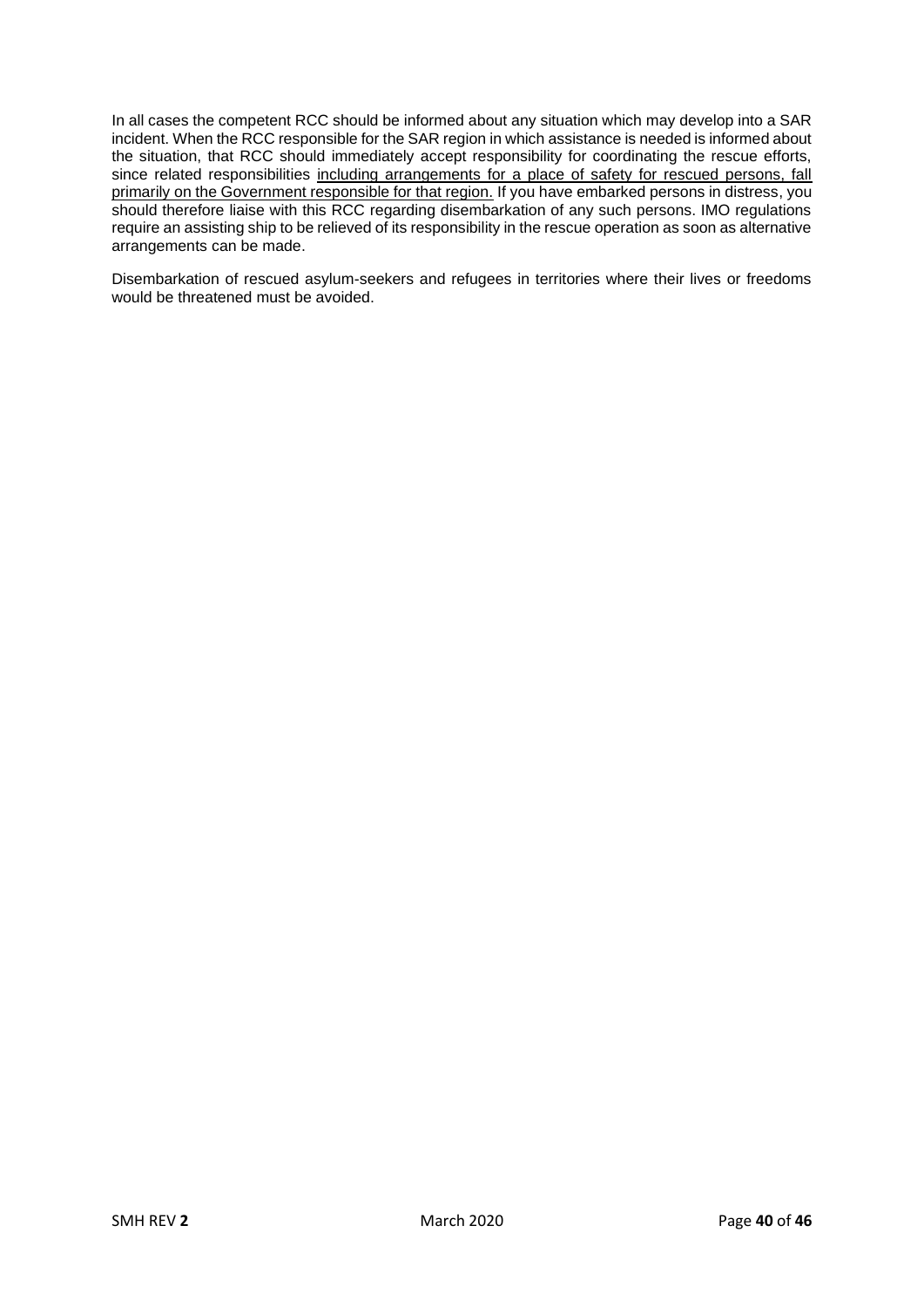## **18. Lifting Appliances and Lifting Gear**

## **LSA lifting appliances**

Lifting appliances used in association with any life-saving appliance (rescue boat or davit-launched liferaft) are subject to testing in accordance with the provisions of MSC.402(96)<sup>14</sup>

Relevant records should be maintained on board to record the completion of these tests.

#### **Non-LSA lifting appliances and lifting gear**

Many different forms of non-LSA lifting appliance can be found on board a ship, such as cargo/stores cranes, electrical hoists and chain blocks.

There are also various kinds of lifting gear used on board which includes any gear to which a load can be attached, such as hooks, slings, shackles and ropes.

Non-LSA lifting appliances and lifting gear is to be maintained in accordance with Chapter 19 of the UK's Code of Safe Working Practices for Merchant Seafarers, 2019 Edition as amended.

<sup>&</sup>lt;sup>14</sup> Refer to Guidance Note CIGN 09/2019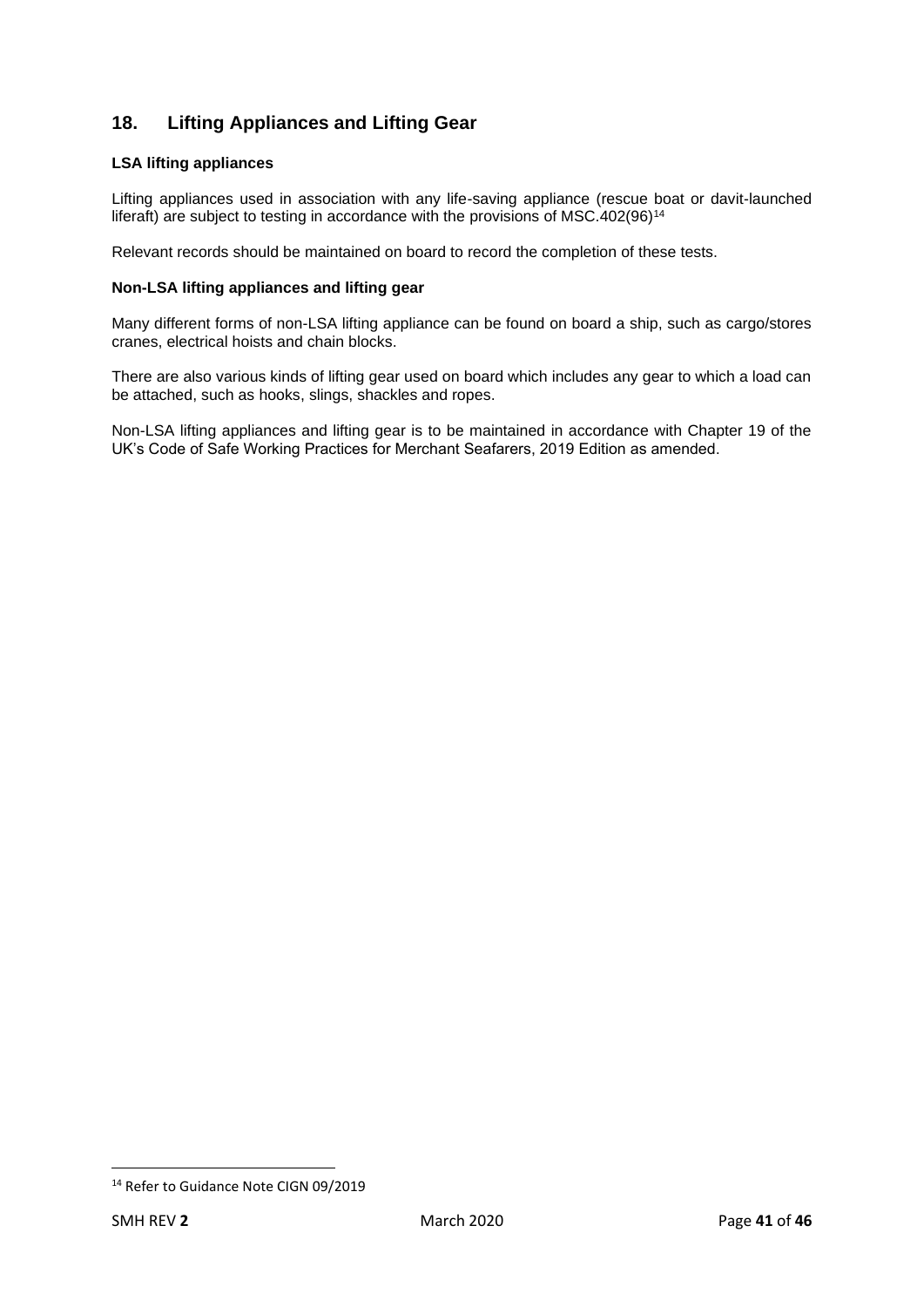## **19. MARPOL**

The purpose of this section is to provide information and clarity on the provisions of the MARPOL Convention and on related international conventions. All surveys referred to in this section, with the exception of those for MARPOL Annex I, will normally be carried out by your Classification Society.

#### **Annex I – Prevention of Pollution by Oil**

MARPOL Annex I applies to all ships, however only those of 400 gross tonnage and above are required to be surveyed and hold an International Oil Pollution Prevention Certificate and Record of Equipment, Form A. These vessels are also required to use a type approved oily water separator and oil content meter and must hold type approval certificates on board.

Ships of 400 gross tonnage and above are also required to carry a ship specific Ship Oil Pollution Emergency Plan (SOPEP) specifying the vessel's procedures in the event of an oil spill.

Additionally, an Oil Record Book part 1 is required for ships of 400 gross tonnage and above, and an Oil Record Book part 2 is required for oil tankers of 150 gross tonnage and above. These are available from the CISR: [http://www.cishipping.com/products-catalog.](http://www.cishipping.com/products-catalog)

#### **Annex II**

MARPOL Annex II applies primarily to chemical tankers and aims to protect the marine environment from chemical pollution by noxious liquid substances carried in bulk. Unlike the other MARPOL annexes, which set out regulations for the 'prevention' of pollution, Annex II talks about the regulations for the 'control' of pollution by these noxious liquid substances when carried in bulk. 'Noxious liquid substance' means any substance indicated in the Pollution category column of chapter 17 or 18 of the International Bulk Chemical code (IBC code).

Cargoes should be carried in accordance with the list available in the ship's International Pollution Prevention Certificate for the Carriage of noxious liquid substances in Bulk (NLS certificate).

A **Cargo Record Book** is required to be maintained on every vessel carrying noxious liquid substances in bulk. These are available from the CISR: [http://www.cishipping.com/products-catalog.](http://www.cishipping.com/products-catalog)

#### **Annex III**

MARPOL Annex III aims to prevent or minimise pollution of the marine environment by harmful substances in packaged forms. This includes freight containers, portable tanks or road and rail tank wagons, or other forms of containment specified in the schedule for harmful substances in the International Maritime Dangerous Goods (IMDG) Code. Unlike Annex II (bulk chemicals), there are no pollution categories in Annex III. Such categorisation is made in the IMDG code, which must therefore also be considered when consulting MARPOL Annex III.

#### **Annex IV – Prevention of Pollution by Sewage**

MARPOL Annex IV applies to all ships which are 400 gross tonnage and above, and all ships less than 400 gross tonnage that are certified to carry more than 15 persons. The number of persons shown on your Cargo Ship Safety Certificate, should be used to determine the number of persons that you are certified to carry.

Ships to which Annex IV applies are required to be surveyed and carry a Statement of Compliance for International Sewage Pollution Prevention<sup>15</sup> and to operate a type approved Sewage Treatment System and should hold the type approval certificate on board. Vessels subject to MARPOL Annex IV must also be provided with a calculation indicating the maximum discharge rate of untreated sewage. This can be obtained from the vessel's Class society.

<sup>&</sup>lt;sup>15</sup> The Cayman Islands has not yet had MARPOL Annex IV extended to it by the United Kingdom and therefore International Sewage Pollution Prevention Certificates cannot yet be issued, rather a Statement of Compliance is issued by Class. Upon extension of Annex IV these Statements of Compliance should be changed to Certificates on the next attendance by Class.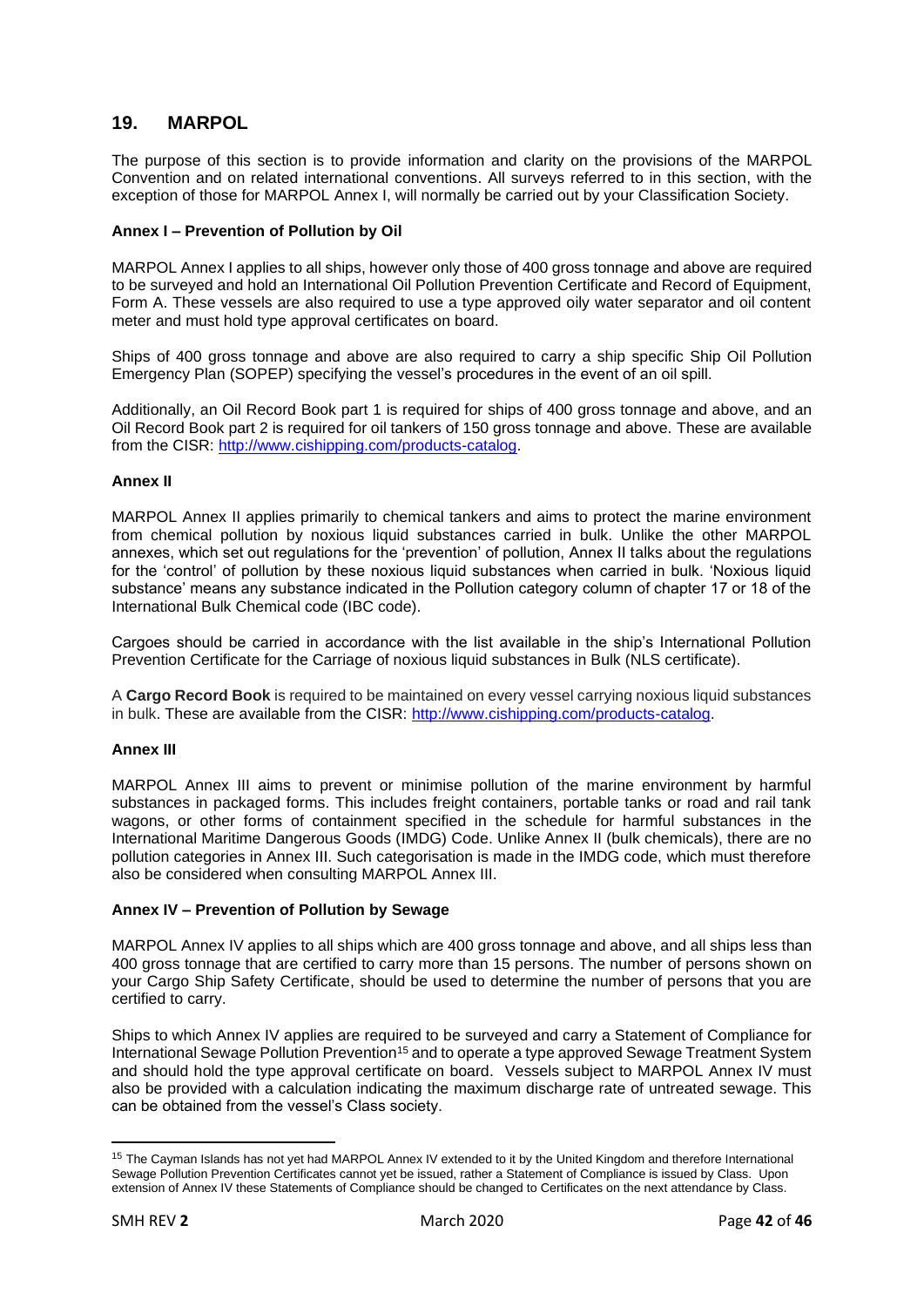#### **Annex V – Prevention of Pollution by Garbage**

MARPOL Annex V applies to all ships but there is no certificate issued to demonstrate compliance.

A garbage management plan is required for ships that are either 100 gross tonnage and above and those certified to carry 15 or more persons (if less than 100 gross tonnage). A Garbage Record Book part 1 is required for ships of either 400 gross tonnage and above or certified to carry more than 15 persons (if less than 400 gross tonnage) this is available from the CISR: [http://www.cishipping.com/products-catalog.](http://www.cishipping.com/products-catalog)

#### **Annex VI – Prevention of Air Pollution**

MARPOL Annex VI generally applies to all ships, except for certain sections of the Annex where exclusions to each regulation are shown. Ships under 400 gross tonnage are exempt from a large portion of the requirements. Ships of 400 gross tonnage and above required to be surveyed and carry the following documents:

- An International Air Pollution Prevention Certificate (IAPP)
- An International Energy Efficiency Certificate
- An Ozone Depleting Substance Record Book
- 3 years of Bunker Delivery Notes
- A Ship Energy Efficiency Management Plan (SEEMP)
- EIAPP and NOx Technical Files for all Engines over 130kW if installed after 1 Jan 2000<sup>16</sup>

In addition to the documentation requirements, the vessel must maintain samples of fuel for each instance of bunkering. These bunker samples must be retained on board for 12 months.

An International Engine Air Pollution Certificate is required for each engine of 130kW or above and installed after 1 January 2000, with the exception of generators provided for emergency purposes only

#### **Other Conventions**

The *International Convention on the Control of Harmful Anti-fouling Systems on Ships* (AFS Convention), which entered into force in 2008 and applies in many countries, applies to all vessels. The Convention regulates Anti-fouling systems which are used to keep the hulls of ships clean and free from fouling organisms to enable them to travel faster through the water and consume less fuel. Scientific studies have shown that some of the most active ingredients used in widespread anti-fouling systems are organotin compounds. These have been shown to have adverse affects on the marine environment. Under the AFS Convention all ships of 400 gross tonnage and above need to be inspected and certified for compliance. All ships under 400 gross tonnage must have a Declaration of Compliance signed by the Owner or authorised agent. As with MARPOL Annex IV this Convention has not yet been extended to the Cayman Islands and therefore Class will attend to carry out the survey but will issue a Statement of Compliance.

The *International Convention for the Control and Management of Ships' Ballast Water and Sediments* (the Ballast Water Management Convention) entered into force for a number of countries on 8 September 2017. The Convention is designed to prevent the spread of non-native invasive species to vulnerable ecosystems by regulating the discharge of ballast water. The Convention requires ships to treat or manage their ballast water in accordance with a ship specific ballast water management plan that meets the requirements of the Convention. The Convention applies to all vessels that carry ballast water. All ships of 400 gross tonnage and above need to be inspected and certified by Class. As with MARPOL Annex IV this Convention has not yet been extended to the Cayman Islands and therefore Class will attend to carry out the survey but will issue a Statement of Compliance. More information on the requirements is contained in Guidance Note CIGN 02/2017.

<sup>&</sup>lt;sup>16</sup> Does not apply to Engines used for emergency purposes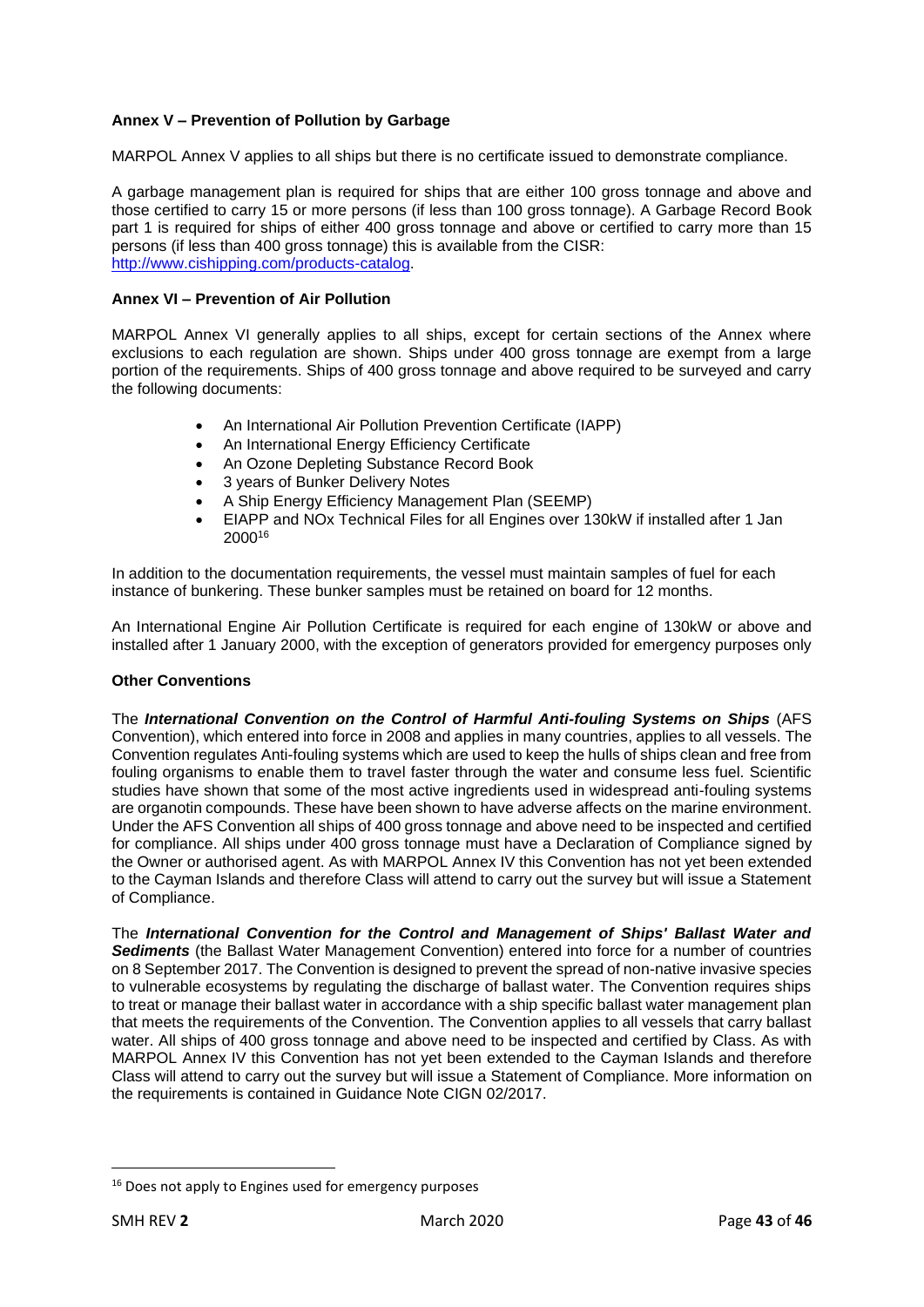## **20. Disputes – Onboard Complaints and the role of the Shipping Master**

#### **The ship's onboard complaints procedure**

All merchant ships must have an onboard procedure for the fair and effective handling of seafarers' complaints alleging breaches of any MLC regulation. This mechanism should be used in the first instance of any grievance. In general grievance cases, seafarers should use the standard Company's Complaint procedure which should be available on board at all times. The onboard complaint procedures shall include the right of the seafarer to be accompanied or represented during the complaints procedure, as well as safeguards against the possibility of victimization of seafarers for filing complaints.

More information on what should be included in an onboard complaints procedure can be found in Shipping Notice CISR 04/2014 (as amended).

All seafarers must be provided with a copy of this procedure along with their seafarer employment agreement, which must include contact information of the Cayman Islands Shipping Registry, along with contact information for the MLC Competent Authority in the seafarer's country of residence, in the event that the grievance cannot be resolved using this procedure.

In the first instance, complaints should be addressed to the head of the seafarers' department or to their superior officer. Complaints regarding health and safety matters should also be reported to the safety officer. If the complaint cannot be resolved by either the head of department or the superior officer to the satisfaction of the seafarer then the seafarer may refer the matter to the master who should personally handle the complaint. If a complaint cannot be resolved on board, the matter should be referred ashore to the shipowner (as defined under MLC regulations, please check your seafarer employment agreement or MLC Certificate if held) who should be given an appropriate time limit for resolving the matter.

In all cases seafarers should have the right to lodge complaints directly with the master and/or the shipowner if felt appropriate, however this should only be done when necessary and complaints should normally be dealt with and resolved at the lowest level possible.

If none of these procedures are effective in resolving the complaint, the Master or any seafarer may take the matter to the Cayman Islands Shipping Registry. This may be done by telephone, letter<sup>17</sup> or by email. The preferred means of receiving a complaint is by e-mail to [shipping.master@cishipping.com.](mailto:shipping.master@cishipping.com)

Any complaints made to the CISR will be treated in strict confidence and will be given serious consideration. If appropriate a Surveyor will visit the ship to investigate the complaint. It is however essential that the person making any complaint is identified to the CISR who will not reveal the source of its information when investigating but cannot deal with any anonymous complaints.

Seafarers also have the right to lodge a complaint with any Port State Authority, however we would urge seafarers to contact the CISR before contacting a Port State Authority.

#### **The Shipping Master**

The Shipping Master is appointed under section 10 of the Maritime Authority Law, with responsibility for ensuring that the obligations under a Seafarer Employment Agreement and the statutory obligations under the Merchant Shipping Law in respect of crew matters, are upheld. The Shipping Master primarily deals with crew issues including complaints regarding things such as accommodation, food, repatriation, working hours, payment of medical expenses and mediating on wage disputes. The Shipping Master plays an active role in disputes to protect the interests of both the ship-owner and the seafarer and strives to ensure that both parties can reach a mutually satisfactory solution to any dispute.

The Shipping Master is available to all crew on all Cayman Islands registered vessels. Seafarers with any dispute may submit this to the Shipping Master for guidance on the most appropriate course of

<sup>&</sup>lt;sup>17</sup> The Shipping Master, Maritime Authority of the Cayman Islands, Vanbrugh House, Grange Drive, Hedge End, Hampshire, UK. Tel: +44 (0)1489 799203; email: shipping.master@cishipping.com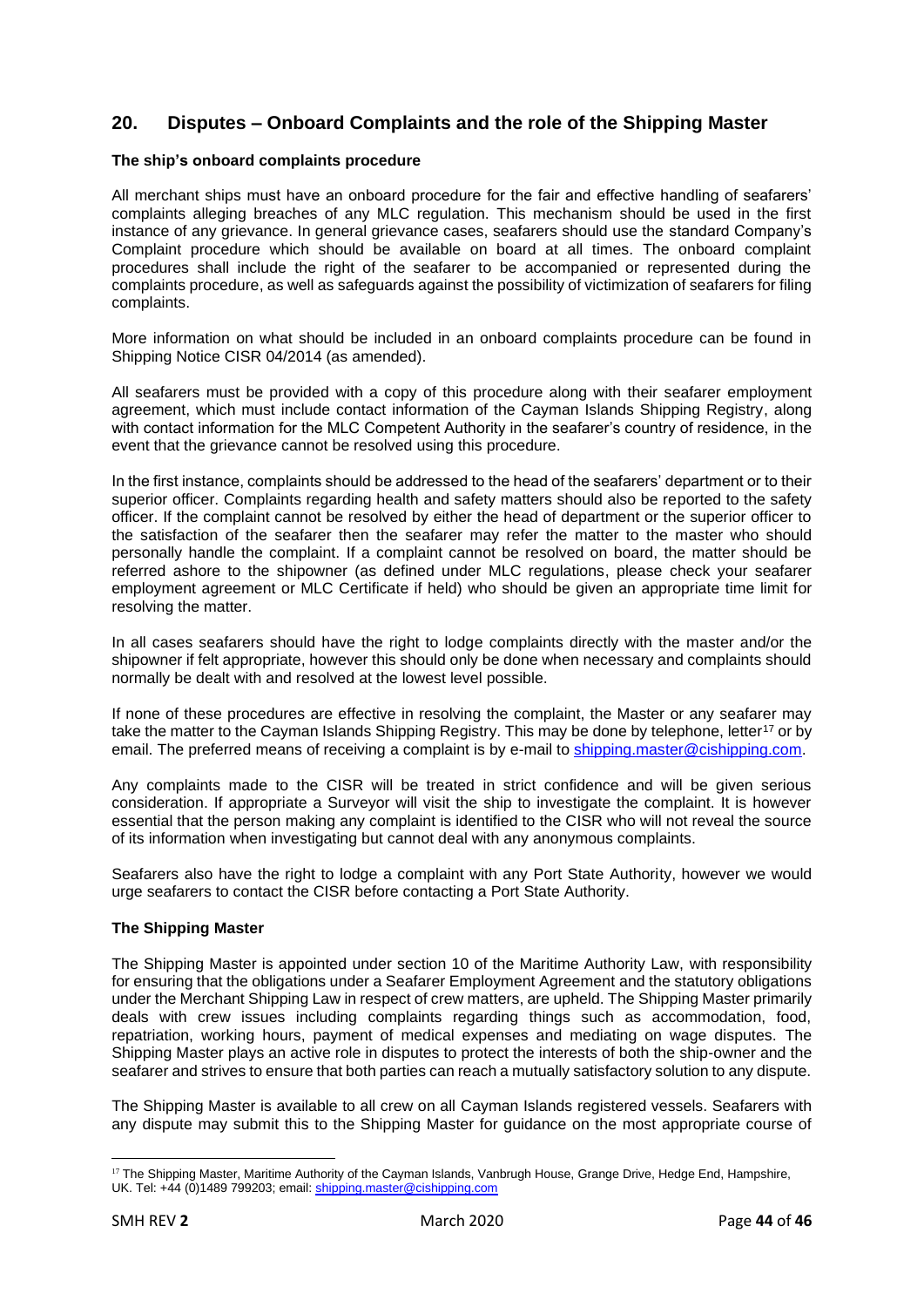action according to the individual circumstances. When reporting a complaint or a dispute, it is important to provide the Shipping Master with as much information as possible including:

- full details of the dispute,
- the name of the vessel,
- a copy of the contract (or other written evidence if available),
- any supporting information.
- a contact to speak to on your behalf and express permission to do so.

This may be done by telephone, letter or by email. The preferred means of receiving complaint is by email to shipping master@cishipping.com. Please see footnote [23] for contact details.

Any complaints made to the Shipping Master will be treated in strict confidence and will be given serious consideration. However, should the seafarer wish this to be raised with the master / shipowner / management, depending on the nature of the complaint, the Shipping Master may have to name the complainant for the complaint to be acted upon. This will only be done if strictly necessary and only if the complainant has expressly given permission to be named.

Whilst mediation by the Shipping Master is generally successful, sometimes a resolution cannot be found. In this case, there are two options. One is a legal route. The second alternative is that both parties request the Shipping Master to make a binding decision regarding the dispute under section 96 of the Merchant Shipping Law (2016 Revision). In these cases, the Shipping Master reviews submissions from both parties and then makes a ruling. Under the Law this ruling is legally binding.

In addition to complaints about wages etc if three or more seafarers consider that the food or water provided for the seafarers employed onboard is not in accordance with our regulations<sup>18</sup> whether because of bad quality, unfitness for use or deficiency in quantity they may complain to the master, who must investigate the complaint. If the seafarers are dissatisfied with the action taken by the master as a result of his investigation or by his failure to take any action, they may state their dissatisfaction to him and may complain to the Shipping Master and the master shall make adequate arrangements to enable the seafarers to make their complaint as soon as the service of the ship permits. The Shipping Master shall investigate the complaint and may examine the food or water or cause them to be examined. A master who fails without reasonable excuse to comply is guilty of an offence.

<sup>&</sup>lt;sup>18</sup> Merchant Shipping (Maritime Labour Convention) (Food and Catering) Regulations, 2014